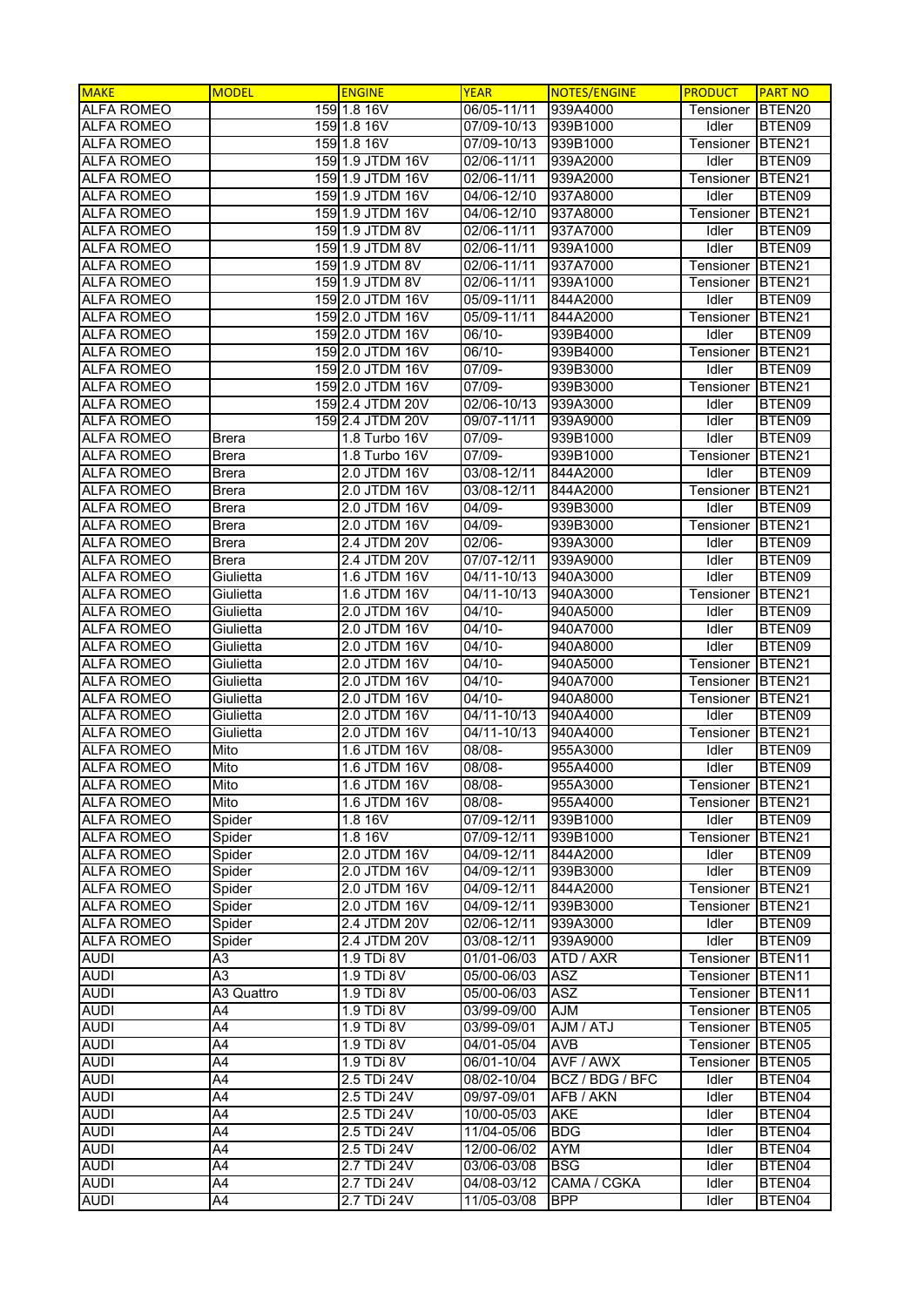| <b>AUDI</b> | A4                 | 2.7 TDi 24V     | 11/07-03/12 | CAMB / CGKB        | Idler        | BTEN04             |
|-------------|--------------------|-----------------|-------------|--------------------|--------------|--------------------|
| <b>AUDI</b> | A <sub>4</sub>     | 3.0 TDi 24V     | $11/11 -$   | <b>CLAB</b>        | Idler        | BTEN04             |
| <b>AUDI</b> | A4 Allroad Quattro | 3.0 TDi 24V     | $01/12 -$   | <b>CDUC</b>        | Idler        | BTEN04             |
|             |                    |                 |             |                    |              |                    |
| <b>AUDI</b> | A4 Allroad Quattro | 3.0 TDi 24V     | 04/09-01/12 | <b>CCWA</b>        | <b>Idler</b> | BTEN04             |
| <b>AUDI</b> | A4 Cabrio          | 2.5 TDi 24V     | 08/02-12/05 | BCZ / BDG / BFC    | Idler        | BTEN04             |
| <b>AUDI</b> | A4 Cabrio          | 2.7 TDi 24V     | 06/06-03/09 | <b>BPP</b>         | Idler        | BTEN04             |
| <b>AUDI</b> | A4 Cabrio Quattro  | 3.0 TDi 24V     | 01/06-03/09 | <b>ASB</b>         | Idler        | BTEN04             |
| <b>AUDI</b> | A4 Cabrio Quattro  | 3.0 TDi 24V     | 01/06-03/09 | <b>BKN</b>         | Idler        | BTEN04             |
| <b>AUDI</b> | A4 Quattro         | 1.9 TDi 8V      | 01/00-09/00 | <b>ATJ</b>         | Tensioner    | BTEN05             |
| <b>AUDI</b> | A4 Quattro         | 1.9 TDi 8V      | 06/01-10/04 | <b>AVF</b>         | Tensioner    | BTEN <sub>05</sub> |
| <b>AUDI</b> | A4 Quattro         | 2.5 TDi 24V     | 06/01-10/04 | AKE / BAU / BDH    | Idler        | BTEN04             |
| <b>AUDI</b> | A4 Quattro         | 2.5 TDi 24V     | 08/97-09/00 | AFB / AKN          | Idler        | BTEN04             |
| <b>AUDI</b> |                    | 3.0 TDi 24V     | 04/08-03/12 | <b>CCWA</b>        | Idler        | BTEN04             |
|             | A4 Quattro         |                 |             |                    |              |                    |
| <b>AUDI</b> | A4 Quattro         | 3.0 TDi 24V     | 04/08-05/10 | <b>CCWB</b>        | Idler        | BTEN04             |
| <b>AUDI</b> | A4 Quattro         | 3.0 TDi 24V     | 11/04-03/08 | <b>BKN</b>         | Idler        | BTEN04             |
| <b>AUDI</b> | A4 Quattro         | 3.0 TDi 24V     | 11/05-03/08 | <b>ASB</b>         | Idler        | BTEN04             |
| <b>AUDI</b> | A4 Quattro         | 3.0 TDi 24V     | 11/07-03/12 | CAPA / CCWA        | Idler        | BTEN04             |
| <b>AUDI</b> | A4 Quattro         | 3.0 TDi 24V     | 11/09-03/12 | <b>CCLA</b>        | Idler        | BTEN04             |
| <b>AUDI</b> | A4 Quattro         | 3.0 TDi 24V     | $11/11 -$   | <b>CDUC / CKVB</b> | Idler        | BTEN04             |
| <b>AUDI</b> | A <sub>5</sub>     | 2.7 TDi 24V     | 07/07-02/12 | CAMA / CGKA        | Idler        | BTEN04             |
| <b>AUDI</b> | A <sub>5</sub>     | 2.7 TDi 24V     | 09/07-02/12 | CAMB / CGKB        | Idler        | BTEN04             |
| <b>AUDI</b> | A <sub>5</sub>     | 3.0 TDi 24V     | $10/11 -$   | <b>CLAB</b>        | Idler        | BTEN04             |
| <b>AUDI</b> | A5 Cabrio          | 2.7 TDi 24V     | 03/09-03/12 | <b>CGKA</b>        | <b>Idler</b> | BTEN04             |
|             |                    |                 |             |                    |              |                    |
| <b>AUDI</b> | A5 Cabrio          | $2.7$ TDi $24V$ | 05/09-03/12 | <b>CGKB</b>        | Idler        | BTEN04             |
| <b>AUDI</b> | A5 Cabrio          | 3.0 TDi 24V     | 09/11-      | <b>CLAB</b>        | Idler        | BTEN04             |
| <b>AUDI</b> | A5 Cabrio Quattro  | 3.0 TDi 24V     | 03/09-03/12 | <b>CCWA</b>        | <b>Idler</b> | BTEN04             |
| <b>AUDI</b> | A5 Cabrio Quattro  | 3.0 TDi 24V     | $10/11 -$   | <b>CDUC</b>        | Idler        | BTEN04             |
| <b>AUDI</b> | A5 Quattro         | 3.0 TDi 24V     | 03/08-05/10 | <b>CCWB</b>        | Idler        | BTEN04             |
| <b>AUDI</b> | A5 Quattro         | 3.0 TDi 24V     | 06/07-02/12 | CAPA / CCWA        | Idler        | BTEN04             |
| <b>AUDI</b> | A5 Quattro         | 3.0 TDi 24V     | $08/11 -$   | CDUC / CKVB        | Idler        | BTEN04             |
| <b>AUDI</b> | A5 Sportback       | 2.7 TDi 24V     | 09/09-02/12 | <b>CGKA</b>        | Idler        | BTEN04             |
| <b>AUDI</b> | A5 Sportback       | 2.7 TDi 24V     | 09/09-02/12 | <b>CGKB</b>        | Idler        | BTEN04             |
| <b>AUDI</b> | A5 Sportback       | 3.0 TDi 24V     | $10/11 -$   | <b>CLAB</b>        | Idler        | BTEN04             |
|             |                    |                 |             |                    |              |                    |
|             | A5 Sportback       |                 |             |                    |              |                    |
| <b>AUDI</b> | Quattro            | 3.0 TDi 24V     | 05/09-02/12 | <b>CCWA</b>        | Idler        | BTEN04             |
|             | A5 Sportback       |                 |             |                    |              |                    |
| <b>AUDI</b> | Quattro            | 3.0 TDi 24V     | $08/11 -$   | CDUC / CKVB        | Idler        | BTEN04             |
| <b>AUDI</b> | A <sub>6</sub>     | 1.9 TDi 8V      | 06/01-01/05 | AVF / AWX          | Tensioner    | BTEN <sub>05</sub> |
| <b>AUDI</b> | A <sub>6</sub>     | 1.9 TDi 8V      | 11/00-04/01 | <b>AJM</b>         | Tensioner    | BTEN <sub>05</sub> |
| <b>AUDI</b> | A <sub>6</sub>     | 2.5 TDi 24V     | 04/97-04/01 | AFB / AKN          | Idler        | BTEN04             |
| <b>AUDI</b> | A6                 | 2.5 TDi $24V$   | 06/01-06/02 | <b>IAYM</b>        | Idler        | BTEN04             |
| <b>AUDI</b> | A6                 | 2.5 TDi 24V     | 07/02-01/05 | BCZ / BDG / BFC    | Idler        | BTEN04             |
| <b>AUDI</b> | A <sub>6</sub>     | 2.5 TDi 24V     | 11/99-01/05 | AKE / BAU / BDH    | Idler        | BTEN04             |
| <b>AUDI</b> | A6                 |                 |             | <b>BSG / CANB</b>  |              |                    |
|             |                    | 2.7 TDi 24V     | 03/05-05/09 |                    | Idler        | BTEN04             |
| <b>AUDI</b> | A <sub>6</sub>     | 2.7 TDi 24V     | 03/05-10/08 | <b>BPP</b>         | Idler        | BTEN04             |
| <b>AUDI</b> | A <sub>6</sub>     | 2.7 TDi 24V     | 10/08-08/11 | <b>CANA</b>        | Idler        | BTEN04             |
| <b>AUDI</b> | A6                 | 3.0 TDi 24V     | 05/11-10/13 | <b>CLAB</b>        | Idler        | BTEN04             |
| <b>AUDI</b> | A6 Allroad Quattro | 2.7 TDi 24V     | 05/06-08/11 | <b>BSG / CAND</b>  | Idler        | BTEN04             |
| <b>AUDI</b> | A6 Allroad Quattro | 2.7 TDi 24V     | 05/06-10/08 | <b>BPP</b>         | Idler        | BTEN04             |
| <b>AUDI</b> | A6 Allroad Quattro | 2.7 TDi 24V     | 10/08-08/11 | CANC               | Idler        | BTEN04             |
| <b>AUDI</b> | A6 Allroad Quattro | 3.0 TDi 24V     | $01/12 -$   | CDUD / CKVC        | Idler        | BTEN04             |
| <b>AUDI</b> | A6 Allroad Quattro | 3.0 TDi 24V     | $01/12 -$   | CGQB               | Idler        | BTEN04             |
| <b>AUDI</b> | A6 Allroad Quattro | 3.0 TDi 24V     | $01/12 -$   | <b>CLAA</b>        | Idler        | BTEN04             |
| <b>AUDI</b> | A6 Allroad Quattro | 3.0 TDi 24V     | 05/06-08/11 | <b>BNG / CDYB</b>  |              | BTEN04             |
|             |                    |                 |             |                    | Idler        |                    |
| <b>AUDI</b> | A6 Allroad Quattro | 3.0 TDi 24V     | 05/06-10/08 | <b>ASB</b>         | Idler        | BTEN04             |
| <b>AUDI</b> | A6 Allroad Quattro | 3.0 TDi 24V     | 10/08-08/11 | CDYA / CDYC        | Idler        | BTEN04             |
| <b>AUDI</b> | A6 Quattro         | 2.5 TDi 24V     | 04/97-05/01 | AFB / AKN          | Idler        | BTEN04             |
| <b>AUDI</b> | A6 Quattro         | 2.5 TDi 24V     | 11/99-01/05 | AKE / BAU / BDH    | Idler        | BTEN04             |
| <b>AUDI</b> | A6 Quattro         | 2.7 TDi 24V     | 06/05-08/11 | <b>BSG / CAND</b>  | Idler        | BTEN04             |
| <b>AUDI</b> | A6 Quattro         | 2.7 TDi 24V     | 06/05-10/08 | <b>BPP</b>         | Idler        | BTEN04             |
| <b>AUDI</b> | A6 Quattro         | 2.7 TDi 24V     | 10/08-08/11 | <b>CANC</b>        | Idler        | BTEN04             |
| <b>AUDI</b> | A6 Quattro         | 3.0 TDi 24V     | 03/05-05/06 | <b>BMK</b>         | Idler        | BTEN04             |
| <b>AUDI</b> | A6 Quattro         | 3.0 TDi 24V     | 03/05-08/11 | <b>BNG / CDYB</b>  | Idler        | BTEN04             |
|             |                    |                 |             | CDUC / CDUD /      |              |                    |
| <b>AUDI</b> | A6 Quattro         | 3.0 TDi 24V     | $05/11 -$   | CKVB / CKVC        | Idler        | BTEN04             |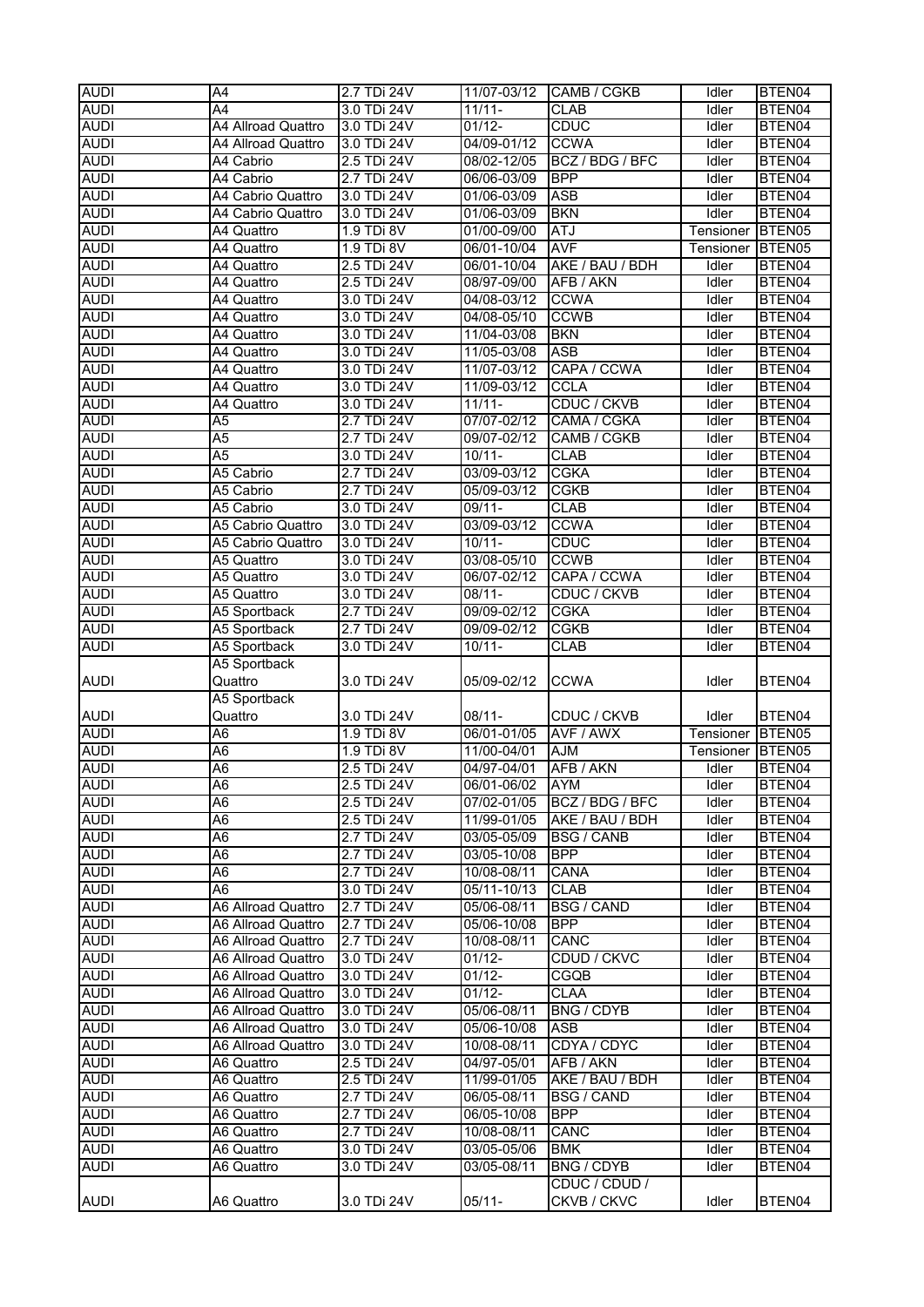| <b>AUDI</b>                      | A6 Quattro                       | 3.0 TDi 24V              | 05/11-10/13                | <b>CLAA</b>       | <b>Idler</b>           | BTEN04                                   |
|----------------------------------|----------------------------------|--------------------------|----------------------------|-------------------|------------------------|------------------------------------------|
| <b>AUDI</b>                      | A6 Quattro                       | 3.0 TDi 24V              | 06/06-10/08                | <b>ASB</b>        | Idler                  | BTEN04                                   |
| <b>AUDI</b>                      | A6 Quattro                       | 3.0 TDi 24V              | 10/08-08/11                | CDYA / CDYC       | Idler                  | BTEN04                                   |
| <b>AUDI</b>                      | A6 Quattro                       | 3.0 TDi 24V              | $11/10-$                   | CDUC / CKVB       | Idler                  | BTEN04                                   |
| <b>AUDI</b>                      | A6 Quattro                       | 3.0 TDi 24V              | $11/11 -$                  | CGQB              | Idler                  | BTEN04                                   |
| <b>AUDI</b>                      | A7 Sportback                     | 3.0 TDi 24V              | $11/10 -$                  | <b>CLAB</b>       | Idler                  | BTEN04                                   |
|                                  | <b>A7 Sportback</b>              |                          |                            | CDUC / CDUD /     |                        |                                          |
| <b>AUDI</b>                      | Quattro                          | 3.0 TDi 24V              | $07/10 -$                  | <b>CKVB</b>       | Idler                  | BTEN04                                   |
|                                  | A7 Sportback                     |                          |                            |                   |                        |                                          |
| <b>AUDI</b>                      | Quattro                          | 3.0 TDi 24V              | $11/11 -$                  | CGQB              | Idler                  | BTEN04                                   |
|                                  | A7 Sportback                     |                          |                            |                   |                        |                                          |
| <b>AUDI</b>                      | Quattro                          | 3.0 TDi 24V              | $12/10 -$                  | <b>CLAA</b>       | Idler                  | BTEN04                                   |
| <b>AUDI</b>                      | A <sub>8</sub>                   | 2.5 TDi 24V              | 06/97-09/02                | AFB / AKN         | Idler                  | BTEN04                                   |
| <b>AUDI</b>                      | A8                               | 2.5 TDi 24V              | 11/99-09/02                | <b>AKE</b>        | Idler                  | BTEN04                                   |
|                                  |                                  | 3.0 TDi/TDi Long         |                            |                   |                        |                                          |
| <b>AUDI</b>                      | A8                               | <b>24V</b>               | 09/11-                     | <b>CLAB</b>       | Idler                  | BTEN04                                   |
| <b>AUDI</b>                      | A8 Quattro                       | 2.5 TDi 24V              | 06/97-06/00                | AFB / AKN         | Idler                  | BTEN04                                   |
| <b>AUDI</b>                      | A8 Quattro                       | 2.5 TDi 24V              | 11/99-09/02                | <b>AKE</b>        | Idler                  | BTEN04                                   |
| <b>AUDI</b>                      | A8 Quattro                       | 3.0 TDi 24V              | 02/04-07/10                | <b>ASB</b>        | Idler                  | BTEN04                                   |
| <b>AUDI</b>                      | A8 Quattro                       | 3.0 TDi 24V              | $08/10 -$                  | <b>CDTB</b>       | Idler                  | BTEN04                                   |
| <b>AUDI</b>                      | A8 Quattro                       | 3.0 TDi 24V              | 11/03-07/10                | <b>BNG</b>        | Idler                  | BTEN04                                   |
|                                  |                                  | 3.0 TDi/TDi Long         |                            |                   |                        |                                          |
| <b>AUDI</b>                      | A8 Quattro                       | <b>24V</b>               | $07/10-$                   | CDTA / CMHA       | Idler                  | BTEN04                                   |
| <b>AUDI</b>                      | <b>Allroad Quattro</b>           | 2.5 TDi 24V              | 05/00-08/05                | AKE / BAU         | Idler                  | BTEN04                                   |
| <b>AUDI</b>                      | <b>Allroad Quattro</b>           | 2.5 TDi 24V              | 06/03-08/05                | <b>BCZ</b>        | Idler                  | BTEN04                                   |
| <b>AUDI</b>                      | Q5 Quattro                       | 3.0 TDi 24V              | $06/12 -$                  | <b>CDUD</b>       | Idler                  | BTEN04                                   |
| <b>AUDI</b>                      | Q5 Quattro                       | 3.0 TDi 24V              | 11/08-09/12                | <b>CCWA</b>       | Idler                  | BTEN04                                   |
| <b>AUDI</b>                      | Q5 Quattro                       | 3.0 TDi 24V              | 11/08-09/12                | <b>CCWB</b>       | Idler                  | BTEN04                                   |
| <b>AUDI</b>                      | Q7 Quattro                       | 3.0 TDi 24V              | 03/06-05/08                | <b>BUG</b>        | Idler                  | BTEN04                                   |
| <b>AUDI</b>                      | Q7 Quattro                       | 3.0 TDi 24V              | 03/06-05/10                | <b>BUN / CASB</b> | <b>Idler</b>           | BTEN04                                   |
| <b>AUDI</b>                      | Q7 Quattro                       | 3.0 TDi 24V              | $05/10 -$                  | CJGC / CJMA       | Idler                  | BTEN04                                   |
|                                  |                                  |                          |                            | CJGD / CLZB /     |                        |                                          |
| <b>AUDI</b>                      | Q7 Quattro                       | 3.0 TDi 24V              | $05/11 -$                  | <b>CRCA</b>       | Idler                  | BTEN04                                   |
| <b>AUDI</b>                      | Q7 Quattro                       | 3.0 TDi 24V              | 06/09-05/12                | <b>CATA</b>       | Idler                  | BTEN04                                   |
|                                  |                                  |                          |                            | CASA / CCMA /     |                        |                                          |
| <b>AUDI</b>                      | Q7 Quattro                       | 3.0 TDi 24V              | $11/07 -$                  | <b>CJGA</b>       | Idler                  | BTEN04                                   |
| <b>AUDI</b>                      | SQ5 Quattro                      | 3.0 TDi 24V              | $12/12-$                   | CGQB              | <b>Idler</b>           | BTEN04                                   |
|                                  |                                  |                          |                            |                   |                        |                                          |
|                                  |                                  |                          |                            |                   |                        |                                          |
|                                  |                                  |                          |                            |                   |                        |                                          |
| CHEVROLET (GM)                   | Astra                            | 1.8 16V                  | 08/06-                     | Z18XER            | Tensioner              | BTEN20                                   |
|                                  |                                  |                          |                            |                   |                        |                                          |
| CHEVROLET (GM)                   | Aveo                             | 1.6 16V                  | $06/11 -$                  | F16D4             | Tensioner BTEN20       |                                          |
|                                  |                                  |                          |                            |                   |                        |                                          |
| CHEVROLET (GM)                   | Cruze                            | 1.6 16V                  | 05/09-                     | F16D3             | Tensioner              | BTEN <sub>20</sub>                       |
|                                  |                                  |                          |                            |                   |                        |                                          |
| CHEVROLET (GM)                   | Cruze                            | 1.6 16V                  | 06/11-10/13                | F16D4             | Tensioner BTEN20       |                                          |
|                                  |                                  |                          |                            |                   |                        |                                          |
| CHEVROLET (GM)                   | Cruze                            | 1.6 BiFuel 16V           | 05/09-                     | F16D4             | Tensioner              | BTEN20                                   |
|                                  |                                  |                          |                            |                   |                        |                                          |
| CHEVROLET (GM)                   | Cruze                            | 1.8 16V                  | 06/11-10/13                | F18D4             | Tensioner              | BTEN20                                   |
|                                  |                                  |                          |                            |                   |                        |                                          |
| CHEVROLET (GM)                   | Orlando                          | 1.8 16V                  | 06/11-10/13                | F18D4             | Tensioner              | BTEN20                                   |
|                                  |                                  |                          |                            |                   |                        |                                          |
| CHEVROLET (GM)                   | Sonic                            | 1.6 16V                  | $06/11 -$                  | F16D4             | Tensioner              | BTEN20                                   |
| CHRYSLER (USA)                   | Crossfire                        | 3.2 18V                  | 01/05-08/06                | <b>EGZ</b>        | Idler                  | BTEN04                                   |
| CHRYSLER (USA)                   | Crossfire                        | 3.218V                   | 05/04-01/08                | <b>EGX</b>        | Idler                  | BTEN04                                   |
| <b>CITROEN</b>                   | Berlingo                         | 1.9 D 8V                 | 09/98-05/08                | DW8 / DW8B        | Tensioner              | BTEN <sub>13</sub>                       |
| <b>CITROEN</b>                   | Berlingo                         | 1.9 D 8V                 | 11/02-03/06                | DW8B              | Tensioner              | BTEN13                                   |
| <b>CITROEN</b>                   | Berlingo                         | 2.0 HDi 8V               | 11/02-10/05                | DW10TD            | Tensioner              | BTEN10                                   |
| <b>CITROEN</b>                   | <b>Berlingo First</b>            | 1.9 D 8V                 | 06/08-12/11                | DW8B              | Tensioner              | BTEN13                                   |
|                                  |                                  |                          |                            |                   |                        |                                          |
| <b>CITROEN</b>                   | Berlingo MultiSpace 1.9 D 8V     |                          | 07/98-10/05                | DW8 / DW8B        | Tensioner              | BTEN <sub>13</sub>                       |
|                                  |                                  |                          |                            |                   |                        |                                          |
| <b>CITROEN</b>                   | Berlingo MultiSpace 2.0 HDi 8V   |                          | 11/02-10/05                | DW10TD            | Tensioner BTEN10       |                                          |
| <b>CITROEN</b><br><b>CITROEN</b> | C <sub>1</sub><br>C <sub>2</sub> | 1.4 HDi 8V<br>1.4 HDi 8V | 06/05-12/11<br>11/03-12/09 | DV4TD<br>DV4TD    | Tensioner<br>Tensioner | BTEN <sub>12</sub><br>BTEN <sub>12</sub> |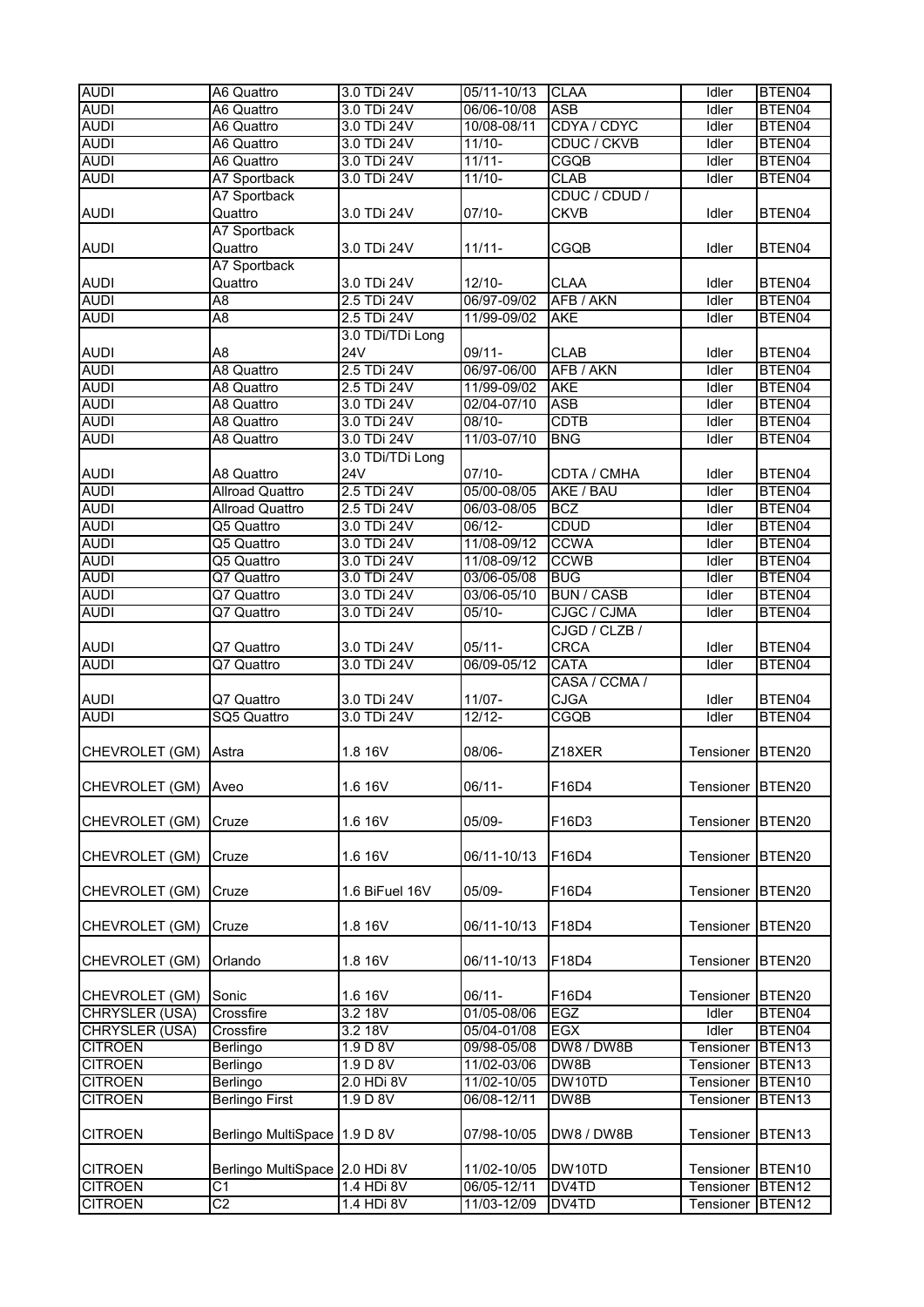| <b>CITROEN</b> | $\overline{\text{C3}}$          | 1.4 HDi 16V    | 02/02-06/08 | DV4TED4       | Tensioner BTEN12 |                    |
|----------------|---------------------------------|----------------|-------------|---------------|------------------|--------------------|
| <b>CITROEN</b> | $\overline{\text{C3}}$          | 1.4 HDi 8V     | 05/05-12/09 | DV4TD         | Tensioner        | BTEN <sub>12</sub> |
| <b>CITROEN</b> | $\overline{\text{C3}}$          | 1.6 HDi 16V    | 05/05-12/09 | DV6ATED4      | Tensioner        | BTEN <sub>12</sub> |
| <b>CITROEN</b> | $\overline{\text{C3}}$          | 1.6 HDi 16V    | 05/05-12/09 | DV6TED4       | Tensioner        | BTEN <sub>12</sub> |
| <b>CITROEN</b> | C3 Pluriel                      | 1.4 HDi 8V     | 05/04-12/11 | DV4TD         | Tensioner        | BTEN <sub>12</sub> |
|                |                                 |                |             | DV6ATED4/     |                  |                    |
| <b>CITROEN</b> | C4                              | 1.6 HDi 16V    | 09/04-12/11 | DV6TED4B      | Tensioner        | BTEN <sub>12</sub> |
|                | $\overline{\text{C4}}$          |                |             |               |                  |                    |
| <b>CITROEN</b> |                                 | 1.6 HDi 16V    | 09/04-12/11 | DV6TED4       | Tensioner        | BTEN <sub>12</sub> |
| <b>CITROEN</b> | $\overline{C4}$                 | 2.0 HDi 8V     | 04/07-07/08 | DW10ATED      | Tensioner        | BTEN <sub>13</sub> |
| <b>CITROEN</b> | $\overline{C5}$                 | 2.0 HDi 8V     | 03/01-08/04 | DW10ATED      | Tensioner        | BTEN <sub>10</sub> |
| <b>CITROEN</b> | $\overline{C5}$                 | 2.0 HDi 8V     | 05/01-10/03 | DW10TD        | Tensioner        | BTEN <sub>10</sub> |
| <b>CITROEN</b> | C <sub>5</sub>                  | 2.2 HDi 16V    | 09/04-08/05 | DW12TED4      | Tensioner        | BTEN <sub>10</sub> |
| <b>CITROEN</b> | C5 Estate Break                 | 2.0 HDi 8V     | 06/02-08/04 | DW10ATED      | Tensioner        | BTEN <sub>10</sub> |
| <b>CITROEN</b> | C5 Estate Break                 | 2.0 HDi 8V     | 06/02-08/04 | DW10TD        | Tensioner        | BTEN <sub>10</sub> |
| <b>CITROEN</b> | C5 Estate Break                 | 2.2 HDi 16V    | 09/04-09/06 | DW12TED4      | Tensioner        | BTEN <sub>10</sub> |
| <b>CITROEN</b> | C8                              | 2.0 HDi 16V    | 04/02-12/09 | DW10ATED4     | Tensioner        | BTEN <sub>10</sub> |
| <b>CITROEN</b> | $\overline{c}$ 8                | 2.2 HDi 16V    | 04/02-07/06 | DW12TED4      | Tensioner        | BTEN <sub>10</sub> |
| <b>CITROEN</b> | Dispatch                        | 1.9 D 8V       | 04/98-10/06 | DW8 / DW8B    | Tensioner        | BTEN <sub>13</sub> |
| <b>CITROEN</b> | Dispatch                        | 2.0 HDi 16V    | 12/03-10/06 | DW10ATED4     | Tensioner        | BTEN10             |
|                |                                 |                |             | DW10BTED /    |                  |                    |
| <b>CITROEN</b> | Dispatch                        | 2.0 HDi 8V     | 02/00-10/06 | DW10BTED+     | Tensioner        | BTEN <sub>10</sub> |
| <b>CITROEN</b> | Dispatch                        | 2.0 HDi 8V     | 12/03-10/06 | DW10CTED      | Tensioner        | BTEN <sub>10</sub> |
| <b>CITROEN</b> | Evasion                         | 2.0 HDi 16V    | 09/99-10/02 | DW10ATED4     | Tensioner        | BTEN <sub>10</sub> |
| <b>CITROEN</b> | Evasion                         | 2.0 HDi 8V     | 09/99-10/02 | DW10ATED      | Tensioner        | BTEN <sub>10</sub> |
| <b>CITROEN</b> |                                 | 2.0 HDi 8V     | 02/02-06/06 | DW10TD        | Tensioner        | BTEN <sub>10</sub> |
| <b>CITROEN</b> | Jumper<br>Jumper                | 2.0 HDi 8V     | 02/02-06/06 | DW10TD        | Tensioner        | BTEN <sub>13</sub> |
|                |                                 |                |             |               |                  |                    |
| <b>CITROEN</b> | Jumper                          | 2.2 HDi 8V     | 02/02-06/06 | DW12UTED      | Tensioner        | BTEN <sub>10</sub> |
| <b>CITROEN</b> | Jumper                          | 2.2 HDi 8V     | 02/02-06/06 | DW12UTED      | Tensioner        | BTEN <sub>13</sub> |
| <b>CITROEN</b> | Jumper 31                       | 2.0 HDi 8V     | 11/01-04/02 | DW10TD        | Tensioner        | <b>BTEN10</b>      |
| <b>CITROEN</b> | Jumper 31                       | 2.0 HDi 8V     | 11/01-04/02 | DW10TD        | Tensioner        | BTEN <sub>13</sub> |
| <b>CITROEN</b> | Jumpy                           | 1.9 D 8V       | 04/98-10/06 | DW8 / DW8B    | Tensioner        | BTEN <sub>13</sub> |
| <b>CITROEN</b> | Jumpy                           | 2.0 HDi 16V    | 03/00-10/06 | DW10ATED4     | Tensioner        | BTEN <sub>10</sub> |
|                |                                 |                |             | DW10ATED /    |                  |                    |
| <b>CITROEN</b> | Jumpy                           | 2.0 HDi 8V     | 03/00-10/06 | DW10CTED      | Tensioner        | BTEN10             |
|                |                                 |                |             | DW10BTED /    |                  |                    |
| <b>CITROEN</b> | Jumpy                           | 2.0 HDi 8V     | 10/99-10/06 | DW10BTED+     | Tensioner        | BTEN <sub>10</sub> |
| <b>CITROEN</b> | <b>Jumpy</b>                    | 2.0 HDi 8V     | 12/03-10/06 | DW10CTED      | Tensioner        | BTEN <sub>10</sub> |
| <b>CITROEN</b> | Relay                           | 2.0 HDi 8V     | 05/02-06/06 | DW10TD        | Tensioner        | BTEN <sub>10</sub> |
| <b>CITROEN</b> | Relay                           | 2.0 HDi 8V     | 05/02-06/06 | DW10TD        | Tensioner        | BTEN <sub>13</sub> |
| <b>CITROEN</b> | Relay                           | 2.2 HDi 8V     | 05/02-06/06 | DW12UTED      | Tensioner        | BTEN <sub>10</sub> |
| <b>CITROEN</b> | Relay                           | 2.2 HDi 8V     | 05/02-06/06 | DW12UTED      | Tensioner BTEN13 |                    |
| <b>CITROEN</b> | Synergie                        | 2.0 HDi 16V    | 09/99-02/03 | DW10ATED4     | Tensioner        | BTEN <sub>10</sub> |
| <b>CITROEN</b> | Synergie                        | 2.0 HDi 8V     | 10/00-10/02 | DW10ATED      | Tensioner        | BTEN <sub>10</sub> |
| <b>CITROEN</b> | Xantia                          | $2.0$ HDi $8V$ | 06/99-04/03 | DW10TD        | Tensioner        | BTEN <sub>10</sub> |
| <b>CITROEN</b> | Xantia                          | 2.0 HDi 8V     | 07/98-04/03 | DW10ATED      | Tensioner        | BTEN <sub>10</sub> |
| <b>CITROEN</b> | Xsara                           | 1.9 D 8V       | 06/99-03/05 | DW8 / DW8B    | Tensioner        | BTEN <sub>13</sub> |
| <b>CITROEN</b> | Xsara                           | 2.0 HDi 8V     | 02/99-03/05 | DW10TD        | Tensioner        | BTEN <sub>10</sub> |
| <b>CITROEN</b> | Xsara                           | 2.0 HDi 8V     | 05/01-03/05 | DW10ATED      | Tensioner        | BTEN10             |
| <b>CITROEN</b> | Xsara                           | 2.0 HDi 8V     | 09/00-03/05 | DW10 / DW10TD | Tensioner        | BTEN10             |
|                |                                 |                |             |               |                  |                    |
|                | Xsara Estate Break              | 1.9 D 8V       | 06/99-08/05 | DW8 / DW8B    |                  |                    |
| <b>CITROEN</b> |                                 |                |             |               | Tensioner        | BTEN <sub>13</sub> |
|                |                                 |                |             |               |                  |                    |
| <b>CITROEN</b> | Xsara Estate Break   2.0 HDi 8V |                | 05/01-08/05 | DW10ATED      | Tensioner        | BTEN10             |
|                |                                 |                |             |               |                  |                    |
| <b>CITROEN</b> | Xsara Estate Break              | 2.0 HDi 8V     | 09/00-08/05 | DW10TD        | Tensioner        | BTEN <sub>10</sub> |
| <b>CITROEN</b> | Xsara Picasso                   | $2.0$ HDi $8V$ | 09/99-12/11 | DW10TD        | Tensioner        | BTEN10             |
| DADI (Hebei)   | Musso                           | 2.3 16V        | 08/03-      | M161          | Idler            | BTEN04             |
| <b>DAEWOO</b>  | Musso                           | 2.9 D 10V      | 01/99-09/99 | OM662         | Idler            | BTEN04             |
| <b>FIAT</b>    | <b>Bravo</b>                    | 1.6 JTDM 16V   | 03/08-      | 198A2000      | Idler            | BTEN09             |
| <b>FIAT</b>    | Bravo                           | 1.6 JTDM 16V   | 03/08-      | 198A3000      | Idler            | BTEN09             |
| <b>FIAT</b>    | <b>Bravo</b>                    | 1.6 JTDM 16V   | 03/08-      | 198A2000      | Tensioner        | BTEN21             |
| <b>FIAT</b>    | Bravo                           | 1.6 JTDM 16V   | 03/08-      | 198A3000      | Tensioner        | BTEN21             |
| <b>FIAT</b>    | <b>Bravo</b>                    | 1.9 JTD 16V    | $04/07 -$   | 937A5000      | Tensioner        | BTEN21             |
| <b>FIAT</b>    | Bravo                           | 2.0 JTDM 16V   | 09/08-      | 198A5000      | Idler            | BTEN09             |
|                | Bravo                           | 2.0 JTDM 16V   | 09/08-      | 844A2000      | Idler            | BTEN09             |
| <b>FIAT</b>    |                                 |                |             |               |                  |                    |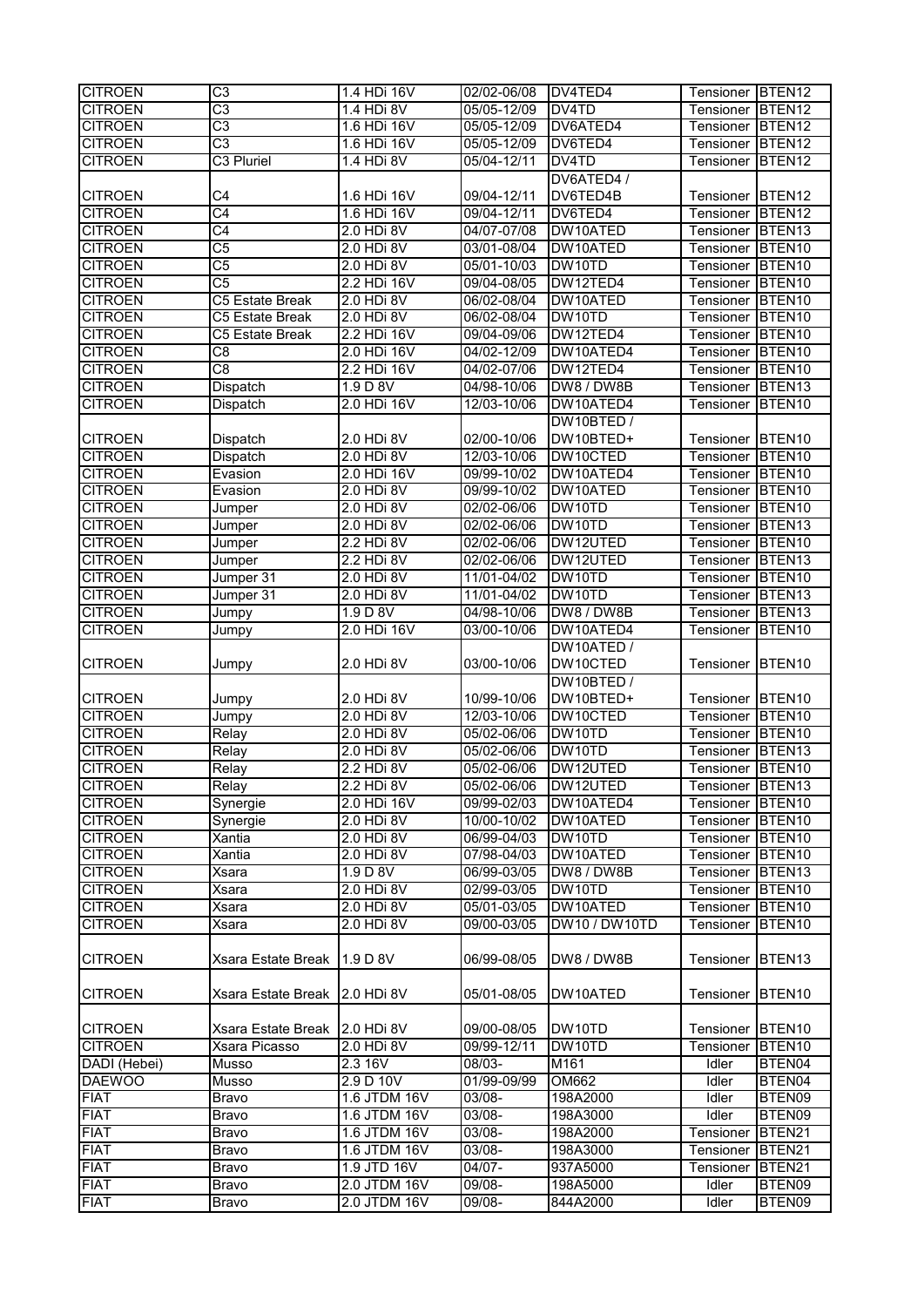| <b>FIAT</b> | Bravo                  | 2.0 JTDM 16V     | 09/08-              | 198A5000             | Tensioner BTEN21 |                    |
|-------------|------------------------|------------------|---------------------|----------------------|------------------|--------------------|
| <b>FIAT</b> | Bravo                  | 2.0 JTDM 16V     | 09/08-              | 844A2000             | Tensioner        | BTEN21             |
| <b>FIAT</b> | Bravo Van              | 1.6 JTDM 16V     | 03/08-              | 198A3000             | Idler            | BTEN09             |
| <b>FIAT</b> | Bravo Van              | 1.6 JTDM 16V     | $03/08 -$           | 198A3000             | Tensioner        | BTEN21             |
| <b>FIAT</b> | Croma                  | 1.8 16V          | $11/05 -$           | 939A4000             | Tensioner        | BTEN20             |
| <b>FIAT</b> | Croma                  | 1.9 MJTD 16V     | 06/05-              | 939A2000             | Idler            | BTEN09             |
| <b>FIAT</b> | Croma                  | 1.9 MJTD 16V     | 06/05-              | 939A2000             | Tensioner        | BTEN21             |
| <b>FIAT</b> | Croma                  | 1.9 MJTD 16V     | 10/05-10/07         | 939A8000             | Idler            | BTEN09             |
|             |                        |                  |                     |                      |                  |                    |
| <b>FIAT</b> | Croma                  | 1.9 MJTD 16V     | 10/05-10/07         | 939A8000             | Tensioner        | BTEN21             |
| <b>FIAT</b> | Croma                  | 1.9 MJTD 8V      | 04/06-10/13         | 939A1000             | Idler            | BTEN09             |
| <b>FIAT</b> | Croma                  | 1.9 MJTD 8V      | 04/06-10/13         | 939A1000             | Tensioner        | BTEN21             |
| <b>FIAT</b> | Croma                  | 1.9 MJTD 8V      | $06/05 -$           | 939A7000             | Idler            | BTEN09             |
| <b>FIAT</b> | Croma                  | 1.9 MJTD 8V      | 06/05-              | 939A7000             | Tensioner        | BTEN21             |
| <b>FIAT</b> | Doblo                  | 1.6 JTD 16V      | $01/10 -$           | 198A3000             | Idler            | BTEN09             |
| <b>FIAT</b> | Doblo                  | 1.6 JTD 16V      | $01/10 -$           | 198A3000             | Tensioner        | BTEN21             |
| <b>FIAT</b> | Doblo                  | 1.6 JTD 16V      | $02/10 -$           | 263A4000             | <b>Idler</b>     | BTEN09             |
| <b>FIAT</b> | <b>Doblo</b>           | 1.6 JTD 16V      | $02/10 -$           | 263A4000             | Tensioner        | BTEN21             |
| <b>FIAT</b> | Doblo                  | 2.0 JTD 16V      | $01/10 -$           | 263A1000             | Idler            | BTEN09             |
| <b>FIAT</b> | Doblo                  | 2.0 JTD 16V      | $01/10 -$           | 263A1000             | Tensioner        | BTEN21             |
| <b>FIAT</b> | Doblo Cargo            | 1.6 JTD 16V      | $02/10-$            | 198A3000             | Idler            | BTEN09             |
| <b>FIAT</b> | Doblo Cargo            | 1.6 JTD 16V      | $02/10 -$           | 263A4000             | <b>Idler</b>     | BTEN09             |
| <b>FIAT</b> | Doblo Cargo            | 1.6 JTD 16V      | $02/10-$            | 198A3000             | Tensioner        | BTEN21             |
| <b>FIAT</b> | Doblo Cargo            | 1.6 JTD 16V      | $02/10 -$           | 263A4000             | Tensioner        | BTEN21             |
| <b>FIAT</b> | Doblo Cargo            | 1.6 JTD 16V      | $02/11 -$           | 263A3000             | Idler            | BTEN09             |
| <b>FIAT</b> | Doblo Cargo            | 1.6 JTD 16V      | $02/11 -$           | 263A3000             | Tensioner        | BTEN21             |
| <b>FIAT</b> | Doblo Cargo            | 2.0 JTD 16V      | $02/10-$            | 263A1000             | Idler            | BTEN09             |
| <b>FIAT</b> | Doblo Cargo            | 2.0 JTD 16V      | $02/10 -$           | 263A1000             | Tensioner        | BTEN21             |
| <b>FIAT</b> | Ducato 10              | 2.0 JTD 8V       | 10/01-04/02         | <b>RHV</b>           | Tensioner        | BTEN <sub>10</sub> |
| <b>FIAT</b> | Ducato 10              | 2.0 JTD 8V       | 10/01-04/02         | <b>RHV</b>           | Tensioner        | BTEN <sub>13</sub> |
| <b>FIAT</b> | Ducato <sub>11</sub>   | 2.0 JTD 8V       | 04/02-07/06         | <b>RHV</b>           | Tensioner        | BTEN <sub>10</sub> |
| <b>FIAT</b> | Ducato 11              | $2.0$ JTD $8V$   | 04/02-07/06         | <b>RHV</b>           | Tensioner        | BTEN <sub>13</sub> |
| <b>FIAT</b> | Ducato 15              | 2.0 JTD 8V       | 12/01-07/06         | <b>RHV</b>           | Tensioner        | BTEN <sub>10</sub> |
| <b>FIAT</b> | Ducato 15              | 2.0 JTD 8V       | 12/01-07/06         | <b>RHV</b>           | Tensioner        | BTEN13             |
| <b>FIAT</b> | Ducato 28              | 2.0 MultiJet 16V | 06/11-              | 250A1000             | Idler            | BTEN09             |
| <b>FIAT</b> | Ducato 28              | 2.0 MultiJet 16V | 06/11-              | 250A1000             | Tensioner        | BTEN21             |
| <b>FIAT</b> | Ducato 30              | 2.0 MultiJet 16V | 06/11-              |                      | <b>Idler</b>     | BTEN09             |
| <b>FIAT</b> | Ducato 30              | 2.0 MultiJet 16V | $06/11 -$           | 250A1000             | Tensioner        | BTEN21             |
| <b>FIAT</b> | Ducato 33              |                  | 06/11-              | 250A1000             | Idler            | BTEN09             |
| <b>FIAT</b> |                        | 2.0 MultiJet 16V |                     | 250A1000<br>250A1000 |                  |                    |
| <b>FIAT</b> | Ducato 33<br>Ducato 35 | 2.0 MultiJet 16V | 06/11-              | 250A1000             | Tensioner        | BTEN21             |
|             |                        | 2.0 MultiJet 16V | 06/11-<br>$06/11 -$ |                      | Idler            | BTEN09             |
| <b>FIAT</b> | Ducato 35              | 2.0 MultiJet 16V |                     | 250A1000             | Tensioner BTEN21 |                    |
| <b>FIAT</b> | Grande Punto           | 1.6 MultiJet 16V | 01/08-12/09         | 955A3000             | Idler            | BTEN09             |
| <b>FIAT</b> | Grande Punto           | 1.6 MultiJet 16V | 01/08-12/09         | 955A3000             | Tensioner        | BTEN21             |
| <b>FIAT</b> | Grande Punto           | 1.9 JTD 8V       | 02/06-              | 939A7000             | Idler            | BTEN09             |
| <b>FIAT</b> | Grande Punto           | 1.9 JTD 8V       | $02/06 -$           | 939A7000             | Tensioner        | BTEN21             |
| <b>FIAT</b> | Grande Punto           | 1.9 JTD 8V       | $10/05 -$           | 199A5000             | Idler            | BTEN09             |
| <b>FIAT</b> | Grande Punto           | 1.9 JTD 8V       | 10/05-              | 939A1000             | Idler            | BTEN09             |
| <b>FIAT</b> | Grande Punto           | 1.9 JTD 8V       | 10/05-              | 199A5000             | Tensioner        | BTEN21             |
| <b>FIAT</b> | <b>Grande Punto</b>    | 1.9 JTD 8V       | 10/05-              | 939A1000             | Tensioner        | BTEN21             |
| <b>FIAT</b> | Idea                   | 1.6 MJTD 16V     | 07/08-              | 350A2000             | Tensioner        | BTEN21             |
| <b>FIAT</b> | Linea                  | 1.6 JTDM 16V     | 09/08-              | 198A3000             | Idler            | BTEN09             |
| <b>FIAT</b> | Linea                  | 1.6 JTDM 16V     | 09/08-              | 198A3000             | Tensioner        | BTEN21             |
| <b>FIAT</b> | Pratico                | 1.6 JTD 16V      | $02/10 -$           | 198A3000             | Idler            | BTEN09             |
| <b>FIAT</b> | Pratico                | 1.6 JTD 16V      | $02/10-$            | 198A3000             | Tensioner        | BTEN21             |
| <b>FIAT</b> | Pratico                | 2.0 JTD 16V      | $02/10-$            | 263A1000             | Idler            | BTEN09             |
| <b>FIAT</b> | Pratico                | 2.0 JTD 16V      | $02/10-$            | 263A1000             | Tensioner        | BTEN21             |
| <b>FIAT</b> | Punto Evo              | 1.6 MultiJet 16V | 10/09-02/12         | 955A3000             | Idler            | BTEN09             |
| <b>FIAT</b> | Punto Evo              | 1.6 MultiJet 16V | 10/09-02/12         | 955A3000             | Tensioner        | BTEN21             |
| <b>FIAT</b> | Ritmo                  | 1.9 JTD 16V 16V  | 02/08-              | 937A5000             | Tensioner        | BTEN21             |
| <b>FIAT</b> | Scudo                  | 1.9 D 8V         | 04/98-10/06         | DW8 / WJY / WJZ      | Tensioner        | BTEN <sub>13</sub> |
| <b>FIAT</b> | Scudo                  | 1.9 D 8V         | 08/98-10/06         | DW8 / WJY            | Tensioner        | BTEN <sub>13</sub> |
| <b>FIAT</b> | Scudo                  | 2.0 JTD 16V      | 09/00-10/06         | <b>RHW</b>           | Tensioner        | BTEN <sub>10</sub> |
| <b>FIAT</b> | Scudo                  | 2.0 JTD 16V      | 09/00-12/06         | <b>RHM / RHW</b>     | Tensioner        | BTEN10             |
| <b>FIAT</b> | Scudo                  | 2.0 JTD 8V       | 09/99-10/06         | <b>RHX</b>           | Tensioner        | BTEN <sub>10</sub> |
| <b>FIAT</b> | Scudo                  | 2.0 JTD 8V       | 12/02-12/06         | <b>RHZ</b>           | Tensioner        | BTEN <sub>10</sub> |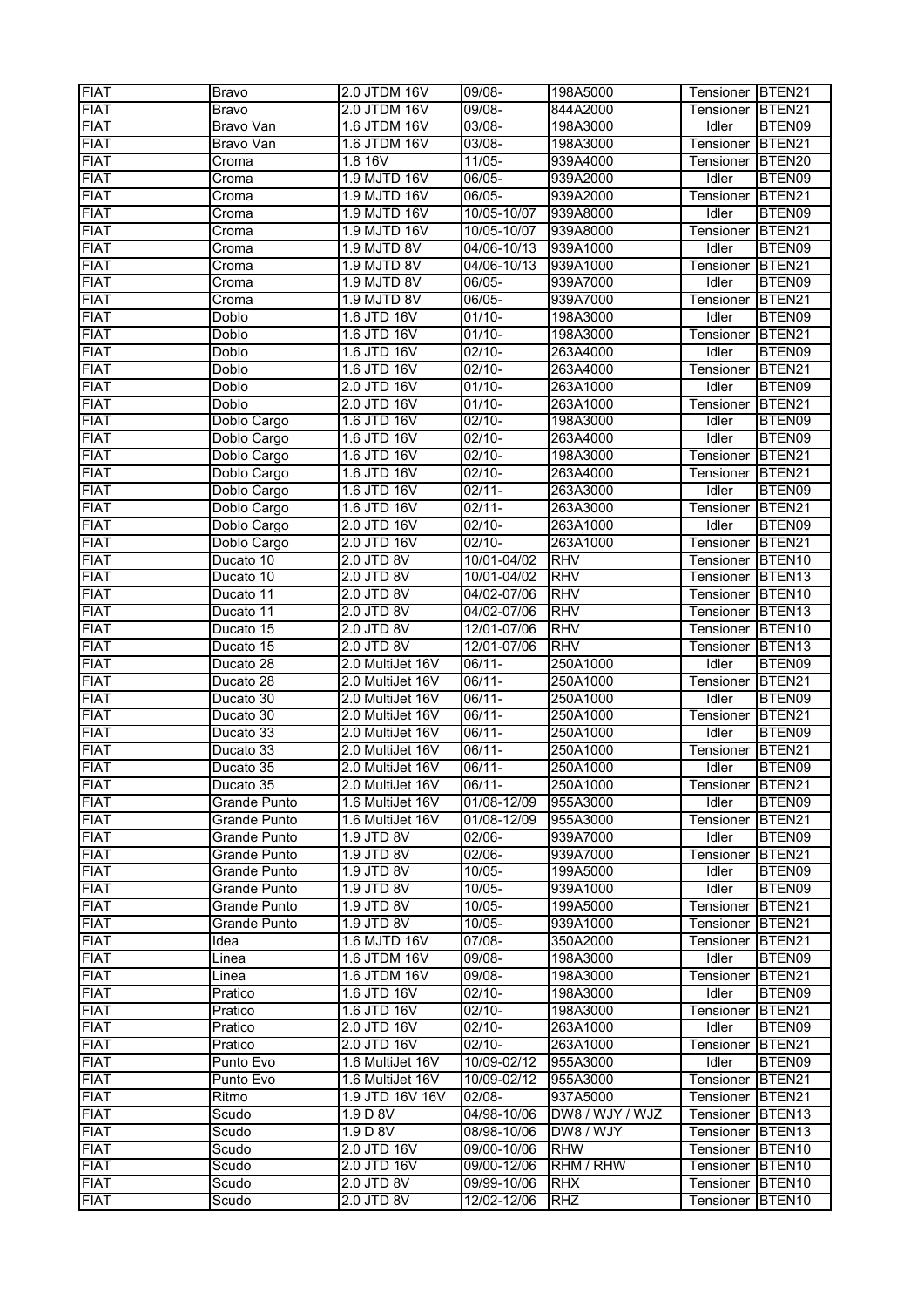| <b>FIAT</b>                    | Sedici              | 1.9 JTD 8V   | 04/07-10/13 | D <sub>19</sub> AA   | Idler            | BTEN09             |
|--------------------------------|---------------------|--------------|-------------|----------------------|------------------|--------------------|
| <b>FIAT</b>                    | Sedici              | 1.9 JTD 8V   | 04/07-10/13 | D <sub>19</sub> AA   | Tensioner        | BTEN21             |
| <b>FIAT</b>                    | Sedici              | 2.0 MJTD 16V | 09/09-      | D <sub>20</sub> AA   | Idler            | BTEN09             |
| <b>FIAT</b>                    | Sedici              | 2.0 MJTD 16V | $09/09 -$   | D <sub>20</sub> AA   | Tensioner        | BTEN21             |
| <b>FIAT</b>                    | Stilo               | 1.6 16V      | 05/05-08/08 | 192B30               | Tensioner        | BTEN20             |
| <b>FIAT</b>                    | <b>Stilo</b>        | 1.9 JTD 16V  | 01/04-08/05 | 192A5000             | Tensioner        | BTEN21             |
| <b>FIAT</b>                    | Stilo               | 1.9 JTD 16V  | 04/04-08/08 | 192B1000             | Tensioner        | BTEN21             |
| <b>FIAT</b>                    | Stilo               | 1.9 JTD 16V  | 09/03-08/08 | 937A4000             | Tensioner        | BTEN21             |
| <b>FIAT</b>                    | Stilo               | 1.9 JTD 16V  | 09/05-08/08 | 937A5000             | Tensioner        | BTEN <sub>21</sub> |
| <b>FIAT</b>                    | Stilo Van           | 1.6 16V      | 04/05-08/08 | 192B30               | Tensioner        | BTEN20             |
| <b>FIAT</b>                    | Stilo Van           | 1.9 JTD 16V  | 02/04-08/08 | 192B1000             | Tensioner        | BTEN <sub>21</sub> |
| <b>FIAT</b>                    | Stilo Van           | 1.9 JTD 16V  | 09/03-08/05 | 192A5000             | Tensioner        | BTEN21             |
| <b>FIAT</b>                    | Stilo Van           | 1.9 JTD 16V  | 09/03-08/05 | 937A4000             | Tensioner        | BTEN21             |
| <b>FIAT</b>                    | Stilo Van           | 1.9 JTD 16V  | 09/05-08/08 | 937A5000             | Tensioner        | BTEN21             |
| <b>FIAT</b>                    | <b>Ulysse</b>       | 2.0 JTD 16V  | 05/99-08/02 | <b>RHW</b>           | Tensioner        | BTEN <sub>10</sub> |
| <b>FIAT</b>                    | Ulysse              | 2.0 JTD 16V  | 06/02-03/10 | RHM / RHW            | Tensioner        | BTEN <sub>10</sub> |
| <b>FIAT</b>                    | Ulysse              | 2.0 JTD 16V  | 06/03-03/10 | <b>RHM</b>           | Tensioner        | BTEN <sub>10</sub> |
| <b>FIAT</b>                    | Ulysse              | 2.0 JTD 8V   | 06/99-08/02 | <b>RHZ</b>           | Tensioner        | BTEN <sub>10</sub> |
| <b>FIAT</b>                    | <b>Ulysse</b>       | 2.2 JTD 16V  | 08/02-08/06 | 4HW                  | Tensioner        | BTEN <sub>10</sub> |
| FORD (Africa)                  | <b>Bantam</b>       | 1.8 TDDi 8V  | 09/01-08/06 | LD18RTP              | Idler            | BTEN17             |
| FORD (Asia &                   |                     |              |             |                      |                  |                    |
| Oceania)                       | Fiesta              | 1.6 TDCi 16V | 01/09-      | C16DD0X / HHJC       | Tensioner        | BTEN <sub>12</sub> |
| FORD (Asia &                   |                     |              |             |                      |                  |                    |
|                                | Fiesta              | 1.6 TDCi 16V | $10/10 -$   | <b>HHJC</b>          |                  | BTEN <sub>12</sub> |
| Oceania)                       | $\overline{B}$ Max  | 1.5 TDCi 8V  | $08/12 -$   |                      | Tensioner        |                    |
| FORD (Europe)<br>FORD (Europe) |                     | 1.6 D 8V     | $08/12 -$   | C15DS0X              | Tensioner        | BTEN <sub>12</sub> |
|                                | <b>B</b> Max        |              |             | C16DS0X              | Tensioner        | BTEN12             |
|                                |                     |              |             | G8DA / G8DB /        |                  |                    |
| FORD (Europe)                  | C Max               | 1.6 TDCi 16V | 02/07-09/10 | G8DD                 | Tensioner        | BTEN12             |
| FORD (Europe)                  | $C$ Max             | 1.6 TDCi 16V | 04/07-09/10 | G8DC / MTDA          | Tensioner        | BTEN12             |
|                                |                     |              |             | GPDA / HHDA /        |                  |                    |
| FORD (Europe)                  | C_Max               | 1.6 TDCi 16V | 04/07-09/10 | <b>HHDB</b>          | Tensioner        | BTEN <sub>12</sub> |
| FORD (Europe)                  | C Max               | 1.6 TDCi 8V  | $10/10 -$   | T1DA / T1DB          | Tensioner        | BTEN <sub>12</sub> |
| FORD (Europe)                  | $C$ Max             | 1.6 TDCi 8V  | $10/10 -$   | T3DA / T3DB          | Tensioner        | BTEN <sub>12</sub> |
|                                |                     |              |             | LD18RTN/             |                  |                    |
| FORD (Europe)                  | Courier Fiesta      | 1.8 TDDi 8V  | 09/00-08/03 | LD18RTP              | Idler            | BTEN <sub>17</sub> |
| FORD (Europe)                  | Fiesta              | 1.4 TDCi 8V  | $07/10 -$   | F6JD / KVJA          | Tensioner        | BTEN <sub>12</sub> |
| FORD (Europe)                  | Fiesta              | 1.4 TDCi 8V  | $10/08 -$   | F6JB                 | Tensioner        | BTEN <sub>12</sub> |
| FORD (Europe)                  | Fiesta              | 1.5 TDCi 8V  | $11/12 -$   | C15DS0X              | Tensioner        | BTEN12             |
|                                |                     |              |             | D16HHJA /            |                  |                    |
| FORD (Europe)                  | Fiesta              | 1.6 TDCi 16V | 09/04-07/08 | D <sub>16</sub> HHJB | Tensioner BTEN12 |                    |
|                                |                     |              |             | HHJC / HHJD /        |                  |                    |
| FORD (Europe)                  | Fiesta              | 1.6 TDCi 16V | 10/08-      | <b>HHJE</b>          | Tensioner        | BTEN <sub>12</sub> |
| FORD (Europe)                  | Fiesta              | 1.6 TDCi 16V | 10/08-      | <b>HHJF / UBJA</b>   | Tensioner        | BTEN12             |
|                                |                     |              |             | C16DS0X / T3JA /     |                  |                    |
| FORD (Europe)                  | Fiesta              | 1.6 TDCi 8V  | $02/10 -$   | TZJA / TZJB          | Tensioner        | BTEN12             |
|                                |                     |              |             | LD18RTN/             |                  |                    |
| FORD (Europe)                  | Fiesta              | 1.8 TDDi 8V  | 04/00-01/02 | LD18RTP              | Idler            | BTEN17             |
| FORD (Europe)                  | Fiesta Van          | 1.4 TDCi 8V  | $01/09 -$   | F6JB                 | Tensioner        | BTEN12             |
| FORD (Europe)                  | Fiesta Van          | 1.4 TDCi 8V  | $07/10-$    | F6JD                 | Tensioner        | BTEN12             |
|                                |                     |              |             | HHJC / HHJD /        |                  |                    |
| FORD (Europe)                  | Fiesta Van          | 1.6 TDCi 16V | 01/09-      | <b>HHJE</b>          | Tensioner        | BTEN <sub>12</sub> |
| FORD (Europe)                  | Fiesta Van          | 1.6 TDCi 8V  | $02/10-$    | T3JA / TZJA / TZJB   | Tensioner        | BTEN12             |
| FORD (Europe)                  | Fiesta Van          | 1.8 TDDi 8V  | 03/00-08/03 | RTN / RTP / RTQ      | Idler            | BTEN17             |
| FORD (Europe)                  | Focus               | 1.6 TDCi 16V | 04/05-10/13 | C16DD0X              | Tensioner        | BTEN <sub>12</sub> |
| FORD (Europe)                  | Focus               | 1.6 TDCi 8V  | $01/11 -$   | T1DA / T1DB          | Tensioner        | BTEN <sub>12</sub> |
| FORD (Europe)                  | Focus               | 1.6 TDCi 8V  | $01/11 -$   | T3DA / T3DB          | Tensioner        | BTEN12             |
| FORD (Europe)                  | Focus               | 1.8 TDCi 8V  | 06/00-03/05 | F9DA / F9DB          | Idler            | BTEN17             |
| FORD (Europe)                  | Focus               | 1.8 TDCi 8V  | 08/02-03/05 | <b>FFDA</b>          | Idler            | BTEN17             |
| FORD (Europe)                  | Focus               | 1.8 TDDi 8V  | 08/01-03/05 | <b>BHDA / BHDB</b>   | Idler            | BTEN17             |
|                                |                     |              |             | C9DA / C9DB /        |                  |                    |
| FORD (Europe)                  | Focus               | 1.8 TDDi 8V  | 08/98-05/05 | C9DC                 | Idler            | BTEN17             |
| FORD (Europe)                  | Focus C Max         | 1.6 TDCi 16V | 10/03-05/07 | C16DD0X              | Tensioner        | BTEN12             |
| FORD (Europe)                  | Focus C Max         | 1.6 TDCi 16V | 11/04-08/07 | DQ16HHDA             | Tensioner        | BTEN12             |
|                                | <b>Focus Estate</b> |              |             |                      |                  |                    |
| FORD (Europe)                  | Wagon               | 1.6 TDCi 16V | 11/04-10/13 | C16DD0X              | Tensioner        | BTEN <sub>12</sub> |
|                                |                     |              |             |                      |                  |                    |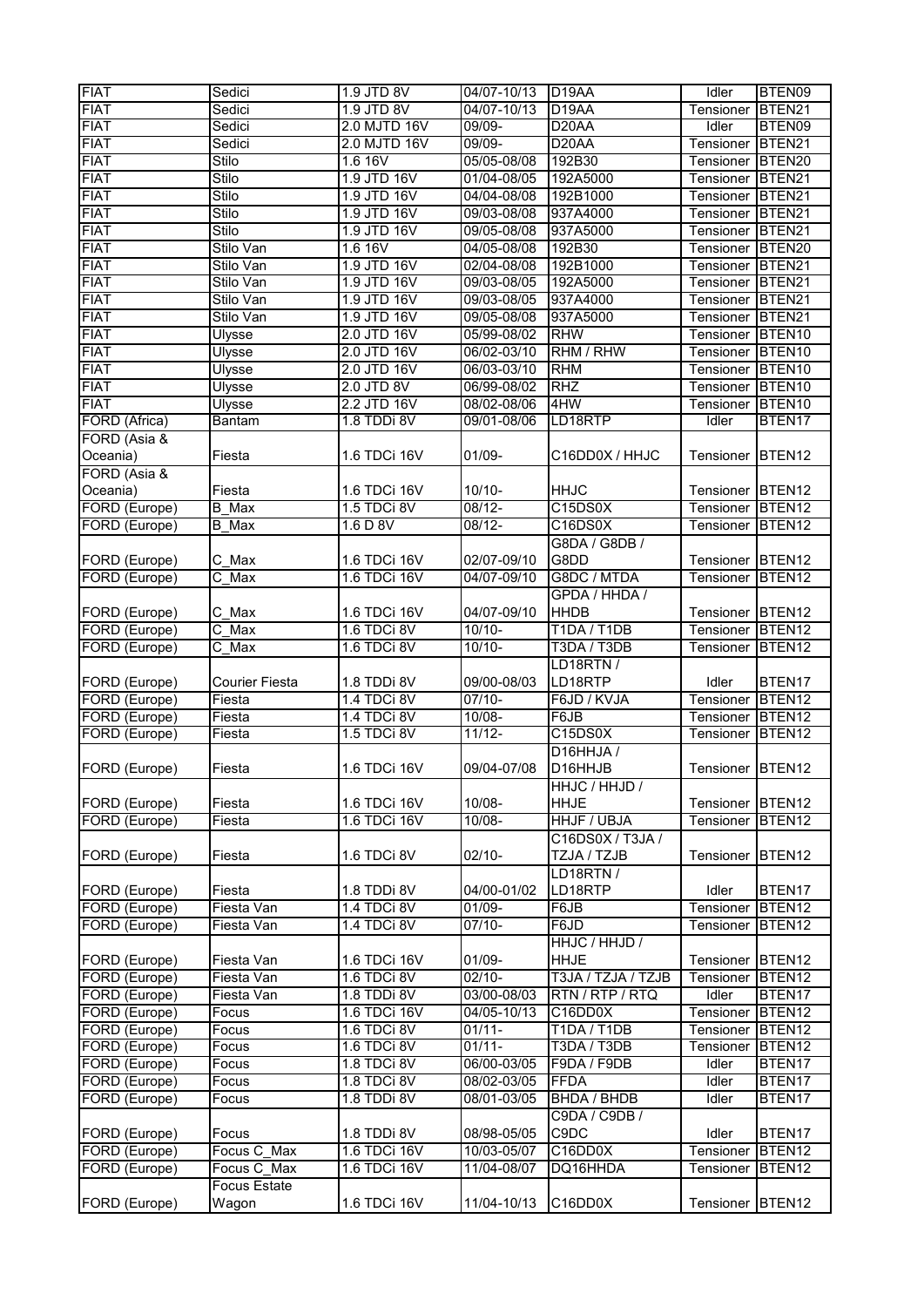|               | <b>Focus Estate</b>  |                               |             |                    |              |                    |
|---------------|----------------------|-------------------------------|-------------|--------------------|--------------|--------------------|
| FORD (Europe) | Wagon                | 1.6 TDCi 8V                   | $01/11 -$   | T1DA / T1DB        | Tensioner    | BTEN12             |
|               | <b>Focus Estate</b>  |                               |             |                    |              |                    |
| FORD (Europe) | Wagon                | 1.6 TDCi 8V                   | $01/11 -$   | T3DA / T3DB        | Tensioner    | BTEN <sub>12</sub> |
|               | <b>Focus Estate</b>  |                               |             |                    |              |                    |
| FORD (Europe) | Wagon                | 1.8 TDCi 8V                   | 06/00-01/05 | F9DA               | Idler        | BTEN17             |
|               | <b>Focus Estate</b>  |                               |             |                    |              |                    |
| FORD (Europe) | Wagon                | 1.8 TDCi 8V                   | 08/02-01/05 | <b>FFDA</b>        | Idler        | BTEN17             |
|               | <b>Focus Estate</b>  |                               |             | C9DA / C9DB /      |              |                    |
| FORD (Europe) | Wagon                | 1.8 TDDi 8V                   | 08/98-04/05 | C9DC               | Idler        | BTEN17             |
|               | <b>Focus Estate</b>  |                               |             |                    |              |                    |
| FORD (Europe) | Wagon                | 1.8 TDDi 8V                   | 08/99-11/04 | <b>BHDA / BHDB</b> | Idler        | BTEN17             |
| FORD (Europe) | Focus Van            | 1.6 TDCi 16V                  | 09/05-10/13 | C16DD0X            | Tensioner    | BTEN12             |
| FORD (Europe) | Focus Van            | 1.8 TDCi 8V                   | 08/01-03/05 | F9DA               | Idler        | BTEN17             |
| FORD (Europe) | Focus Van            | 1.8 TDCi 8V                   | 08/02-03/05 | <b>FFDA</b>        | <b>Idler</b> | BTEN17             |
|               |                      |                               |             | C9DA / C9DB /      |              |                    |
| FORD (Europe) | Focus Van            | 1.8 TDDi 8V                   | 08/98-03/05 | C9DC               | Idler        | BTEN17             |
| FORD (Europe) | Focus Van            | 1.8 TDDi 8V                   | 08/99-03/05 | <b>BHDA / BHDB</b> | Idler        | BTEN17             |
| FORD (Europe) | Fusion               | 1.6 TDCi 16V                  | $09/04 -$   | HHJA / HHJB        | Tensioner    | BTEN <sub>12</sub> |
| FORD (Europe) | Galaxy               | 1.6 TDCi 8V                   | $02/11 -$   | T1WA / T1WB        | Tensioner    | BTEN <sub>12</sub> |
|               |                      |                               |             | VW19N1Z/           |              |                    |
|               |                      |                               |             | VW19NAHU /         |              |                    |
| FORD (Europe) | Galaxy               | 1.9 TDi 8V                    | 02/95-03/06 | VW19NANU           | Tensioner    | BTEN <sub>11</sub> |
| FORD (Europe) | Galaxy               | 1.9 TDi 8V                    | 05/00-03/06 | <b>VW19PAUY</b>    | Tensioner    | BTEN11             |
|               |                      |                               |             | <b>VW19PASZ/</b>   |              |                    |
| FORD (Europe) | Galaxy               | 1.9 TDi 8V                    | 11/02-03/06 | VW19PAVF           | Tensioner    | BTEN <sub>11</sub> |
| FORD (Europe) | Galaxy               | 1.9 TDi 8V                    | 11/04-03/06 | <b>VW19PBTB</b>    | Tensioner    | BTEN11             |
| FORD (Europe) | Galaxy Van           | 1.9 TDi 8V                    | 05/00-03/06 | <b>VW19PAUY</b>    | Tensioner    | BTEN11             |
|               |                      |                               |             | VW19NAHU /         |              |                    |
| FORD (Europe) | Galaxy Van           | 1.9 TDi 8V                    | 09/96-03/06 | VW19NANU           | Tensioner    | BTEN <sub>11</sub> |
| FORD (Europe) | Grand C Max          | 1.6 TDCi 8V                   | $12/10-$    | <b>T1DA / T1DB</b> | Tensioner    | BTEN <sub>12</sub> |
| FORD (Europe) | Grand C Max          | 1.6 TDCi 8V                   | $12/10 -$   | T3DA / T3DB        | Tensioner    | BTEN <sub>12</sub> |
| FORD (Europe) | Mondeo               | 1.6 TDCi 8V                   | 02/11-10/13 | C16DSOX            | Tensioner    | BTEN <sub>12</sub> |
| FORD (Europe) | Mondeo               | 2.0 TDCi 16V                  | 02/03-06/05 | PD20FMCR           | Tensioner    | BTEN01             |
|               |                      |                               |             | PD20FMBA/          |              |                    |
|               |                      |                               |             | PD20FMBB/          |              |                    |
|               |                      |                               |             | PD20N7BA/          |              |                    |
| FORD (Europe) | Mondeo               | 2.0 TDCi 16V                  | 10/01-02/07 | PD20N7BB           | Tensioner    | BTEN01             |
|               |                      |                               |             | PD20D6BA/          |              |                    |
|               |                      |                               |             | PD20HJBA /         |              |                    |
|               |                      |                               |             | PD20HJBB /         |              |                    |
| FORD (Europe) | Mondeo               | 2.0 TDCi/TDDi 16V 10/00-02/07 |             | PD20HJBC           | Tensioner    | BTEN01             |
|               |                      |                               |             | PD20D5BA/          |              |                    |
| FORD (Europe) | Mondeo               | 2.0 TDDi 16V                  | 10/00-02/07 | PD20SDBA           | Tensioner    | BTEN01             |
| FORD (Europe) | Mondeo               | 2.2 TDCi 16V                  | 09/04-02/07 | QJBA / QJBB        | Tensioner    | BTEN01             |
| FORD (Europe) | Mondeo               | 2.2 TDCi 16V                  | 09/04-08/07 | QJBC / QJBD        | Tensioner    | BTEN01             |
|               | Mondeo Estate        |                               |             |                    |              |                    |
| FORD (Europe) | Wagon                | 1.6 TDCi 8V                   | $02/11 -$   | C16DSOX            | Tensioner    | BTEN12             |
|               |                      |                               |             | PD20FMBA/          |              |                    |
|               |                      |                               |             | PD20FMBB/          |              |                    |
|               | <b>Mondeo Estate</b> |                               |             | PD20N7BA/          |              |                    |
| FORD (Europe) | Wagon                | 2.0 TDCi 16V                  | 09/01-02/07 | PD20N7BB           | Tensioner    | BTEN01             |
|               |                      |                               |             | PD20D6BA/          |              |                    |
|               |                      |                               |             | PD20HJBA /         |              |                    |
|               | Mondeo Estate        |                               |             | PD20HJBB /         |              |                    |
| FORD (Europe) | Wagon                | 2.0 TDCi/TDDi 16V 10/00-02/07 |             | PD20HJBC           | Tensioner    | BTEN01             |
|               | Mondeo Estate        |                               |             | PD20D5BA/          |              |                    |
| FORD (Europe) | Wagon                | 2.0 TDDi 16V                  | 10/00-02/07 | PD20SDBA           | Tensioner    | BTEN01             |
|               | Mondeo Estate        |                               |             | PD22QJBA /         |              |                    |
| FORD (Europe) | Wagon                | 2.2 TDCi 16V                  | 09/04-02/07 | PD22QJBB           | Tensioner    | BTEN01             |
|               | Mondeo Estate        |                               |             |                    |              |                    |
| FORD (Europe) | Wagon                | 2.2 TDCi 16V                  | 09/04-08/07 | PD22QJBD           | Tensioner    | BTEN01             |
| FORD (Europe) | S_Max                | 1.6 TDCi 8V                   | $02/11 -$   | T1WA               | Tensioner    | BTEN <sub>12</sub> |
|               |                      |                               |             |                    |              |                    |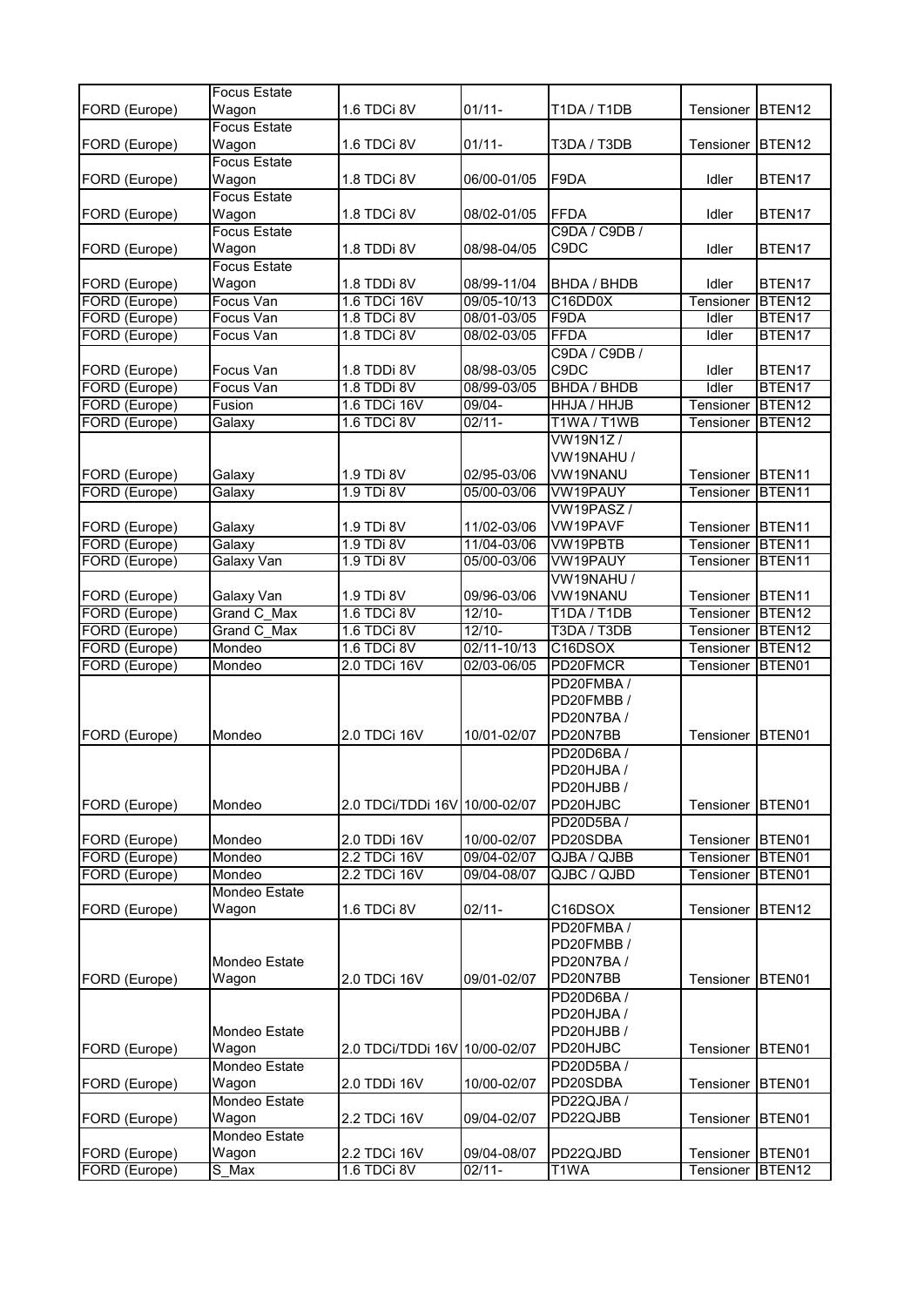|                                |                            |                             |                            | HCPA / HCPB /                         |                        |                              |
|--------------------------------|----------------------------|-----------------------------|----------------------------|---------------------------------------|------------------------|------------------------------|
|                                |                            |                             |                            | P9PA / P9PB / P9PC                    |                        |                              |
|                                |                            |                             |                            | / P9PD / R3PA /                       |                        |                              |
| FORD (Europe)                  | <b>Tourneo Connect</b>     | 1.8 TDCi 8V                 | $05/02 -$                  | RWPE / RWPF                           | Idler                  | BTEN17                       |
| FORD (Europe)                  | Tourneo Connect            | 1.8 TDCi 8V                 | 06/02-                     | P7A / P7B / R2PA                      | Idler                  | BTEN17                       |
| FORD (Europe)                  | Transit 260                | 2.0 TDCi 16V                | 03/02-03/06                | <b>FIFA</b>                           | Tensioner              | BTEN01                       |
| FORD (Europe)                  | Transit 260                | 2.0 TDi 16V                 | 06/00-03/06                | <b>ABFA / ABFB</b>                    | Tensioner              | BTEN01                       |
| FORD (Europe)                  | Transit 260                | 2.0 TDi 16V                 | 06/00-03/06                | D3FA                                  | Tensioner              | BTEN01                       |
| FORD (Europe)                  | Transit 260                | 2.0 TDi 16V                 | 06/00-03/06                | F <sub>3</sub> FA                     | Tensioner              | BTEN01                       |
| FORD (Europe)                  | Transit 260                | 2.4 TDDi 16V                | 08/00-08/03                | D <sub>4</sub> FA<br>D <sub>4FA</sub> | Idler                  | BTEN03                       |
| FORD (Europe)                  | Transit 260                | 2.4 TDDi 16V                | 08/00-08/03                | <b>FIFA</b>                           | Tensioner              | BTEN <sub>02</sub>           |
| FORD (Europe)                  | Transit 280<br>Transit 280 | 2.0 TDCi 16V<br>2.0 TDi 16V | 03/02-03/06<br>06/00-03/06 | ABFA / ABFB                           | Tensioner              | BTEN01<br>BTEN <sub>01</sub> |
| FORD (Europe)<br>FORD (Europe) | Transit 280                | 2.0 TDi 16V                 | 06/00-03/06                | F <sub>3F</sub> A                     | Tensioner<br>Tensioner | BTEN01                       |
| FORD (Europe)                  | Transit 280                | 2.0 TDi 16V                 | 06/00-08/03                | D3FA                                  | Tensioner              | BTEN01                       |
| FORD (Europe)                  | Transit 280                | 2.4 TDDi 16V                | 08/00-08/03                | D <sub>4</sub> FA                     | Idler                  | BTEN03                       |
| FORD (Europe)                  | Transit 280                | 2.4 TDDi 16V                | 08/00-08/03                | D <sub>4</sub> FA                     | Tensioner              | BTEN02                       |
| FORD (Europe)                  | Transit 300                | 2.0 TDCi 16V                | 09/02-03/06                | <b>FIFA</b>                           | Tensioner              | BTEN01                       |
| FORD (Europe)                  | Transit 300                | 2.0 TDi 16V                 | 06/00-03/06                | ABFA / ABFB                           | Tensioner              | BTEN01                       |
| FORD (Europe)                  | Transit 300                | 2.0 TDi 16V                 | 06/00-03/06                | F3FA                                  | Tensioner              | BTEN01                       |
| FORD (Europe)                  | Transit 300                | 2.0 TDi 16V                 | 09/00-08/03                | D3FA                                  | Tensioner              | BTEN01                       |
| FORD (Europe)                  | Transit 300                | 2.4 TDDi 16V                | 01/04-03/06                | <b>FXFA</b>                           | Idler                  | BTEN03                       |
| FORD (Europe)                  | Transit 300                | 2.4 TDDi 16V                | 01/04-03/06                | <b>FXFA</b>                           | Tensioner              | BTEN <sub>02</sub>           |
| FORD (Europe)                  | Transit 300                | 2.4 TDDi 16V                | 10/01-03/06                | DOFE / TBE                            | Idler                  | BTEN03                       |
| FORD (Europe)                  | Transit 300                | 2.4 TDDi 16V                | 10/01-03/06                | D <sub>2</sub> FE                     | Idler                  | BTEN03                       |
| FORD (Europe)                  | Transit 300                | 2.4 TDDi 16V                | 10/01-03/06                | DOFE / TBE                            | Tensioner              | BTEN <sub>02</sub>           |
| FORD (Europe)                  | Transit 300                | 2.4 TDDi 16V                | 10/01-03/06                | D <sub>2</sub> FE                     | Tensioner              | BTEN <sub>02</sub>           |
| FORD (Europe)                  | Transit 330                | 2.0 TDi 16V                 | 06/00-05/06                | <b>ABFA</b>                           | Tensioner              | BTEN01                       |
| FORD (Europe)                  | Transit 330                | 2.0 TDi 16V                 | 06/00-05/06                | <b>FIFA</b>                           | Tensioner              | BTEN01                       |
| FORD (Europe)                  | Transit 330                | 2.4 TD 16V                  | 08/00-08/03                | F4FA                                  | Idler                  | BTEN03                       |
| FORD (Europe)                  | Transit 330                | 2.4 TD 16V                  | 08/00-08/03                | F4FA                                  | Tensioner              | BTEN02                       |
| FORD (Europe)                  | Transit 330                | 2.4 TDCi 16V                | 09/03-03/06                | H9FA                                  | Idler                  | BTEN03                       |
| FORD (Europe)                  | Transit 330                | 2.4 TDCi 16V                | 09/03-03/06                | H9FA                                  | Tensioner              | BTEN <sub>02</sub>           |
| FORD (Europe)                  | Transit 330                | 2.4 TDDi 16V                | 01/00-03/06                | D2FA / D2FE                           | Idler                  | BTEN03                       |
| FORD (Europe)                  | <b>Transit 330</b>         | 2.4 TDDi 16V                | 01/00-03/06                | D2FA / D2FE                           | Tensioner              | BTEN <sub>02</sub>           |
| FORD (Europe)                  | Transit 330                | 2.4 TDDi 16V                | 01/00-05/06                | D <sub>4</sub> FA                     | Idler                  | BTEN03                       |
| FORD (Europe)                  | <b>Transit 330</b>         | 2.4 TDDi 16V                | 01/00-05/06                | D <sub>4</sub> FA                     | Tensioner              | BTEN02                       |
| FORD (Europe)                  | Transit 330                | 2.4 TDDi 16V                | 01/04-03/06                | <b>FXFA</b>                           | Idler                  | BTEN03                       |
| FORD (Europe)                  | Transit 330                | 2.4 TDDi 16V                | 01/04-03/06                | <b>FXFA</b>                           | Tensioner              | BTEN02                       |
| FORD (Europe)                  | Transit 330                | 2.4 IDDI 16V                | 10/01-03/06                | DOFE / IBE                            | Idler                  | BIEN03                       |
| FORD (Europe)                  | Transit 330                | 2.4 TDDi 16V                | 10/01-03/06                | DOFE / TBE                            | Tensioner              | BTEN <sub>02</sub>           |
| FORD (Europe)                  | Transit 330                | 2.4 TDDi/TDi 16V            | 10/01-03/06                | D <sub>2</sub> FE                     | Idler                  | BTEN03                       |
| FORD (Europe)                  | Transit 330                | 2.4 TDDi/TDi 16V            | 10/01-03/06                | D <sub>2</sub> FE                     | Tensioner              | BTEN <sub>02</sub>           |
| FORD (Europe)                  | Transit 350                | 2.0 TDi 16V                 | 06/00-05/06                | <b>ABFA</b>                           | Tensioner              | BTEN01                       |
| FORD (Europe)                  | Transit 350                | 2.0 TDi 16V                 | 06/00-05/06                | <b>FIFA</b>                           | Tensioner              | BTEN01                       |
| FORD (Europe)                  | Transit 350                | 2.4 TD 16V                  | 09/00-05/06                | F4FA                                  | Idler                  | BTEN03                       |
| FORD (Europe)                  | Transit 350                | 2.4 TD 16V                  | 09/00-05/06                | F4FA                                  | Tensioner              | BTEN <sub>02</sub>           |
| FORD (Europe)                  | Transit 350                | 2.4 TDCi 16V                | 09/03-03/06                | H9FA                                  | Idler                  | BTEN03                       |
| FORD (Europe)                  | Transit 350                | 2.4 TDCi 16V                | 09/03-03/06                | H9FA                                  | Tensioner              | BTEN <sub>02</sub>           |
| FORD (Europe)                  | Transit 350                | 2.4 TDDi 16V                | 01/00-03/06                | D2FA / D2FE                           | Idler                  | BTEN03                       |
| FORD (Europe)                  | Transit 350                | 2.4 TDDi 16V                | 01/00-03/06                | D2FA / D2FE                           | Tensioner              | BTEN <sub>02</sub>           |
| FORD (Europe)                  | Transit 350                | 2.4 TDDi 16V                | 01/04-03/06                | <b>FXFA</b>                           | Idler                  | BTEN03                       |
| FORD (Europe)                  | Transit 350                | 2.4 TDDi 16V                | 01/04-03/06                | <b>FXFA</b>                           | Tensioner              | BTEN <sub>02</sub>           |
| FORD (Europe)                  | Transit 350                | 2.4 TDDi 16V                | 08/00-05/06                | D <sub>4</sub> FA                     | Idler                  | BTEN03                       |
| FORD (Europe)                  | Transit 350                | 2.4 TDDi 16V                | 08/00-05/06                | D4FA                                  | Tensioner              | BTEN <sub>02</sub>           |
| FORD (Europe)                  | Transit 350                | 2.4 TDDi 16V                | 10/01-03/06                | DOFE / TBE                            | Idler                  | BTEN03                       |
| FORD (Europe)                  | Transit 350                | 2.4 TDDi 16V                | 10/01-03/06                | DOFE / TBE                            | Tensioner              | BTEN <sub>02</sub>           |
| FORD (Europe)                  | Transit 350                | 2.4 TDDi/TDi 16V            | 10/01-03/06                | D <sub>2</sub> FE                     | Idler                  | BTEN03                       |
| FORD (Europe)                  | Transit 350                | 2.4 TDDi/TDi 16V            | 10/01-03/06                | D <sub>2</sub> FE                     | Tensioner              | BTEN <sub>02</sub>           |
| FORD (Europe)                  | Transit 410                | 2.4 TDDi 16V                | 10/01-08/03                | TBE                                   | Idler                  | BTEN03                       |
| FORD (Europe)                  | Transit 410                | 2.4 TDDi 16V                | 10/01-08/03                | TBE                                   | Tensioner              | BTEN <sub>02</sub>           |
| FORD (Europe)                  | Transit 425                | 2.4 TDCi 16V                | 09/03-03/06                | H9FA                                  | Idler                  | BTEN03                       |
| FORD (Europe)                  | Transit 425                | 2.4 TDCi 16V                | 09/03-03/06                | H9FA                                  | Tensioner              | BTEN <sub>02</sub>           |
| FORD (Europe)                  | Transit 425                | 2.4 TDDi 16V                | 01/00-05/06                | D <sub>4</sub> FA                     | Idler                  | BTEN03                       |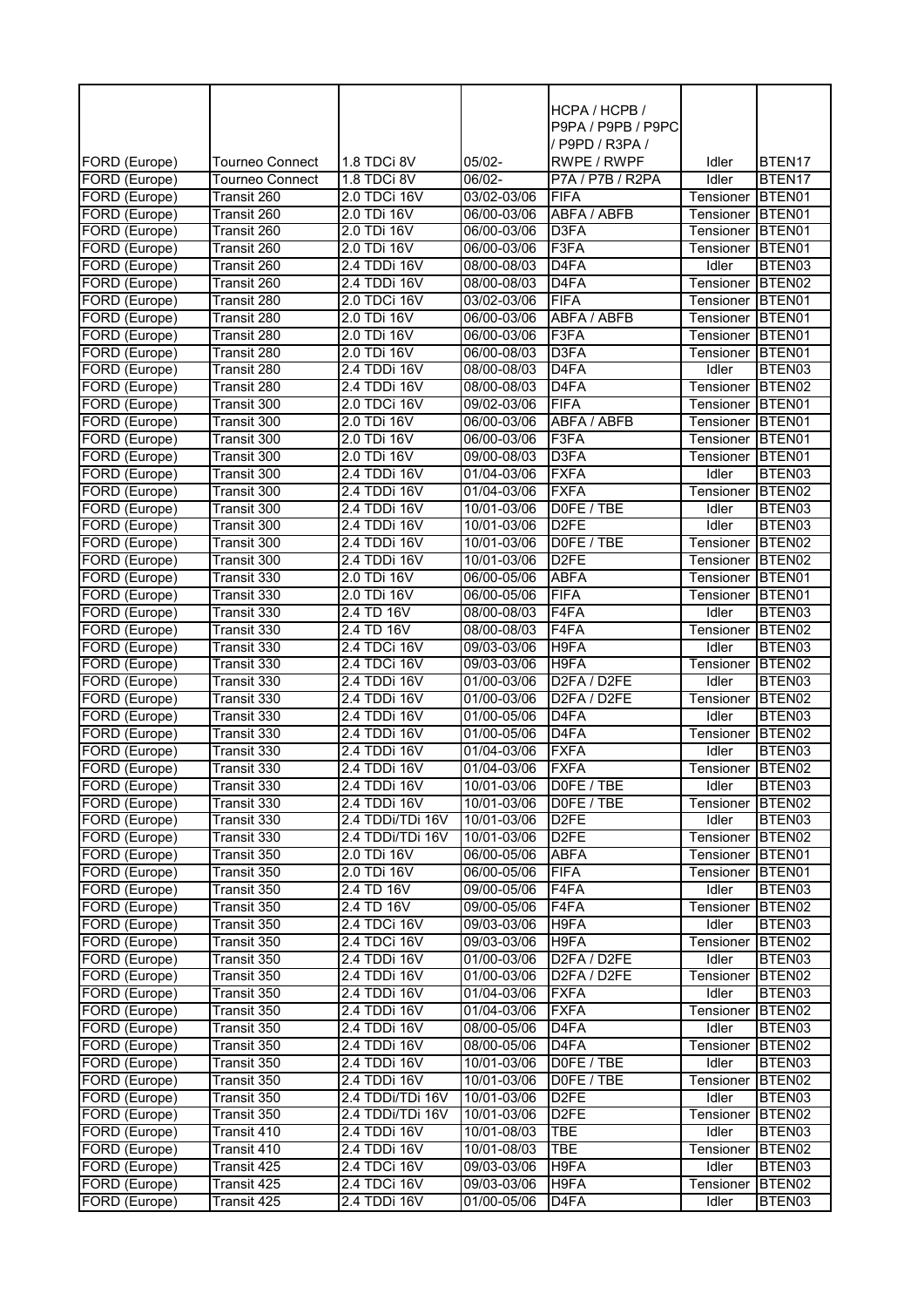| FORD (Europe)                  | Transit 425                 | 2.4 TDDi 16V                 | 01/00-05/06                | D <sub>4FA</sub>                                                      | Tensioner BTEN02       |                              |
|--------------------------------|-----------------------------|------------------------------|----------------------------|-----------------------------------------------------------------------|------------------------|------------------------------|
| FORD (Europe)                  | Transit 425                 | 2.4 TDDi 16V                 | 01/00-09/01                | D <sub>2FA</sub>                                                      | Idler                  | BTEN03                       |
| FORD (Europe)                  | Transit 425                 | 2.4 TDDi 16V                 | 01/00-09/01                | D <sub>2FA</sub>                                                      | Tensioner              | BTEN <sub>02</sub>           |
| FORD (Europe)                  | Transit 425                 | 2.4 TDDi 16V                 | 10/01-08/03                | <b>TBE</b>                                                            | Idler                  | BTEN03                       |
| FORD (Europe)                  | Transit 425                 | 2.4 TDDi 16V                 | 10/01-08/03                | <b>TBE</b>                                                            | Tensioner              | BTEN <sub>02</sub>           |
| FORD (Europe)                  | Transit 430                 | 2.4 TDCi 16V                 | 09/03-03/06                | H9FA                                                                  | Idler                  | BTEN03                       |
| FORD (Europe)                  | Transit 430                 | 2.4 TDCi 16V                 | 09/03-03/06                | H9FA                                                                  | Tensioner              | BTEN02                       |
| FORD (Europe)                  | Transit 430                 | 2.4 TDDi 16V                 | 09/03-03/06                | <b>TBE</b>                                                            | Idler                  | BTEN03                       |
| FORD (Europe)                  | Transit 430                 | 2.4 TDDi 16V                 | 09/03-03/06                | <b>TBE</b>                                                            | Tensioner              | BTEN02                       |
| FORD (Europe)                  | Transit 430                 | 2.4 TDDi 16V                 | 10/01-03/06                | D <sub>2</sub> FA                                                     | Idler                  | BTEN03                       |
| FORD (Europe)                  | Transit 430                 | 2.4 TDDi 16V                 | 10/01-03/06                | D <sub>2</sub> FA                                                     | Tensioner              | BTEN <sub>02</sub>           |
| FORD (Europe)                  | <b>Transit Connect</b>      | 1.8 TDCi 8V                  | 05/02-                     | HCPA / HCPB /<br>P9PA / P9PB / P9PC<br>/ P9PD / R3PA /<br>RWPE / RWPF | Idler                  | BTEN17                       |
|                                |                             |                              |                            |                                                                       |                        |                              |
| FORD (Europe)                  | <b>Transit Connect</b>      | 1.8 TDCi 8V                  | $05/02 -$                  | P7PA / P7PB / R2PA                                                    | Idler                  | BTEN17                       |
| FORD (Europe)                  | <b>Transit Tourneo</b>      | 2.0 TDCi 16V                 | 09/02-03/06                | <b>FIFA</b>                                                           | Tensioner              | BTEN01                       |
| FORD (Europe)                  | <b>Transit Tourneo</b>      | 2.0 TDi 16V                  | 06/00-03/05                | ABFA / ABFB                                                           | Tensioner              | BTEN01                       |
| FORD (Europe)                  | <b>Transit Tourneo</b>      | 2.0 TDi 16V                  | 06/00-03/06                | F3FA                                                                  | Tensioner              | BTEN01                       |
| FORD (Europe)                  | <b>Transit Tourneo</b>      | 2.0 TDi 16V                  | 06/00-08/03                | D3FA                                                                  | Tensioner              | BTEN01                       |
| FORD (Europe)                  | <b>Transit Tourneo</b>      | 2.4 TDdi 16V                 | 08/00-08/03                | D <sub>4FA</sub>                                                      | Idler                  | BTEN03                       |
| FORD (Europe)                  | <b>Transit Tourneo</b>      | 2.4 TDdi 16V                 | 08/00-08/03                | D <sub>4FA</sub>                                                      | Tensioner              | BTEN <sub>02</sub>           |
| <b>JAGUAR</b>                  | $X$ <sub>_</sub> Type       | 2.0 Di4 16V                  | 11/03-03/08                | LJ46B                                                                 | Tensioner              | BTEN01                       |
| <b>JAGUAR</b>                  | X Type                      | 2.2 Di4 16V                  | 05/06-12/11                | <b>LJ46G</b>                                                          | Tensioner              | BTEN01                       |
| JEEP (Chrysler)                | <b>Grand Cherokee</b>       | 2.7 CRD 20V                  | 09/01-09/04                | <b>ENF</b>                                                            | Idler                  | BTEN04                       |
| JEEP (Chrysler)                | <b>Grand Cherokee</b>       | 2.7 CRD 20V                  | 09/01-09/04                | <b>ENF</b>                                                            | Tensioner              | BTEN06                       |
| <b>LANCIA</b>                  | Delta                       | 1.6 JTDM 16V                 | 09/08-                     | 955A4000                                                              | Idler                  | BTEN09                       |
| <b>LANCIA</b>                  | Delta                       | 1.6 JTDM 16V                 | 09/08-                     | 955A4000                                                              | Tensioner              | BTEN21                       |
| <b>LANCIA</b>                  | Delta                       | 1.6 MJTD 16V                 | $09/08 -$                  | 198A2000                                                              | Idler                  | BTEN09                       |
| <b>LANCIA</b>                  | Delta                       | 1.6 MJTD 16V                 | 09/08-                     | 198A2000                                                              | Tensioner              | BTEN21                       |
| <b>LANCIA</b>                  | Delta                       | 1.9 MJTD 16V                 | 09/08-                     | 844A1000                                                              | Idler                  | BTEN09                       |
| LANCIA                         | Delta                       | 1.9 MJTD 16V                 | $09/08 -$                  | 844A1000                                                              | Tensioner              | BTEN <sub>21</sub>           |
| <b>LANCIA</b>                  | Delta                       | 2.0 JTDM 16V                 | $09/08 -$                  | 844A2000                                                              | <b>Idler</b>           | BTEN09                       |
| <b>LANCIA</b>                  | Delta                       | 2.0 JTDM 16V                 | $09/08 -$                  | 844A2000                                                              | Tensioner              | BTEN21                       |
| <b>LANCIA</b>                  | Delta                       | 2.0 MJTD 16V                 | 09/08-                     | 198A5000                                                              | Idler                  | BTEN09<br>BTEN21             |
| <b>LANCIA</b><br><b>LANCIA</b> | Delta                       | 2.0 MJTD 16V<br>1.6 JTDM 16V | 09/08-<br>07/08-           | 198A5000<br>350A2000                                                  | Tensioner<br>Idler     | BTEN09                       |
| <b>LANCIA</b>                  | Musa<br>Musa                | 1.6 JTDM 16V                 | 07/08-                     | 350A2000                                                              | Tensioner BTEN21       |                              |
|                                |                             | 1.6 JTDM 16V                 |                            |                                                                       |                        |                              |
| <b>LANCIA</b><br><b>LANCIA</b> | Musa<br>Musa                | 1.6 JTDM 16V                 | 07/08-12/12<br>07/08-12/12 | 350A3000<br>350A3000                                                  | Idler                  | BTEN09<br>BTEN21             |
| <b>LANCIA</b>                  | Phedra                      | 2.0 JTD 16V                  | 03/02-06/07                | <b>RHW</b>                                                            | Tensioner<br>Tensioner | BTEN10                       |
|                                |                             |                              |                            |                                                                       |                        |                              |
| <b>LANCIA</b>                  | Phedra                      | 2.0 JTD 16V<br>2.2 JTD 16V   | 07/03-11/10                | <b>RHM</b>                                                            | Tensioner              | BTEN10                       |
| <b>LANCIA</b><br><b>LANCIA</b> | Phedra                      | 2.0 JTD 16V                  | 03/02-02/06                | 4HW<br><b>RHW</b>                                                     | Tensioner              | BTEN10                       |
| <b>LANCIA</b>                  | Z eta<br>$\overline{z}$ eta | 2.0 JTD 8V                   | 04/01-10/03<br>09/99-09/02 | <b>RHZ</b>                                                            | Tensioner<br>Tensioner | BTEN <sub>10</sub><br>BTEN10 |
| LDV (Leyland-Daf               |                             |                              |                            |                                                                       |                        |                              |
| Vans)                          | Convoy                      | 2.4 Dti 16V                  | 03/02-11/06                | D <sub>2FA</sub>                                                      | Idler                  | BTEN03                       |
| LDV (Leyland-Daf<br>Vans)      | Convoy                      | 2.4 Dti 16V                  | 03/02-11/06                | F4FA                                                                  | Idler                  | BTEN03                       |
| LDV (Leyland-Daf               |                             |                              |                            |                                                                       |                        |                              |
| Vans)                          | Convoy                      | 2.4 Dti 16V                  | 03/02-11/06                | D <sub>2FA</sub>                                                      | Tensioner              | BTEN <sub>02</sub>           |
| LDV (Leyland-Daf<br>Vans)      | Convoy                      | 2.4 Dti 16V                  | 03/02-11/06                | F4FA                                                                  | Tensioner BTEN02       |                              |
| <b>LOTUS</b>                   | Elise                       | 1.8 16V                      | 05/02-                     | 18K4FN03                                                              | Tensioner BTEN18       |                              |
| <b>LOTUS</b>                   | Elise                       | 1.8 16V                      | 08/95-08/00                | <b>18K4F</b>                                                          | Tensioner              | BTEN18                       |
| <b>LOTUS</b>                   | Elise                       | 1.8 16V                      | 10/03-10/13                | 18K4FJ31                                                              | Tensioner              | BTEN18                       |
| <b>MAZDA</b>                   |                             | 21.4 CDVi 8V                 | 10/07-                     | Y404                                                                  | Tensioner              | BTEN12                       |
| <b>MAZDA</b>                   |                             | 2 1.6 CDVi 16V               | 10/08-                     | Y401                                                                  | Tensioner              | BTEN12                       |
| <b>MAZDA</b>                   |                             | 3 1.6 CiTD 16V               | 01/04-01/09                | Y601 / Y603 / Y605                                                    | Tensioner              | BTEN <sub>12</sub>           |
| <b>MAZDA</b>                   |                             | 3 1.6 CiTD 16V               | 12/08-                     | Y642                                                                  | Tensioner              | BTEN12                       |
| <b>MERCEDES</b>                | C200                        | 2.2 CDi 16V                  | 04/03-11/07                | 646962 / 646963                                                       | Idler                  | BTEN04                       |
| <b>MERCEDES</b>                | C200                        | 2.2 CDi 16V                  | 04/03-11/07                | 646962 / 646963                                                       | Tensioner              | BTEN06                       |
| <b>MERCEDES</b>                | C <sub>200</sub>            | 2.2 CDi 16V                  | 04/98-10/00                | 611960                                                                | Idler                  | BTEN04                       |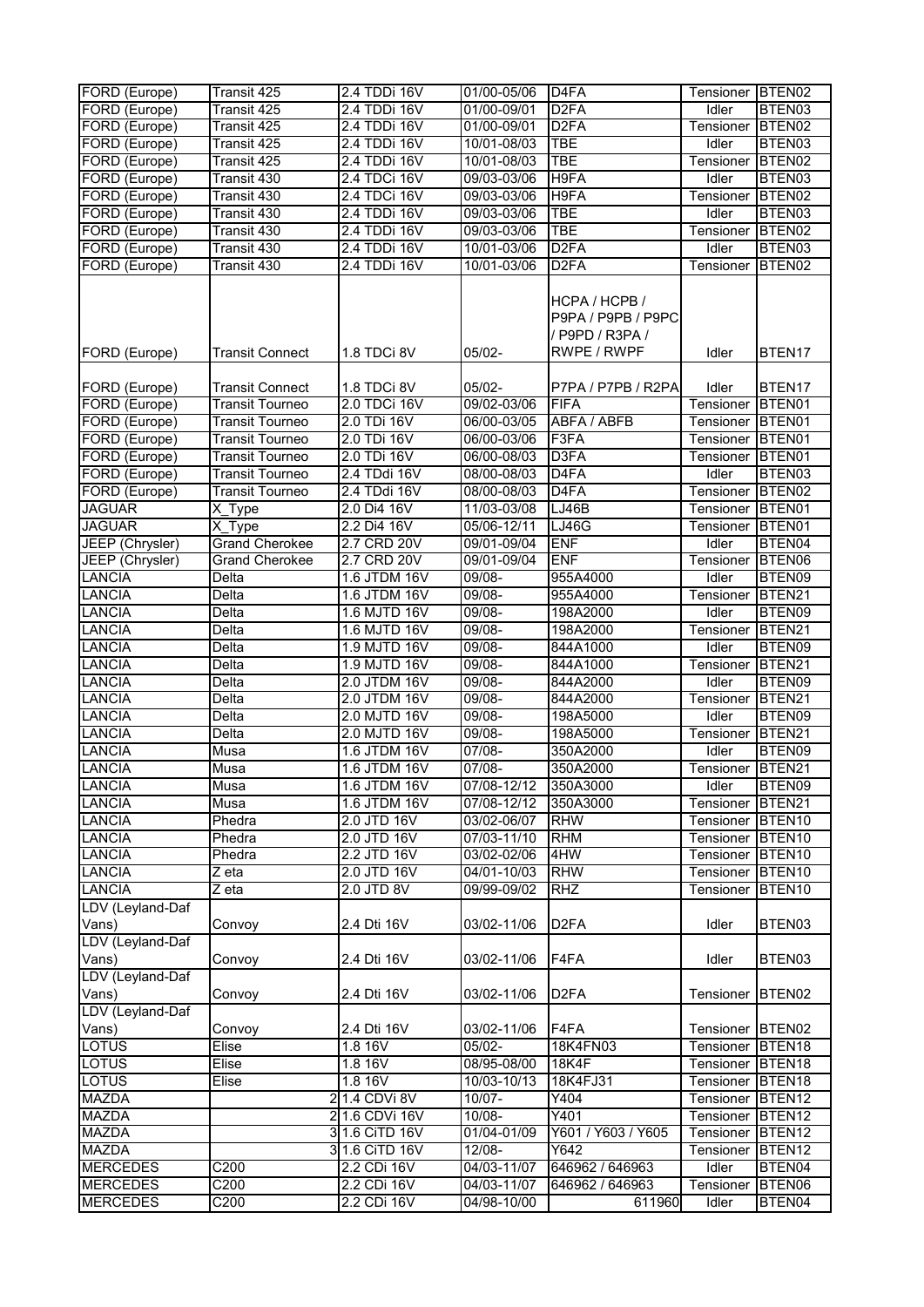| <b>MERCEDES</b>                    | C <sub>200</sub>  | 2.2 CDi 16V           | 04/98-10/00                |                  | 611960 Tensioner BTEN06 |                  |
|------------------------------------|-------------------|-----------------------|----------------------------|------------------|-------------------------|------------------|
| <b>MERCEDES</b>                    | C200              | 2.2 CDi 16V           | 07/03-01/08                | 646962           | Idler                   | BTEN04           |
| <b>MERCEDES</b>                    | C200              | 2.2 CDi 16V           | 07/03-01/08                | 646962           | Tensioner               | BTEN06           |
| <b>MERCEDES</b>                    | C200              | 2.2 CDi 16V           | 11/00-03/04                | 611962           | Idler                   | BTEN04           |
| <b>MERCEDES</b>                    | C200              | 2.2 CDi 16V           | 11/00-03/04                | 611962           | Tensioner               | BTEN06           |
| <b>MERCEDES</b>                    | C200              | 2.2 CDi 16V           | $11/07 -$                  | 646811           | Idler                   | BTEN04           |
| <b>MERCEDES</b>                    | C200              | 2.2 CDi 16V           | $11/07 -$                  | 646811           | Tensioner               | BTEN06           |
|                                    |                   | 2.2 CDi/CDi           |                            |                  |                         |                  |
|                                    |                   | <b>BlueEFFICIENCY</b> |                            |                  |                         |                  |
| <b>MERCEDES</b>                    | C200              | 16V                   | $02/07 -$                  | 646811 / 646812  | Idler                   | BTEN04           |
|                                    |                   | 2.2 CDi/CDi           |                            |                  |                         |                  |
|                                    |                   | <b>BlueEFFICIENCY</b> |                            |                  |                         |                  |
| <b>MERCEDES</b>                    | C200              | 16 <sub>V</sub>       | $02/07 -$                  | 646811 / 646812  | Tensioner               | BTEN06           |
| <b>MERCEDES</b>                    | C200              | 2.2 S 16V             | 11/00-07/03                | 611962           | Idler                   | BTEN04           |
| <b>MERCEDES</b>                    | C <sub>200</sub>  | 2.2 S 16V             | 11/00-07/03                | 611962           | Tensioner               | BTEN06           |
| <b>MERCEDES</b>                    | C <sub>220</sub>  | 2.2 CDi 16V           | 02/04-01/08                | 646963           | Idler                   | BTEN04           |
| <b>MERCEDES</b>                    | C220              | 2.2 CDi 16V           | 02/04-01/08                | 646963           | Tensioner               | BTEN06           |
| <b>MERCEDES</b>                    | C220              | 2.2 CDi 16V           | 03/01-06/11                | 611962           | Idler                   | BTEN04           |
| <b>MERCEDES</b>                    | C220              | 2.2 CDi 16V           | 03/01-06/11                | 611962           | Tensioner               | BTEN06           |
| <b>MERCEDES</b>                    | C220              | 2.2 CDi 16V           | 04/97-10/00                | 611960           | Idler                   | BTEN04           |
| <b>MERCEDES</b>                    | C220              | 2.2 CDi 16V           | 04/97-10/00                | 611960           | Tensioner               | BTEN06           |
| <b>MERCEDES</b>                    | C <sub>220</sub>  | 2.2 CDi 16V           | 11/07-10/13                | 646811           | Tensioner               | BTEN06           |
| <b>MERCEDES</b>                    | C <sub>220</sub>  | 2.2 CDi 16V           | 11/07-11/08                | 646811           | Idler                   | BTEN04           |
| <b>MERCEDES</b>                    | C220              | 2.2 S 16V             | 11/00-07/03                | 611962           | Idler                   | BTEN04           |
| <b>MERCEDES</b>                    | C220              | 2.2 S 16V             | 11/00-07/03                | 611962           | Tensioner               | BTEN06           |
| <b>MERCEDES</b>                    | C <sub>230</sub>  | 2.524V                | 03/05-01/08                | 272920           | Idler                   | BTEN04           |
| <b>MERCEDES</b>                    | C230              | 2.5 24V               | 05/07-                     | 272911           | Idler                   | BTEN04           |
| <b>MERCEDES</b>                    | C230              | 2.524V                | 11/07-10/13                | 272921           | Idler                   | BTEN04           |
| <b>MERCEDES</b>                    | C <sub>240</sub>  | 2.4 18V               | 04/97-10/00                | 112910           | Idler                   | BTEN04           |
| <b>MERCEDES</b>                    | $\overline{C240}$ | 2.6 18V               | 08/02-12/05                | 112916           | Idler                   | BTEN04           |
| <b>MERCEDES</b>                    | C240              | 2.6 18V               | 09/00-03/01                | 112915           | Idler                   | BTEN04           |
| <b>MERCEDES</b>                    | C240              | 2.6 18V               | $11/00 - 12/05$            | 112912           | Idler                   | BTEN04           |
| <b>MERCEDES</b>                    | C250              | 2.524V                | $02/08 -$                  | 272921           | Idler                   | BTEN04           |
| <b>MERCEDES</b>                    | C270              | 2.7 CDi 20V           | 11/00-12/04                | 612962           | Idler                   | BTEN04           |
| <b>MERCEDES</b>                    | C270              | 2.7 CDi 20V           | 11/00-12/04                | 612962           | Tensioner               | BTEN06           |
| <b>MERCEDES</b>                    | C280              | 2.8 18V               | 06/97-10/00                | 112920           | Idler                   | BTEN04           |
|                                    | C280              | 3.024V                |                            | 272940           | Idler                   | BTEN04           |
| <b>MERCEDES</b><br><b>MERCEDES</b> | C280              | 3.0 24V               | 01/05-12/07<br>03/05-12/07 | 272941           | Idler                   | BTEN04           |
| <b>MERCEDES</b>                    | C280              | 3.0 24V               | 05/07-                     | 272948           | Idler                   | BTEN04           |
| <b>MERCEDES</b>                    | C280              | 3.0 24V               | 11/07-10/13                | 272947           | Idler                   | BTEN04           |
|                                    | C300              | 3.0 24V               | 02/08-10/13                |                  |                         | BTEN04           |
| <b>MERCEDES</b>                    |                   |                       | $05/07 -$                  | 272947           | Idler                   |                  |
| <b>MERCEDES</b>                    | C300              | 3.0 24V               |                            | 272948<br>612990 | Idler                   | BTEN04           |
| <b>MERCEDES</b>                    | C30CDi AMG        | 3.0 CDi 20V           | 08/02-01/08                |                  | Idler                   | BTEN04           |
| <b>MERCEDES</b><br><b>MERCEDES</b> | C30CDi AMG        | 3.0 CDi 20V           | 08/02-01/08                | 612990           | Tensioner               | BTEN06           |
|                                    | C320              | 3.2 18V               | 06/02-12/05                | 112946           | Idler                   | BTEN04           |
| <b>MERCEDES</b>                    | C320              | 3.2 18V               | 08/02-07/05                | 112953           | Idler                   | BTEN04           |
| <b>MERCEDES</b><br><b>MERCEDES</b> | C350<br>C350      | 3.5 24V<br>3.5 24V    | 01/05-01/08<br>04/05-11/07 | 272960<br>272970 | Idler<br>Idler          | BTEN04<br>BTEN04 |
| <b>MERCEDES</b>                    |                   |                       |                            | 272971           |                         |                  |
|                                    | C350              | 3.5 24V               | 05/07-12/11                | 272961           | Idler                   | BTEN04           |
| <b>MERCEDES</b>                    | C350              | 3.5 24V               | 11/07-10/13                |                  | Idler                   | BTEN04           |
|                                    |                   | 3.5 CGi               |                            |                  |                         |                  |
|                                    |                   | <b>BlueEFFICIENCY</b> |                            |                  |                         |                  |
| <b>MERCEDES</b>                    | C350              | 24V                   | 03/08-                     | 272982           | Idler                   | BTEN04           |
| <b>MERCEDES</b>                    | C43 AMG           | 4.3 24V               | 04/97-12/00                | 113944           | Idler                   | BTEN04           |
| <b>MERCEDES</b>                    | C55 AMG           | 5.4 24V               | 08/03-11/07                | 113988           | Idler                   | BTEN04           |
| <b>MERCEDES</b>                    | <b>CL500</b>      | 5.0 24V               | 09/99-12/06                | 113960           | Idler                   | BTEN04           |
| <b>MERCEDES</b>                    | CL500             | 5.5 32V               | $02/08 -$                  | 273968           | Idler                   | BTEN04           |
| <b>MERCEDES</b>                    | <b>CL500</b>      | 5.5 32V               | 08/06-                     | 273961           | Idler                   | BTEN04           |
| <b>MERCEDES</b>                    | CL55 AMG          | 5.4 24V               | 04/00-07/02                | 113986           | Idler                   | BTEN04           |
| <b>MERCEDES</b>                    | <b>CLC200</b>     | 2.2 CDi 16V           | 05/08-06/11                | 646963           | Idler                   | BTEN04           |
| <b>MERCEDES</b>                    | <b>CLC200</b>     | 2.2 CDi 16V           | 05/08-06/11                | 646963           | Tensioner               | BTEN06           |
| <b>MERCEDES</b>                    | <b>CLC220</b>     | 2.2 CDi 16V           | 05/08-06/11                | 646963           | Idler                   | BTEN04           |
| <b>MERCEDES</b>                    | <b>CLC220</b>     | 2.2 CDi 16V           | 05/08-06/11                | 646963           | Tensioner               | BTEN06           |
| <b>MERCEDES</b>                    | <b>CLC230</b>     | 2.524V                | 05/08-06/11                | 272920           | Idler                   | BTEN04           |
| <b>MERCEDES</b>                    | <b>CLC250</b>     | 2.524V                | 06/09-06/11                | 272920           | Idler                   | BTEN04           |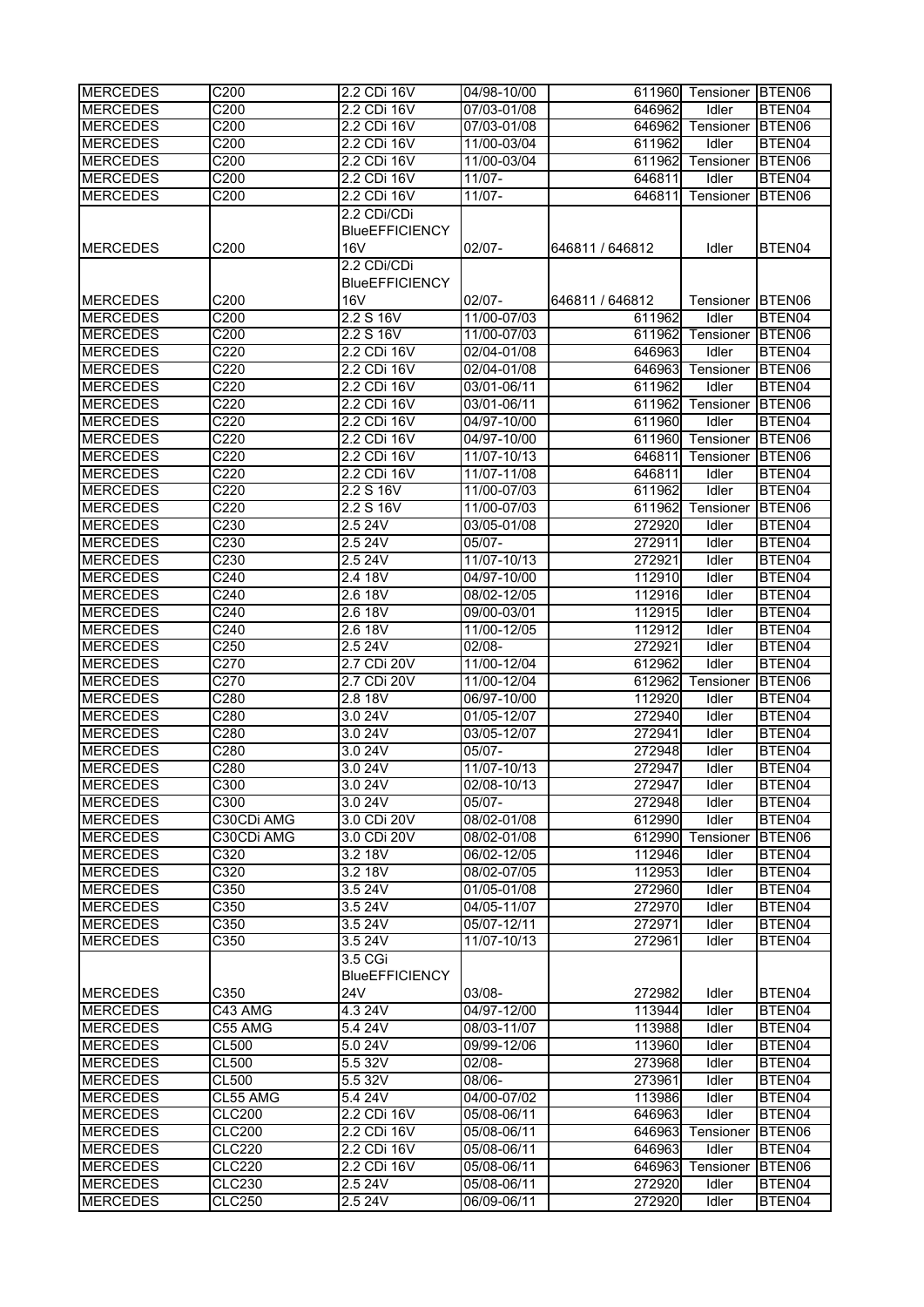| <b>MERCEDES</b>                    | <b>CLC350</b> | 3.5 24V                | 05/08-06/11                | 272960           | <b>Tdler</b>       | BTEN04             |
|------------------------------------|---------------|------------------------|----------------------------|------------------|--------------------|--------------------|
| <b>MERCEDES</b>                    | <b>CLK220</b> | 2.2 CDi 16V            | 05/05-12/10                | 646966           | Idler              | BTEN04             |
| <b>MERCEDES</b>                    | <b>CLK220</b> | 2.2 CDi 16V            | 05/05-12/10                | 646966           | Tensioner          | BTEN06             |
|                                    |               | 2.6 Kompressor         |                            |                  |                    |                    |
| <b>MERCEDES</b>                    | <b>CLK240</b> | <b>18V</b>             | 02/03-07/05                | 112912           | Idler              | BTEN04             |
| <b>MERCEDES</b>                    | <b>CLK270</b> | 2.7 CDi 20V            | 02/03-07/05                | 612962 / 612967  | Idler              | BTEN04             |
| <b>MERCEDES</b>                    | <b>CLK270</b> | 2.7 CDi 20V            | 02/03-07/05                | 612962 / 612967  | Tensioner          | BTEN06             |
| <b>MERCEDES</b>                    | <b>CLK280</b> | 3.0 24V                | 03/05-12/10                | 272940           | Idler              | BTEN04             |
| <b>MERCEDES</b>                    | <b>CLK320</b> | 3.2 18V                | 02/03-07/05                | 112955           | <b>Idler</b>       | BTEN04             |
| <b>MERCEDES</b>                    | <b>CLK320</b> | 3.2 18V                | 06/98-01/03                | 112940           | Idler              | BTEN04             |
| <b>MERCEDES</b>                    | <b>CLK350</b> | 3.5 24V                | 03/05-12/10                | 272960           | Idler              | BTEN04             |
| <b>MERCEDES</b>                    | <b>CLK430</b> | 4.3 24V                | 08/99-01/03                | 113943           | Idler              | BTEN04             |
| <b>MERCEDES</b>                    | <b>CLK430</b> | 4.3 Sport 24V          | 04/97-07/03                | 113943           | Idler              | BTEN04             |
| <b>MERCEDES</b>                    | <b>CLK500</b> | 5.0 24V                | 02/03-05/09                | 113968           | Idler              | BTEN04             |
| <b>MERCEDES</b>                    | <b>CLK500</b> | 5.532V                 | 06/06-12/10                | 273967           | Idler              | BTEN04             |
| <b>MERCEDES</b>                    | CLK55 AMG     | 5.4 24 V               | 06/04-05/06                | 113987           | Idler              | BTEN04             |
| <b>MERCEDES</b>                    | CLK55 AMG     | 5.4 24V                | 08/99-07/02                | 113981           | Idler              | BTEN04             |
| <b>MERCEDES</b>                    | CLK55 AMG     | 5.4 24V                | 10/98-07/02                | 113984           | Idler              | BTEN04             |
| <b>MERCEDES</b>                    | CLK55 AMG     | 5.4 DTM 24V            | 06/04-10/05                | 113987           | Idler              | BTEN04             |
| <b>MERCEDES</b>                    | <b>CLS280</b> | 3.0 24V                | 07/08-12/10                | 272943           | Idler              | BTEN04             |
| <b>MERCEDES</b>                    | <b>CLS300</b> | 3.0 24V                | 04/09-12/10                | 272943           | Idler              | BTEN04             |
| <b>MERCEDES</b>                    | <b>CLS350</b> | 3.5 24V                | 07/04-12/10                | 272964           | Idler              | BTEN04             |
| <b>MERCEDES</b>                    | <b>CLS350</b> | 3.5 CGi 24V            | 04/06-12/10                | 272985           | Idler              | BTEN04             |
| <b>MERCEDES</b>                    | <b>CLS500</b> | 5.0 24V                | 10/04-12/10                | 113967           | Idler              | BTEN04             |
| <b>MERCEDES</b>                    | <b>CLS500</b> | 5.5 32V                | 04/06-12/10                | 273960           | Idler              | BTEN04             |
| <b>MERCEDES</b>                    | <b>CLS550</b> | 5.532V                 | 04/06-12/10                | 273960           | Idler              | BTEN04             |
| <b>MERCEDES</b>                    | E200          | 2.2 CDi 16V            | 04/06-07/09                | 646820 / 646821  | <b>Idler</b>       | BTEN04             |
| <b>MERCEDES</b>                    | E200          | 2.2 CDi 16V            | 04/06-07/09                | 646820 / 646821  | Tensioner          | BTEN06             |
| <b>MERCEDES</b>                    | E200          | 2.2 CDi 16V            | 08/99-03/02                | 611961           | Idler              | BTEN04             |
| <b>MERCEDES</b>                    | E200          | 2.2 CDi 16V            | 08/99-03/02                | 611961           | Tensioner          | BTEN06             |
| <b>MERCEDES</b>                    | E200          | 2.2 CDi 16V            | 11/02-07/06                | 646951           | Idler              | BTEN04             |
| <b>MERCEDES</b>                    | E200          | 2.2 CDi 16V            | 11/02-07/06                | 646951           | Tensioner          | BTEN06             |
| <b>MERCEDES</b>                    | E220          | 2.2 CDi 16V            | 04/03-07/09                | 646961           | <b>Idler</b>       | BTEN04             |
| <b>MERCEDES</b>                    | E220          | 2.2 CDi 16V            | 04/03-07/09                | 646961           | Tensioner          | BTEN06             |
| <b>MERCEDES</b>                    | E220          | 2.2 CDi 16V            | 04/06-07/09                | 646821           | Idler              | BTEN04             |
| <b>MERCEDES</b>                    | E220          | 2.2 CDi 16V            | 04/06-07/09                | 646821           | Tensioner          | BTEN06             |
| <b>MERCEDES</b>                    | E220          | 2.2 CDi 16V            | 08/99-03/03                | 611961           | Idler              | BTEN04             |
| <b>MERCEDES</b>                    | E220          |                        | 08/99-03/03                |                  |                    |                    |
|                                    |               | 2.2 CDi 16V            |                            | 611961           | Tensioner          | BTEN <sub>06</sub> |
| <b>MERCEDES</b>                    | E230          | 2.5 24V                | 09/07-07/09                | 272922           | Idler              | BTEN04             |
| <b>MERCEDES</b>                    | E240          | 2.4 18V                | 10/97-03/03                | 112911           | Idler              | BTEN04             |
| <b>MERCEDES</b>                    | E240          | 2.6 18V                | 06/03-07/06                | 112913           | Idler              | BTEN04             |
| <b>MERCEDES</b>                    | E240          | 2.6 18V                | 08/00-05/03                | 112914           | Idler              | BTEN04             |
| <b>MERCEDES</b>                    | E240          | $2.6 \ \overline{18V}$ | 08/03-07/06                | 112917           | Idler              | BTEN04             |
| <b>MERCEDES</b>                    | E250          | 2.524V                 | 05/07-12/08                | 272922           | Idler              | BTEN04             |
| <b>MERCEDES</b>                    | E270          | 2.7 CDi 20V            | 02/00-03/03                | 612961           | Idler              | BTEN04             |
| <b>MERCEDES</b>                    | E270          | 2.7 CDi 20V            | 02/00-03/03                | 612961           | Tensioner          | BTEN06             |
| <b>MERCEDES</b>                    | E270          | 2.7 CDi 20V            | 04/03-07/09                | 647961           | Idler              | BTEN04             |
| <b>MERCEDES</b>                    | E270          | 2.7 CDi 20V            | 04/03-07/09                | 647961           | Tensioner          | BTEN06             |
| <b>MERCEDES</b>                    | E280          | 2.8 18V                | 11/97-05/03                | 112921           | Idler              | BTEN04             |
| <b>MERCEDES</b>                    | E280          | 3.0 24V                | 03/05-07/09                | 272943           | Idler              | BTEN04             |
| <b>MERCEDES</b>                    | E280          | 3.0 24V                | 06/05-07/09                | 272944           | Idler              | BTEN04             |
| <b>MERCEDES</b>                    | E280          | 3.2 CDi 24V            | 10/03-07/05                | 648961           | Idler              | BTEN04             |
| <b>MERCEDES</b>                    | E280          | 3.2 CDi 24V            | 10/03-07/05                | 648961           | Tensioner          | BTEN06             |
| <b>MERCEDES</b>                    | E300          | 3.0 24V                | $01/09 -$                  | 272952           | Idler              | BTEN04             |
| <b>MERCEDES</b>                    | E320          | 3.2 18V                | 04/03-07/04                | 112949           | Idler              | BTEN04             |
| <b>MERCEDES</b>                    | E320          | 3.2 18V                | 05/97-05/03                | 112941           | Idler              | BTEN04             |
| <b>MERCEDES</b>                    | E320          | 3.2 18V                | 08/03-07/05                | 112954           | Idler              | BTEN04             |
| <b>MERCEDES</b>                    | E320          | 3.2 CDi 24V            | 04/03-07/06                | 648961           | Idler              | BTEN04             |
| <b>MERCEDES</b>                    | E320          | 3.2 CDi 24V            | 04/03-07/06                | 648961           | Tensioner          | BTEN06             |
| <b>MERCEDES</b><br><b>MERCEDES</b> | E320          | 3.2 CDi 24V            | 07/99-05/03<br>07/99-05/03 | 613961           | Idler<br>Tensioner | BTEN04             |
|                                    | E320          | 3.2 CDi 24V            |                            | 613961           | Idler              | BTEN06             |
| <b>MERCEDES</b><br><b>MERCEDES</b> | E350<br>E350  | 3.5 24V                | 01/09-10/13                | 272977<br>272988 | Idler              | BTEN04             |
| <b>MERCEDES</b>                    | E350          | 3.5 24V<br>3.5 24V     | $05/11 -$<br>08/04-07/09   | 272964           | Idler              | BTEN04<br>BTEN04   |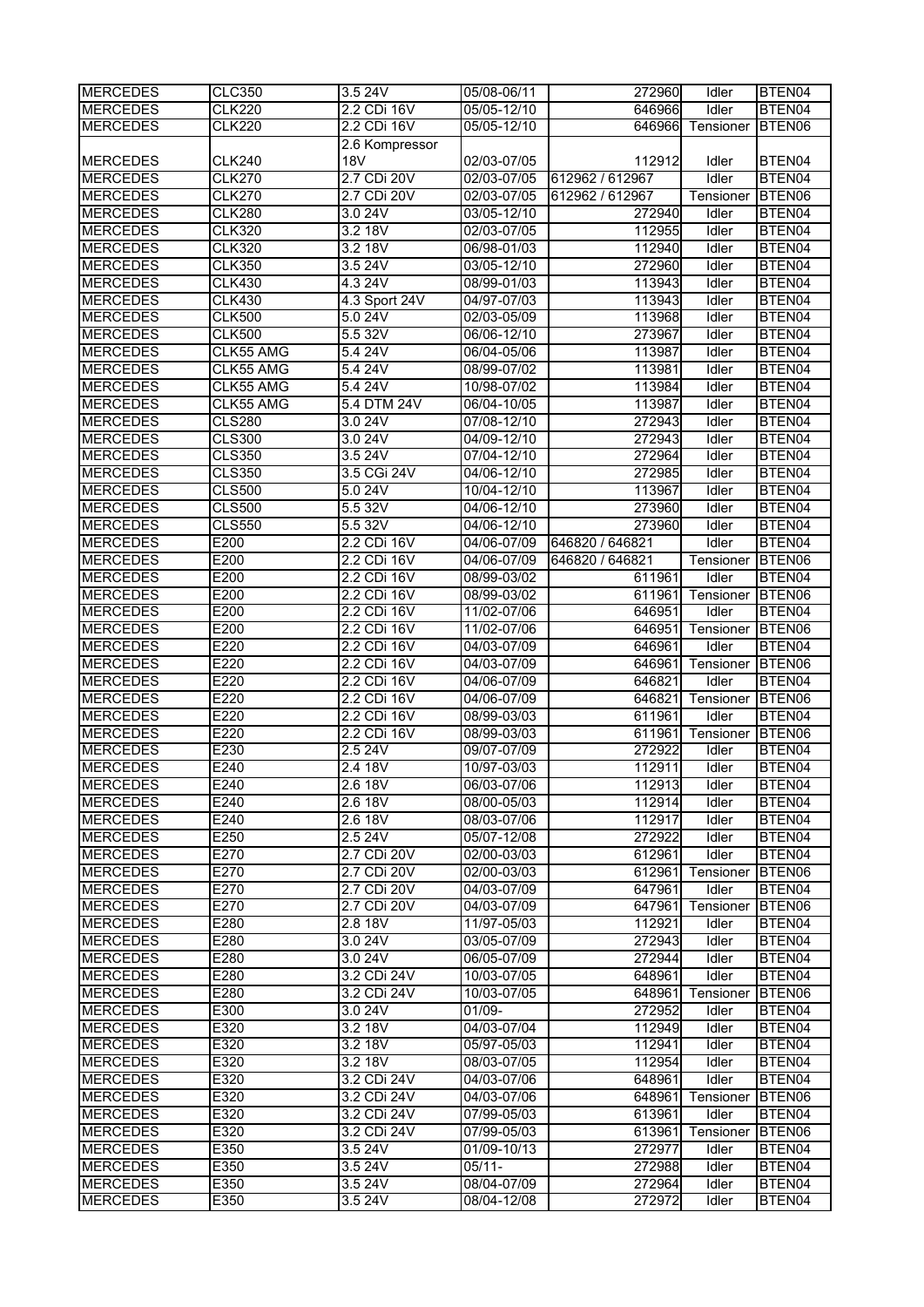| <b>MERCEDES</b>                    | E350           | 3.5 24V               | 08/09-                     | 272980           | Idler          | BTEN04           |
|------------------------------------|----------------|-----------------------|----------------------------|------------------|----------------|------------------|
| <b>MERCEDES</b>                    | E350           | 3.5 CGi 24V           | 05/06-07/09                | 272985           | Idler          | BTEN04           |
|                                    |                | 3.5 CGi               |                            |                  |                |                  |
|                                    |                | <b>BlueEFFICIENCY</b> |                            |                  |                |                  |
| <b>MERCEDES</b>                    | E350           | 24V                   | $01/09 -$                  | 272982           | Idler          | BTEN04           |
|                                    |                | 3.5 CGi               |                            |                  |                |                  |
|                                    |                | <b>BlueEFFICIENCY</b> |                            |                  |                |                  |
|                                    |                | 24V                   |                            |                  |                |                  |
| <b>IMERCEDES</b>                   | E350           |                       | 01/09-10/13                | 272983           | Idler          | BTEN04           |
|                                    |                | 3.5 <sub>CGi</sub>    |                            |                  |                |                  |
|                                    |                | <b>BlueEFFICIENCY</b> |                            |                  |                |                  |
| <b>MERCEDES</b>                    | E350           | 24V                   | $01/10 -$                  | 272984           | Idler          | BTEN04           |
|                                    |                | 3.5 CGi               |                            |                  |                |                  |
|                                    |                | <b>BlueEFFICIENCY</b> |                            |                  |                |                  |
| <b>MERCEDES</b>                    | E350           | 24V                   | 08/09-                     | 272980           | Idler          | BTEN04           |
| <b>MERCEDES</b>                    | E430           | 4.3 24V               | 09/99-05/03                | 113940           | Idler          | BTEN04           |
| <b>MERCEDES</b>                    | E500           | 5.0 24V               | 05/03-07/09                | 113967           | Idler          | BTEN04           |
| <b>MERCEDES</b>                    | E500           | 5.0 24V               | 08/03-07/09                | 113969           | Idler          | BTEN04           |
| <b>MERCEDES</b>                    | E500           | 5.5 32V               | 01/09-                     | 273970           | Idler          | BTEN04           |
| <b>MERCEDES</b>                    | E500           | 5.5 32V               | 01/09-                     | 273971           | Idler          | BTEN04           |
| <b>MERCEDES</b>                    | E500           | 5.5 32V               | 01/10-10/13                | 273966           | Idler          | BTEN04           |
| <b>MERCEDES</b>                    | E500           | 5.5 32V               | 05/06-07/09                | 273960           | Idler          | BTEN04           |
| <b>MERCEDES</b>                    | E500           | 5.5 32V               | 05/06-07/09                | 273962           | Idler          | BTEN04           |
| <b>MERCEDES</b>                    | E55 AMG        | 5.4 24V               | 08/00-05/03                | 113980           | Idler          | BTEN04           |
| <b>MERCEDES</b>                    | G270           | 2.7 CDi 20V           | 10/01-07/03                | 612965           | Idler          | BTEN04           |
| <b>MERCEDES</b>                    | G270           | 2.7 CDi 20V           | 10/01-07/03                | 612965           | Tensioner      | BTEN06           |
| <b>MERCEDES</b>                    | G320           | 3.2 18V               | 11/97-08/04                | 112945           | Idler          | BTEN04           |
| <b>MERCEDES</b>                    | G500           | 5.0 24V               | 04/98-10/13                | 113962           | Idler          | BTEN04           |
| <b>MERCEDES</b>                    | G500           | 5.5 32V               | 05/08-                     | 273962           | Idler          | BTEN04           |
| <b>MERCEDES</b>                    | G500           | 5.5 32V               | 12/09-10/13                | 273963           | Idler          | BTEN04           |
| <b>MERCEDES</b>                    | G55 AMG        | 5.0 24V               | 09/99-07/08                | 113962           | Idler          | BTEN04           |
| <b>MERCEDES</b>                    | G55 AMG        | 5.4 24 V              | 04/99-07/08                | 113982           | Idler          | BTEN04           |
|                                    |                |                       |                            | 273923           |                |                  |
| <b>MERCEDES</b><br><b>MERCEDES</b> | GL450<br>GL500 | 4.7 32V<br>5.5 32V    | 01/06-<br>$01/06 -$        |                  | Idler<br>Idler | BTEN04<br>BTEN04 |
| <b>MERCEDES</b>                    | GL550          | 5.5 32V               | 07/06-                     | 273963<br>273963 | Idler          | BTEN04           |
|                                    |                |                       |                            |                  |                |                  |
| <b>MERCEDES</b><br><b>MERCEDES</b> | <b>GLK280</b>  | 3.0 24V               | 06/08-06/09<br>07/09-04/11 | 272948<br>272948 | Idler          | BTEN04           |
|                                    | <b>GLK300</b>  | 3.0 24V               |                            |                  | Idler          | BTEN04           |
| <b>MERCEDES</b>                    | <b>GLK350</b>  | 3.5 24V               | 04/09-                     | 272991           | Idler          | BTEN04           |
| <b>MERCEDES</b>                    | GLK350         | 3.5 24V               | 06/08-04/11                | 272971           | Idler          | BTEN04           |
| <b>MERCEDES</b>                    | <b>ML270</b>   | 2.7 CDi 20V           | 06/99-07/05                | 612963           | Idler          | BTEN04           |
| <b>MERCEDES</b>                    | ML270          | 2.7 CDi 20V           | 06/99-07/05                | 612963           | Tensioner      | BTEN06           |
| <b>MERCEDES</b>                    | <b>ML300</b>   | 3.0 24V               | $08/08 -$                  | 272945           | Idler          | BTEN04           |
| <b>MERCEDES</b>                    | <b>ML320</b>   | 3.2 18V               | 04/98-08/02                | 112942           | Idler          | BTEN04           |
| <b>MERCEDES</b>                    | ML350          | 3.524V                | $08/05 -$                  | 272967           | Idler          | BTEN04           |
| <b>MERCEDES</b>                    | ML350          | 3.7 18V               | 04/03-07/05                | 112970           | Idler          | BTEN04           |
| <b>MERCEDES</b>                    | ML430          | 4.3 24V               | 11/98-08/02                | 113942           | Idler          | BTEN04           |
| <b>MERCEDES</b>                    | <b>ML450</b>   | 3.5 Hybrid 24V        | 04/09-                     | 272973           | Idler          | BTEN04           |
| <b>MERCEDES</b>                    | <b>ML500</b>   | 5.0 24V               | 08/05-12/07                | 113964           | Idler          | BTEN04           |
| <b>MERCEDES</b>                    | <b>ML500</b>   | 5.0 24V               | 09/01-07/05                | 113965           | Idler          | BTEN04           |
| <b>MERCEDES</b>                    | <b>ML500</b>   | 5.5 32V               | $04/07 -$                  | 273963           | Idler          | BTEN04           |
| <b>MERCEDES</b>                    | ML55 AMG       | 5.4 24V               | 06/99-07/05                | 113981           | Idler          | BTEN04           |
| <b>MERCEDES</b>                    | ML550          | 5.5 32V               | $04/07 -$                  | 273963           | Idler          | BTEN04           |
| <b>MERCEDES</b>                    | R280           | 3.0 24V               | 05/07-10/13                | 272945           | Idler          | BTEN04           |
| <b>MERCEDES</b>                    | R300           | 3.024V                | 07/09-                     | 272945           | Idler          | BTEN04           |
| <b>MERCEDES</b>                    | R350           | 3.524V                | 01/07-10/13                | 272967           | Idler          | BTEN04           |
| <b>MERCEDES</b>                    | <b>R500</b>    | 5.0 24V               | $08/05 -$                  | 113971           | Idler          | BTEN04           |
| <b>MERCEDES</b>                    | R500           | 5.5 32V               | $01/07 -$                  | 273963           | Idler          | BTEN04           |
| <b>MERCEDES</b>                    | R550           | 5.5 32V               | 05/07-                     | 273963           | Idler          | BTEN04           |
| <b>MERCEDES</b>                    | S280           | 2.8 18V               | 02/99-08/05                | 112922           | Idler          | BTEN04           |
| <b>MERCEDES</b>                    | S280           | 3.0 24V               | 09/06-                     | 272946           | Idler          | BTEN04           |
| <b>MERCEDES</b>                    | S300           | 3.024V                | 09/06-                     | 272946           | Idler          | BTEN04           |
| <b>MERCEDES</b>                    | S320           | 3.2 18V               | 02/99-08/02                | 112944           | Idler          | BTEN04           |
| <b>MERCEDES</b>                    | S320           | 3.2 CDi 24V           | 09/02-08/05                | 648960           | Idler          | BTEN04           |
| <b>MERCEDES</b>                    | S320           | 3.2 CDi 24V           | 09/02-08/05                | 648960           | Tensioner      | BTEN06           |
| <b>MERCEDES</b>                    | S320           | 3.2 CDi 24V           | 09/99-08/02                | 613960           | Idler          | BTEN04           |
| <b>MERCEDES</b>                    | S320           | 3.2 CDi 24V           | 09/99-08/02                | 613960           | Tensioner      | BTEN06           |
|                                    |                |                       |                            |                  |                |                  |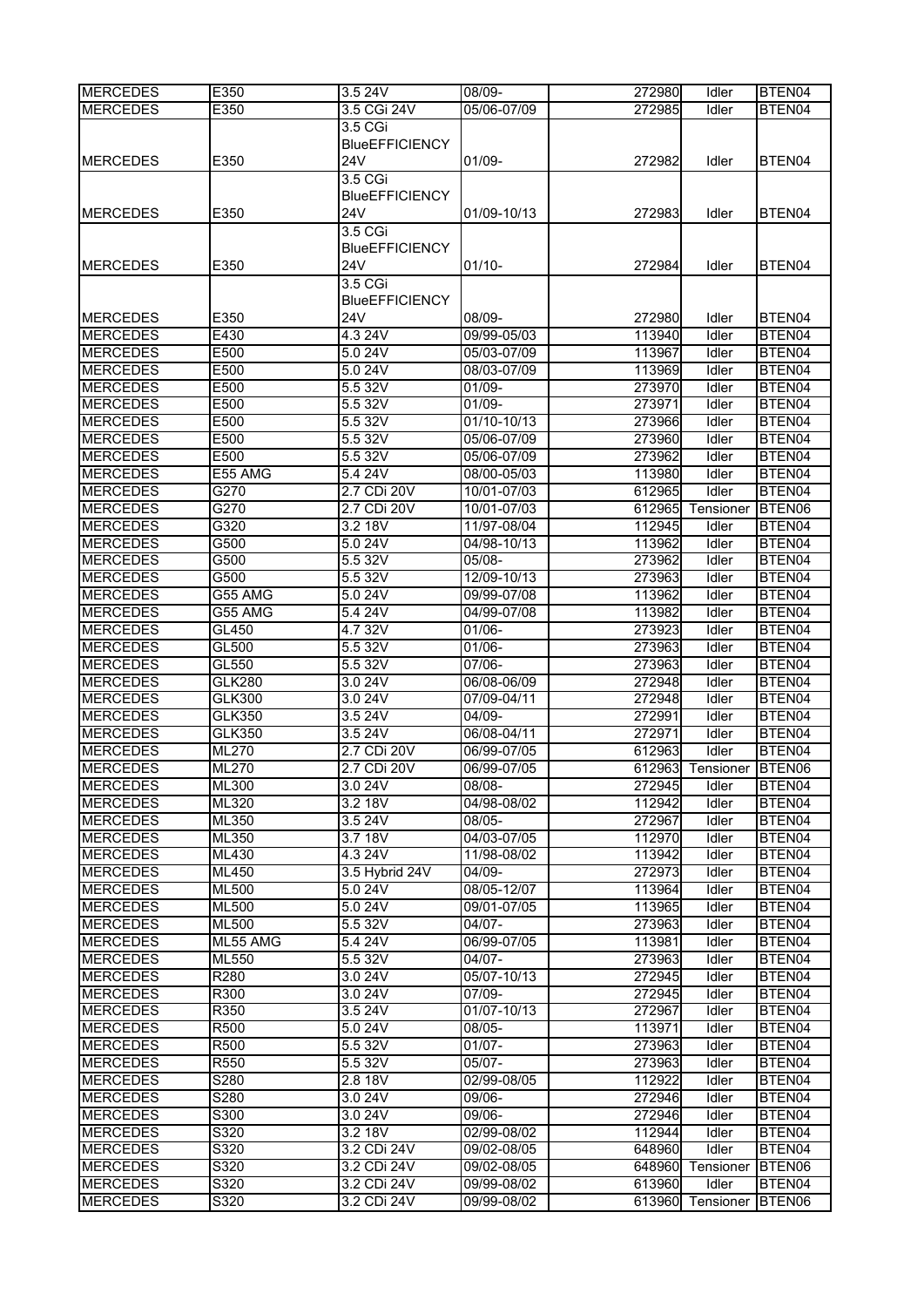| <b>MERCEDES</b>                    | S350                           | 3.5 24V                    | $09/05 -$                  | 272965           | Idler              | BTEN04             |
|------------------------------------|--------------------------------|----------------------------|----------------------------|------------------|--------------------|--------------------|
| <b>MERCEDES</b>                    | S350                           | 3.5 24V                    | 09/06-                     | 272975           | Idler              | BTEN04             |
| <b>MERCEDES</b>                    | S350                           | 3.7 18V                    | 02/03-08/05                | 112975           | Idler              | BTEN04             |
| <b>MERCEDES</b>                    | S350                           | 3.718V                     | 09/02-08/05                | 112972           | Idler              | BTEN04             |
|                                    |                                | 3.5 Blue Hybrid            |                            |                  |                    |                    |
| <b>MERCEDES</b>                    | S400                           | <b>24V</b>                 | 11/08-                     | 272974           | Idler              | BTEN04             |
| <b>MERCEDES</b>                    | S430                           | 4.3 24V                    | 09/02-08/05                | 113948           | Idler              | BTEN04             |
| <b>MERCEDES</b>                    | S430                           | 4.3 24V                    | 09/98-08/05                | 113941           | Idler              | BTEN04             |
| <b>MERCEDES</b>                    | S450                           | 4.7 32V                    | 12/05-                     | 273922           | Idler              | BTEN04             |
| <b>MERCEDES</b>                    | S450                           | 4.7 32V                    | 12/05-                     | 273924           | Idler              | BTEN04             |
| <b>MERCEDES</b>                    | S500                           | 5.0 24V                    | 09/02-08/05                | 113966           | Idler              | BTEN04             |
| <b>MERCEDES</b>                    | S500                           | 5.0 24V                    | 10/98-08/05                | 113960           | Idler              | BTEN04             |
| <b>MERCEDES</b>                    | S500                           | 5.5 32V                    | 06/06-                     | 273968           | Idler              | BTEN04             |
| <b>MERCEDES</b>                    | S500                           | 5.5 32V                    | 09/05-                     | 273961           | Idler              | BTEN04             |
| <b>MERCEDES</b>                    | S55 AMG                        | 5.4 24V                    | 09/99-08/02                | 113986           | Idler              | BTEN04             |
| <b>MERCEDES</b>                    | S550                           | 5.5 32V                    | 06/06-                     | 273961 / 273968  | Idler              | BTEN04             |
| <b>MERCEDES</b>                    | <b>SL280</b>                   | 2.8 18V                    | 06/98-07/01                | 112923           | Idler              | BTEN04             |
| <b>MERCEDES</b>                    | <b>SL280</b>                   | 3.024V                     | 08/07-01/12                | 272949           | Idler              | BTEN04             |
| <b>MERCEDES</b>                    | <b>SL300</b>                   | 3.0 24V                    | 06/09-01/12                | 272949           | Idler              | BTEN04             |
| <b>MERCEDES</b>                    | <b>SL320</b>                   | 3.2 18V                    | 06/98-07/01                | 112943           | Idler              | BTEN04             |
| <b>MERCEDES</b>                    | <b>SL350</b>                   | 3.5 24V                    | 03/06-11/08                | 272966           | Idler              | BTEN04             |
| <b>MERCEDES</b>                    | <b>SL350</b>                   | 3.524V                     | 04/08-01/12                | 272968           | Idler              | BTEN04             |
| <b>MERCEDES</b>                    | $\overline{\text{SL}350}$      | 3.7 18V                    | 08/02-07/05                | 112973           | Idler              | BTEN04             |
| <b>MERCEDES</b>                    | <b>SL500</b>                   | 5.0 24V                    | 06/98-07/01                | 113961           | Idler              | BTEN04             |
| <b>MERCEDES</b>                    | <b>SL500</b>                   | 5.0 24V                    | 08/01-07/05                | 113963           | Idler              | BTEN04             |
| <b>MERCEDES</b>                    | <b>SL500</b>                   | 5.5 32V                    | 03/06-01/12                | 273965           | Idler              | BTEN04             |
| <b>MERCEDES</b>                    | <b>SLK280</b>                  | 3.0 24V                    | 01/05-12/10                | 272942           | Idler              | BTEN04             |
| <b>MERCEDES</b>                    | <b>SLK300</b>                  | 3.0 24V                    | 04/09-02/11                | 272942           | Idler              | BTEN04             |
| <b>MERCEDES</b>                    | <b>SLK320</b>                  | 3.2 18V                    | 10/99-01/04                | 112947           | Idler              | BTEN04             |
| <b>MERCEDES</b>                    | <b>SLK350</b>                  | 3.524V                     | 01/08-02/11                | 272969           | Idler              | BTEN04             |
| <b>MERCEDES</b>                    | <b>SLK350</b>                  | 3.5 24V                    | 06/04-02/11                | 272963           | Idler              | BTEN04             |
| <b>MERCEDES</b>                    | SLK55 AMG                      | 5.4 24V                    | 06/04-02/11                | 113989           | Idler              | BTEN04             |
|                                    |                                | 5.4 Black Series           |                            |                  |                    |                    |
| <b>MERCEDES</b>                    | SLK55 AMG                      | <b>24V</b>                 | 06/06-02/11                | 113989           | Idler              | BTEN04             |
| <b>MERCEDES</b>                    | Sprinter 208D                  | 2.2 CDi 16V                | 04/00-05/06                | 611987           | Idler              | BTEN04             |
| <b>MERCEDES</b>                    | Sprinter 208D                  | 2.2 CDi 16V                | 04/00-05/06                | 611987           | Tensioner          | BTEN06             |
| <b>MERCEDES</b>                    | Sprinter 209D                  | 2.2 CDi 16V                | 06/06-                     | 646984           | Idler              | BTEN04             |
| <b>MERCEDES</b>                    | Sprinter 209D                  | 2.2 CDi 16V                | 06/06-                     | 646984           | Tensioner          | BTEN06             |
| <b>MERCEDES</b>                    | Sprinter 211D                  | 2.2 CDi 16V                | 04/00-05/06                | 611981           | Idler              | BTEN <sub>04</sub> |
| <b>MERCEDES</b>                    | Sprinter 211D                  | 2.2 CDi 16V                | 04/00-05/06                | 611981           | Tensioner          | BTEN06             |
| <b>MERCEDES</b>                    | Sprinter 211D                  | 2.2 CDi 16V                | 06/06-                     | 646985           | Idler              | BTEN04             |
| <b>MERCEDES</b>                    | Sprinter 211D                  | 2.2 CDi 16V                | 06/06-                     | 646985           | Tensioner          | BTEN06             |
| <b>MERCEDES</b>                    | Sprinter 213D                  | 2.2 CDi 16V                | 04/00-05/06                | 611981           | Idler              | BTEN04             |
| <b>MERCEDES</b>                    | Sprinter 213D                  | 2.2 CDi 16V                | 04/00-05/06                | 611981           | Tensioner          | BTEN06             |
| <b>MERCEDES</b>                    | Sprinter 213D                  |                            |                            |                  |                    |                    |
| <b>MERCEDES</b>                    |                                | 2.2 CDi 16V                | 04/12-10/13                | 646986           | Idler              | BTEN04             |
|                                    | Sprinter 213D                  | 2.2 CDi 16V                | 04/12-10/13                | 646986           | Tensioner          | BTEN06             |
| <b>MERCEDES</b>                    | Sprinter 215D                  | 2.2 CDi 16V                | 06/06-                     | 646989           | Idler              | BTEN04             |
| <b>MERCEDES</b>                    | Sprinter 215D                  | 2.2 CDi 16V                | 06/06-                     | 646989           | Tensioner          | BTEN06             |
| <b>MERCEDES</b>                    | Sprinter 216D                  | 2.7 CDi 20V                | 04/00-05/06                | 612981           | Idler              | BTEN04             |
| <b>MERCEDES</b>                    | Sprinter 216D                  | 2.7 CDi 20V                | 04/00-05/06                | 612981           | Tensioner          | BTEN06             |
| <b>MERCEDES</b>                    | Sprinter 224                   | $3.\overline{524V}$        | 06/06-                     | 272979           | Idler              | BTEN04             |
| <b>MERCEDES</b>                    | Sprinter 308D                  | 2.2 CDi 16V                | 04/00-05/06                | 611987           | Idler              | BTEN04             |
| <b>MERCEDES</b>                    | Sprinter 308D                  | 2.2 CDi 16V                | 04/00-05/06                | 611987           | Tensioner          | BTEN06             |
| <b>MERCEDES</b>                    | Sprinter 309D                  | 2.2 CDi 16V                | 06/06-                     | 646984           | Idler              | BTEN04             |
| <b>MERCEDES</b>                    | Sprinter 309D                  | 2.2 CDi 16V                | 06/06-                     | 646984           | Tensioner          | BTEN06             |
| <b>MERCEDES</b>                    | Sprinter 311D                  | 2.2 CDi 16V                | 02/08-10/13                | 646985           | Idler              | BTEN04             |
| <b>MERCEDES</b>                    | Sprinter 311D                  | 2.2 CDi 16V                | 02/08-10/13                | 646985           | Tensioner          | BTEN06             |
| <b>MERCEDES</b>                    | Sprinter 311D                  | 2.2 CDi 16V                | 08/02-05/06                | 611981           | Idler              | BTEN04             |
| <b>MERCEDES</b>                    | Sprinter 311D                  | 2.2 CDi 16V                | 08/02-05/06                | 611981           | Tensioner          | BTEN06             |
| <b>MERCEDES</b>                    | Sprinter 313D                  | 2.2 CDi 16V                | 06/06-                     | 646986           | Idler              | BTEN04             |
| <b>MERCEDES</b>                    | Sprinter 313D                  | 2.2 CDi 16V                | 06/06-                     | 646986           | Tensioner          | BTEN06             |
| <b>MERCEDES</b>                    | Sprinter 313D                  | 2.2 CDi 16V                | 08/02-05/06                | 611981           | Idler              | BTEN04             |
| <b>MERCEDES</b>                    | Sprinter 313D                  | 2.2 CDi 16V                | 08/02-05/06                | 611981           | Tensioner          | BTEN06             |
| <b>MERCEDES</b><br><b>MERCEDES</b> | Sprinter 315D<br>Sprinter 315D | 2.2 CDi 16V<br>2.2 CDi 16V | 02/08-10/13<br>02/08-10/13 | 646990<br>646990 | Idler<br>Tensioner | BTEN04<br>BTEN06   |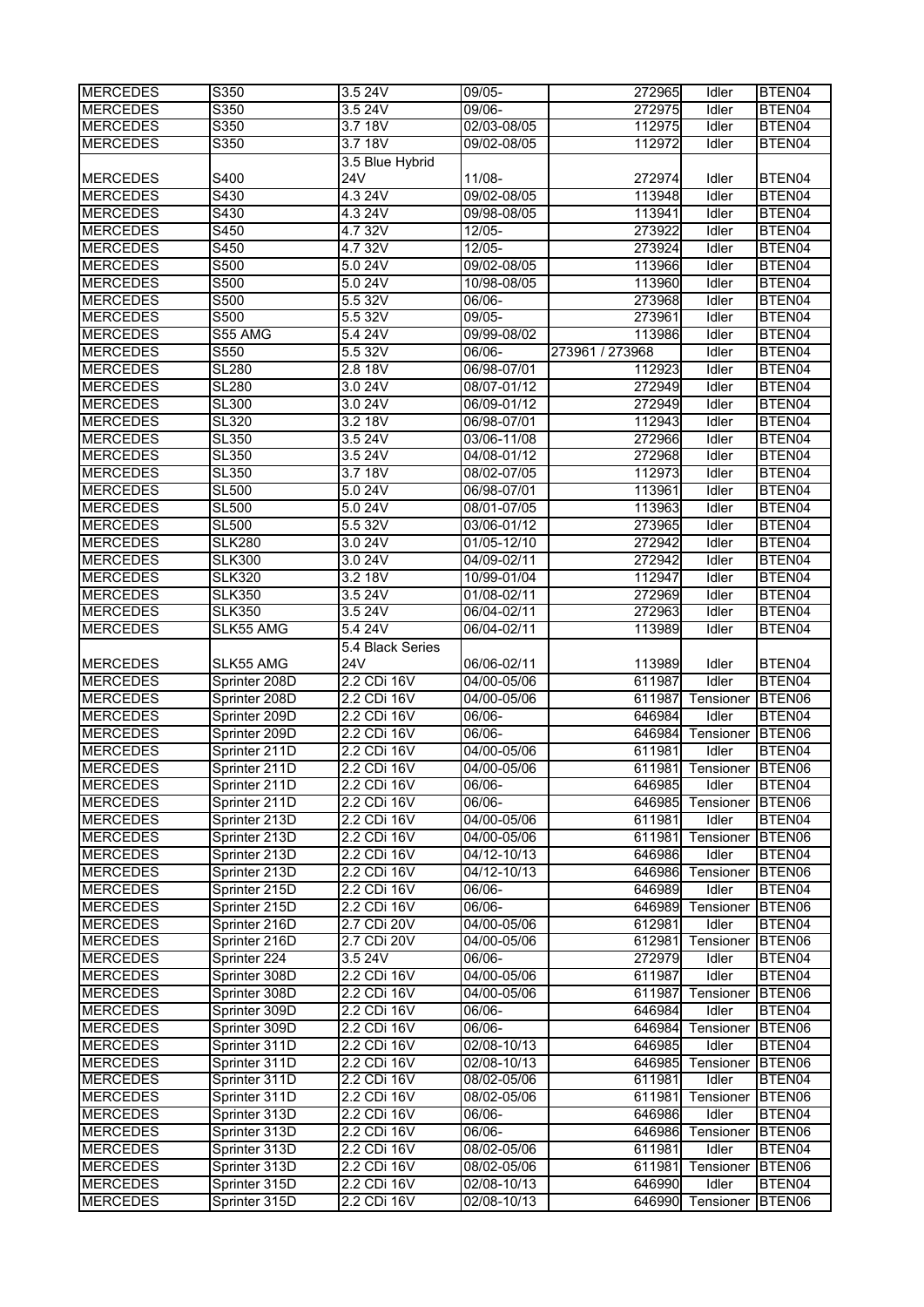| <b>MERCEDES</b> | Sprinter 316D            | 2.7 CDi 20V | 08/02-05/06 | 612981       | <b>Tdler</b>     | BTEN04             |
|-----------------|--------------------------|-------------|-------------|--------------|------------------|--------------------|
| <b>MERCEDES</b> | Sprinter 316D            | 2.7 CDi 20V | 08/02-05/06 | 612981       | Tensioner BTEN06 |                    |
| <b>MERCEDES</b> | Sprinter 324             | 3.5 24 V    | 06/06-      | 272979       | Idler            | BTEN04             |
| <b>MERCEDES</b> | Sprinter 408D            | 2.2 CDi 16V | 04/00-05/06 | 611987       | Idler            | BTEN04             |
| <b>MERCEDES</b> | Sprinter 408D            | 2.2 CDi 16V | 04/00-05/06 | 611987       | Tensioner        | BTEN06             |
| <b>MERCEDES</b> | Sprinter 411D            | 2.2 CDi 16V | $01/10 -$   | 646985       | Idler            | BTEN04             |
| <b>MERCEDES</b> | Sprinter 411D            | 2.2 CDi 16V | $01/10 -$   | 646985       | Tensioner        | BTEN06             |
|                 |                          |             |             |              |                  |                    |
| <b>MERCEDES</b> | Sprinter 411D            | 2.2 CDi 16V | 04/00-05/06 | 611981       | Idler            | BTEN04             |
| <b>MERCEDES</b> | Sprinter 411D            | 2.2 CDi 16V | 04/00-05/06 | 611981       | Tensioner        | BTEN06             |
| <b>MERCEDES</b> | Sprinter 413D            | 2.2 CDi 16V | 04/00-05/06 | 611981       | Idler            | BTEN04             |
| <b>MERCEDES</b> | Sprinter 413D            | 2.2 CDi 16V | 04/00-05/06 | 611981       | Tensioner        | BTEN06             |
| <b>MERCEDES</b> | Sprinter 415D            | 2.2 CDi 16V | 06/06-12/10 | 646990       | Idler            | BTEN04             |
| <b>MERCEDES</b> | Sprinter 415D            | 2.2 CDi 16V | 06/06-12/10 | 646990       | Tensioner        | BTEN06             |
| <b>MERCEDES</b> | Sprinter 416D            | 2.7 CDi 20V | 04/00-05/06 | 612981       | Idler            | BTEN04             |
| <b>MERCEDES</b> | Sprinter 416D            | 2.7 CDi 20V | 04/00-05/06 | 612981       | Tensioner        | BTEN06             |
| <b>MERCEDES</b> | Sprinter 424             | 3.5 24V     | 06/06-      | 272979       | Idler            | BTEN04             |
| <b>MERCEDES</b> | Sprinter 509D            | 2.2 CDi 16V | 06/06-      | 646984       | Idler            | BTEN04             |
| <b>MERCEDES</b> | Sprinter 509D            | 2.2 CDi 16V | $06/06 -$   | 646984       | Tensioner BTEN06 |                    |
| <b>MERCEDES</b> | Sprinter 511D            | 2.2 CDi 16V | 06/06-      | 646985       | Idler            | BTEN04             |
| <b>MERCEDES</b> | Sprinter 511D            | 2.2 CDi 16V | 06/06-      | 646985       | Tensioner        | BTEN06             |
| <b>MERCEDES</b> | Sprinter 513D            | 2.2 CDi 16V | 03/09-      | 646986       | Idler            | BTEN04             |
| <b>MERCEDES</b> | Sprinter 513D            | 2.2 CDi 16V | 03/09-      | 646986       | Tensioner        | BTEN06             |
| <b>MERCEDES</b> | Sprinter 515D            | 2.2 CDi 16V | 01/10-10/13 | 646990       | Idler            | BTEN04             |
| <b>MERCEDES</b> | Sprinter 515D            | 2.2 CDi 16V | 01/10-10/13 | 646990       | Tensioner BTEN06 |                    |
| <b>MERCEDES</b> | Sprinter 524             | 3.5 24V     | 06/06-      | 272979       | Idler            | BTEN04             |
| <b>MERCEDES</b> | Sprinter 616D            | 2.7 CDi 20V | 04/01-05/06 | 612981       | Idler            | BTEN04             |
| <b>MERCEDES</b> | Sprinter 616D            | 2.7 CDi 20V | 04/01-05/06 | 612981       | Tensioner        | BTEN06             |
| <b>MERCEDES</b> | V200                     | 2.2 CDi 16V | 03/99-07/03 | 611980       | Idler            | BTEN04             |
| <b>MERCEDES</b> | V200                     | 2.2 CDi 16V | 03/99-07/03 | 611980       | Tensioner        | BTEN06             |
| <b>MERCEDES</b> | V220                     | 2.2 CDi 16V | 02/99-07/03 | 611980       | Idler            | BTEN04             |
| <b>MERCEDES</b> | V220                     | 2.2 CDi 16V | 02/99-07/03 | 611980       | Tensioner        | BTEN06             |
| <b>MERCEDES</b> | Viano                    | 2.2 CDi 16V | 03/06-10/13 | 646982       | Idler            | BTEN04             |
| <b>MERCEDES</b> | Viano                    | 2.2 CDi 16V | 03/06-10/13 | 646982       | Tensioner        | BTEN06             |
| <b>MERCEDES</b> | Viano                    | 2.2 CDi 16V | 08/05-      | 646981       | Idler            | BTEN04             |
|                 |                          | 2.2 CDi 16V | 08/05-      |              |                  |                    |
| <b>MERCEDES</b> | Viano                    |             |             | 646981       | Tensioner        | BTEN06             |
| <b>MERCEDES</b> | Viano                    | 3.2 18V     | 08/03-      | 112951       | Idler            | BTEN04             |
| <b>MERCEDES</b> | Viano                    | 3.5 24V     | 08/07-      | 272978       | Idler            | BTEN04             |
| <b>MERCEDES</b> | Viano                    | 3.7 18V     | 06/04-07/09 | 112976       | Idler            | BTEN04             |
| <b>MERCEDES</b> | Vito 108                 | 2.2 CDi 16V | 03/99-07/03 | 611980       | Idler            | BTEN04             |
| <b>MERCEDES</b> | <b>Vito 108</b>          | 2.2 CDi 16V | 03/99-07/03 | 611980       | Tensioner        | BTEN06             |
| <b>MERCEDES</b> | Vito 109                 | 2.2 CDi 16V | 08/03-07/06 | 646983       | Idler            | BTEN04             |
| <b>MERCEDES</b> | <b>Vito 109</b>          | 2.2 CDi 16V | 08/03-07/06 | 646983       | Tensioner        | BTEN06             |
| <b>MERCEDES</b> | <b>Vito 109</b>          | 2.2 CDi 16V | 09/07-10/13 | 646981       | Idler            | BTEN04             |
| <b>MERCEDES</b> | <b>Vito 109</b>          | 2.2 CDi 16V | 09/07-10/13 | 646981       | Tensioner        | BTEN06             |
| <b>MERCEDES</b> | Vito 110                 | 2.2 CDi 16V | 03/99-07/03 | 611980       | Idler            | BTEN04             |
| <b>MERCEDES</b> | Vito 110                 | 2.2 CDi 16V | 03/99-07/03 | 611980       | Tensioner        | BTEN06             |
| <b>MERCEDES</b> | Vito 111                 | 2.2 CDi 16V | 09/07-10/13 | 646982       | Idler            | BTEN04             |
| <b>MERCEDES</b> | Vito 111                 | 2.2 CDi 16V | 09/07-10/13 | 646982       | Tensioner        | BTEN06             |
| <b>MERCEDES</b> | Vito 112                 | 2.2 CDi 16V | 03/99-07/03 | 611980       | Idler            | BTEN04             |
| <b>MERCEDES</b> | Vito 112                 | 2.2 CDi 16V | 03/99-07/03 | 611980       | Tensioner        | BTEN06             |
| <b>MERCEDES</b> | Vito 115                 | 2.2 CDi 16V | 09/07-10/13 | 646982       | Idler            | BTEN04             |
| <b>MERCEDES</b> | Vito 115                 | 2.2 CDi 16V | 09/07-10/13 | 646982       | Tensioner        | BTEN <sub>06</sub> |
| <b>MERCEDES</b> | <b>Vito 119</b>          | 3.2 18V     | 08/03-07/08 | 112951       | Idler            | BTEN04             |
| <b>MERCEDES</b> | <b>Vito 122</b>          | 3.2 18V     | 08/03-09/04 | 112951       | Idler            | BTEN04             |
| <b>MERCEDES</b> | <b>Vito 123</b>          | 3.7 18V     | 06/04-07/08 | 112976       | Idler            | BTEN04             |
| <b>MERCEDES</b> | Vito 126                 | 3.5 24V     | 09/07-      | 272978       | Idler            | BTEN04             |
| MG              | <b>Express</b>           | 1.4 16V     | 03/03-05/05 | 14K4F        | Tensioner        | BTEN <sub>18</sub> |
| МG              | Express                  | 1.8 16V     | 03/03-05/05 | <b>18K4F</b> | Tensioner        | BTEN <sub>18</sub> |
| МG              | <b>Express</b>           | 1.8 16V     | 03/03-05/05 | 18K4K        | Tensioner BTEN18 |                    |
| MG              | F                        | 1.6 16V     | 09/00-02/02 | 16K4F        | Tensioner BTEN18 |                    |
| <b>MG</b>       | F                        | 1.8 16V     | 04/95-02/02 | <b>18K4F</b> | Tensioner BTEN18 |                    |
| MG              | $\overline{\mathsf{TF}}$ | 1.6 16V     | 05/02-10/05 | 16K4F        | Tensioner        | BTEN <sub>18</sub> |
| MG              | TF                       | 1.8 16V     | 02/02-10/05 | <b>18K4F</b> | Tensioner        | BTEN <sub>18</sub> |
| MG              | TF                       | 1.8 16V     | 02/02-10/05 | 18KYK        | Tensioner        | BTEN <sub>18</sub> |
| MG              | TF                       | 1.8 16V     | 03/02-      | 18K4K        | Tensioner BTEN18 |                    |
|                 |                          |             |             |              |                  |                    |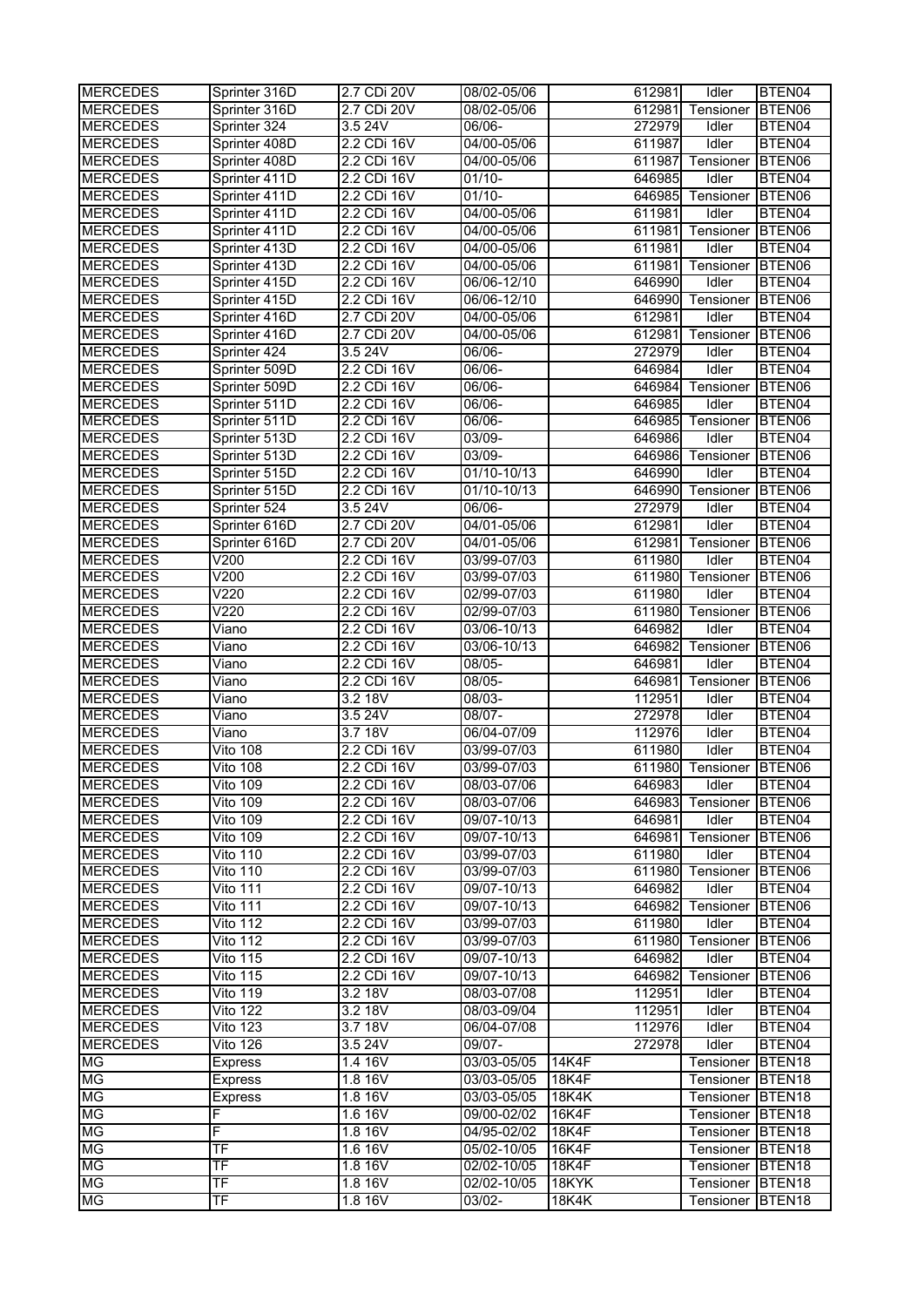| МG          | ZR            | 1.4 16V             | 08/01-10/05 | 14K4F               | Tensioner IBTEN18 |                    |
|-------------|---------------|---------------------|-------------|---------------------|-------------------|--------------------|
| МG          | ΖR            | 1.8 16V             | 06/01-04/05 | 18K4K               | Tensioner         | BTEN <sub>18</sub> |
| MG          | ΖR            | 1.8 16V             | 08/01-09/03 | 18K4F               | Tensioner         | BTEN <sub>18</sub> |
| MG          | ZS            | 1.4 16V             | 08/01-12/05 | 14K4F               | Tensioner         | BTEN <sub>18</sub> |
| МG          | ZS            | 1.6 16V             | 07/03-12/05 | 16K4F               | Tensioner         | BTEN <sub>18</sub> |
| МG          | ΖS            | 1.8 16V             | 05/02-10/05 | <b>18K4F</b>        | Tensioner         | BTEN <sub>18</sub> |
| <b>MINI</b> | Mini Clubman  | 1.6 D 16V           | 10/07-      | 9HZ                 | Tensioner         | BTEN <sub>12</sub> |
| <b>MINI</b> | Mini Cooper   | 1.6 D 16V           | 11/06-09/10 | 9HZ                 | Tensioner         | BTEN <sub>12</sub> |
| OPEL        | Astra         | 1.6 16V             | 02/07-06/07 | Z16XEP              | Tensioner         | BTEN <sub>20</sub> |
| <b>OPEL</b> | Astra         | 1.6 16V             | 02/07-10/13 | Z16XER              | Tensioner         | BTEN <sub>20</sub> |
| <b>OPEL</b> |               | 1.6 16V             | 06/12-10/13 | A16XER              |                   |                    |
|             | Astra         |                     |             |                     | Tensioner         | BTEN <sub>20</sub> |
| <b>OPEL</b> | Astra         | 1.6 16V             | 08/04-10/13 | Z16XE1 / Z16XEP     | Tensioner         | BTEN20             |
| OPEL        | Astra         | 1.6 LPG 16V         | 08/09-      | Z16XER              | Tensioner         | BTEN <sub>20</sub> |
| <b>OPEL</b> | Astra         | 1.6 Turbo 16V       | 02/07-10/13 | Z16LET              | Tensioner         | BTEN <sub>20</sub> |
| <b>OPEL</b> | Astra         | 1.6 Turbo 16V       | 06/12-10/13 | A <sub>16</sub> LET | Tensioner         | BTEN20             |
| <b>OPEL</b> | Astra         | 1.8 16V             | 04/06-10/13 | Z18XER              | Tensioner         | BTEN <sub>20</sub> |
| <b>OPEL</b> | Astra         | 1.9 CDTi 16V        | 08/04-10/13 | Z <sub>19</sub> DTJ | Idler             | BTEN09             |
| <b>OPEL</b> | Astra         | 1.9 CDTi 16V        | 08/04-10/13 | Z <sub>19</sub> DTJ | Tensioner         | BTEN <sub>21</sub> |
| <b>OPEL</b> | Astra         | 1.9 CDTi 16V        | 09/04-10/13 | Z19DTH              | Idler             | BTEN09             |
| OPEL        | Astra         | 1.9 CDTi 16V        | 09/04-10/13 | Z19DTH              | Tensioner         | BTEN21             |
| <b>OPEL</b> | Astra         | 1.9 CDTi 8V         | 08/05-      | Z19DTL              | Idler             | BTEN09             |
| <b>OPEL</b> | Astra         | 1.9 CDTi 8V         | 08/05-      | Z19DTL              | Tensioner         | BTEN21             |
| <b>OPEL</b> | Astra         | 1.9 CDTi 8V         | 09/05-06/10 | Z <sub>19</sub> DT  | Idler             | BTEN09             |
| <b>OPEL</b> | Astra         | 1.9 CDTi 8V         | 09/05-10/13 | Z <sub>19</sub> DT  | Tensioner         | BTEN <sub>21</sub> |
| <b>OPEL</b> | Astra Cabrio  | 1.6 16V             | 10/03-09/05 | Z16XEP              | Tensioner         | BTEN <sub>20</sub> |
| <b>OPEL</b> | Astra Cabrio  | 1.6 16V             | 10/05-      | Z16XE1 / Z16XEP     | Tensioner         | BTEN20             |
| <b>OPEL</b> |               |                     |             |                     |                   |                    |
|             | Astra Cabrio  | 1.6 16V             | 10/06-      | Z16LET              | Tensioner         | BTEN20             |
| <b>OPEL</b> | Astra Cabrio  | 1.6 16V             | 10/06-      | Z16XER              | Tensioner         | BTEN <sub>20</sub> |
| <b>OPEL</b> | Astra Cabrio  | 1.8 16V             | 04/06-      | Z18XER              | Tensioner         | BTEN <sub>20</sub> |
| <b>OPEL</b> | Astra Cabrio  | 1.9 CDTi 16V        | $12/05 -$   | Z19DTH              | Idler             | BTEN09             |
| <b>OPEL</b> | Astra Cabrio  | 1.9 CDTi 16V        | 12/05-      | Z19DTH              | Tensioner         | BTEN <sub>21</sub> |
| <b>OPEL</b> | Astra Classic | 1.6 16V             | 01/09-      | Z16XER              | Tensioner         | BTEN <sub>20</sub> |
| <b>OPEL</b> | Astra Classic | 1.6 16V             | 03/06-07/09 | Z <sub>16</sub> XEP | Tensioner         | BTEN20             |
| <b>OPEL</b> | Astra Coupe   | 1.6 16V             | 10/03-05/05 | Z <sub>16</sub> XEP | Tensioner         | BTEN20             |
| OPEL        | Astra GTC     | 1.6 16V             | 03/05-09/11 | Z16XE1 / Z16XEP     | Tensioner         | BTEN <sub>20</sub> |
| <b>OPEL</b> | Astra GTC     | 1.6 16V             | 10/06-09/11 | Z16XER              | Tensioner         | BTEN <sub>20</sub> |
| <b>OPEL</b> | Astra GTC     | 1.6 16V             | $10/11 -$   | A16LET              | Tensioner         | BTEN <sub>20</sub> |
| <b>OPEL</b> | Astra GTC     | 1.6 Turbo 16V       | 02/07-09/11 | Z16LET              | Tensioner         | BTEN <sub>20</sub> |
| <b>OPEL</b> | Astra GTC     | 1.8 16V             | 01/06-09/11 | Z18XER              | Tensioner         | BTEN <sub>20</sub> |
| <b>OPEL</b> | Astra GTC     | 1.8 16V             | $10/11 -$   | A18XER              | Tensioner         | BTEN <sub>20</sub> |
| <b>OPEL</b> | Astra GTC     | 1.9 CDTi 16V        | 03/05-09/11 | Z <sub>19</sub> DTH | Idler             | BTEN09             |
| <b>OPEL</b> | Astra GTC     | 1.9 CDTi 16V        | 03/05-09/11 | Z <sub>19</sub> DTJ | Idler             | BTEN09             |
| <b>OPEL</b> | Astra GTC     | 1.9 CDTi 16V        |             | Z19DTH              | Tensioner         | BTEN21             |
|             |               |                     | 03/05-09/11 |                     |                   |                    |
| <b>OPEL</b> | Astra GTC     | 1.9 CDTi 16V        | 03/05-09/11 | Z <sub>19</sub> DTJ | Tensioner         | BTEN21             |
| <b>OPEL</b> | Astra GTC     | 1.9 CDTi 8V         | 08/05-09/11 | Z19DTL              | Idler             | BTEN09             |
| <b>OPEL</b> | Astra GTC     | 1.9 CDTi 8V         | 08/05-09/11 | Z19DTL              | Tensioner         | BTEN <sub>21</sub> |
| <b>OPEL</b> | Astra GTC     | 1.9 CDTi 8V         | 09/05-09/11 | Z <sub>19</sub> DT  | Idler             | BTEN09             |
| <b>OPEL</b> | Astra GTC     | 1.9 CDTi 8V         | 09/05-09/11 | Z <sub>19</sub> DT  | Tensioner         | BTEN <sub>21</sub> |
| <b>OPEL</b> | Astra Van     | 1.6 16V             | 02/04-06/07 | Z <sub>16</sub> XEP | Tensioner         | BTEN20             |
| <b>OPEL</b> | Astra Van     | 1.6 16V             | 10/06-      | Z16XER              | Tensioner         | BTEN20             |
| <b>OPEL</b> | Astra Van     | 1.9 CDTi 16V        | 08/04-      | Z19DTJ              | Idler             | BTEN09             |
| <b>OPEL</b> | Astra Van     | 1.9 CDTi 16V        | 08/04-      | Z19DTJ              | Tensioner         | BTEN21             |
| <b>OPEL</b> | Astra Van     | 1.9 CDTi 16V        | 09/04-      | Z19DTH              | Idler             | BTEN09             |
| <b>OPEL</b> | Astra Van     | 1.9 CDTi 16V        | 09/04-      | Z19DTH              | Tensioner         | BTEN21             |
| <b>OPEL</b> | Astra Van     | 1.9 CDTi 8V         | 08/05-      | Z19DTL              | Idler             | BTEN09             |
| OPEL        | Astra Van     | 1.9 CDTi 8V         | 08/05-      | Z19DTL              | Tensioner         | BTEN21             |
| <b>OPEL</b> | Astra Van     | 1.9 CDTi 8V         | 09/05-      | Z <sub>19</sub> DT  | Idler             | BTEN09             |
| <b>OPEL</b> | Astra Van     | 1.9 CDTi 8V         | 09/05-      | Z19DT               | Tensioner         | BTEN21             |
| <b>OPEL</b> | Corsa         | 1.6 16V             | 05/07-      | A16LEL / Z16LEL     | Tensioner         | BTEN <sub>20</sub> |
|             |               |                     |             |                     |                   |                    |
| <b>OPEL</b> | Corsa         | 1.6 16V             | $07/11 -$   | A <sub>16</sub> LES | Tensioner         | BTEN <sub>20</sub> |
| <b>OPEL</b> | Corsa         | 1.6 Turbo 16V       | 11/06-      | A16LER / Z16LER     | Tensioner         | BTEN <sub>20</sub> |
| <b>OPEL</b> | Insignia      | 1.6 16V             | 07/08-      | A16XER              | Tensioner         | BTEN20             |
| OPEL        | Insignia      | 1.6 Turbo 16V       | 07/08-      | A16LET              | Tensioner         | BTEN <sub>20</sub> |
| <b>OPEL</b> | Insignia      | $1.8\overline{16V}$ | 07/08-      | A18XER              | Tensioner         | BTEN <sub>20</sub> |
| <b>OPEL</b> | Meriva        | 1.6 16V             | 01/06-05/10 | Z16XEP              | Tensioner         | BTEN <sub>20</sub> |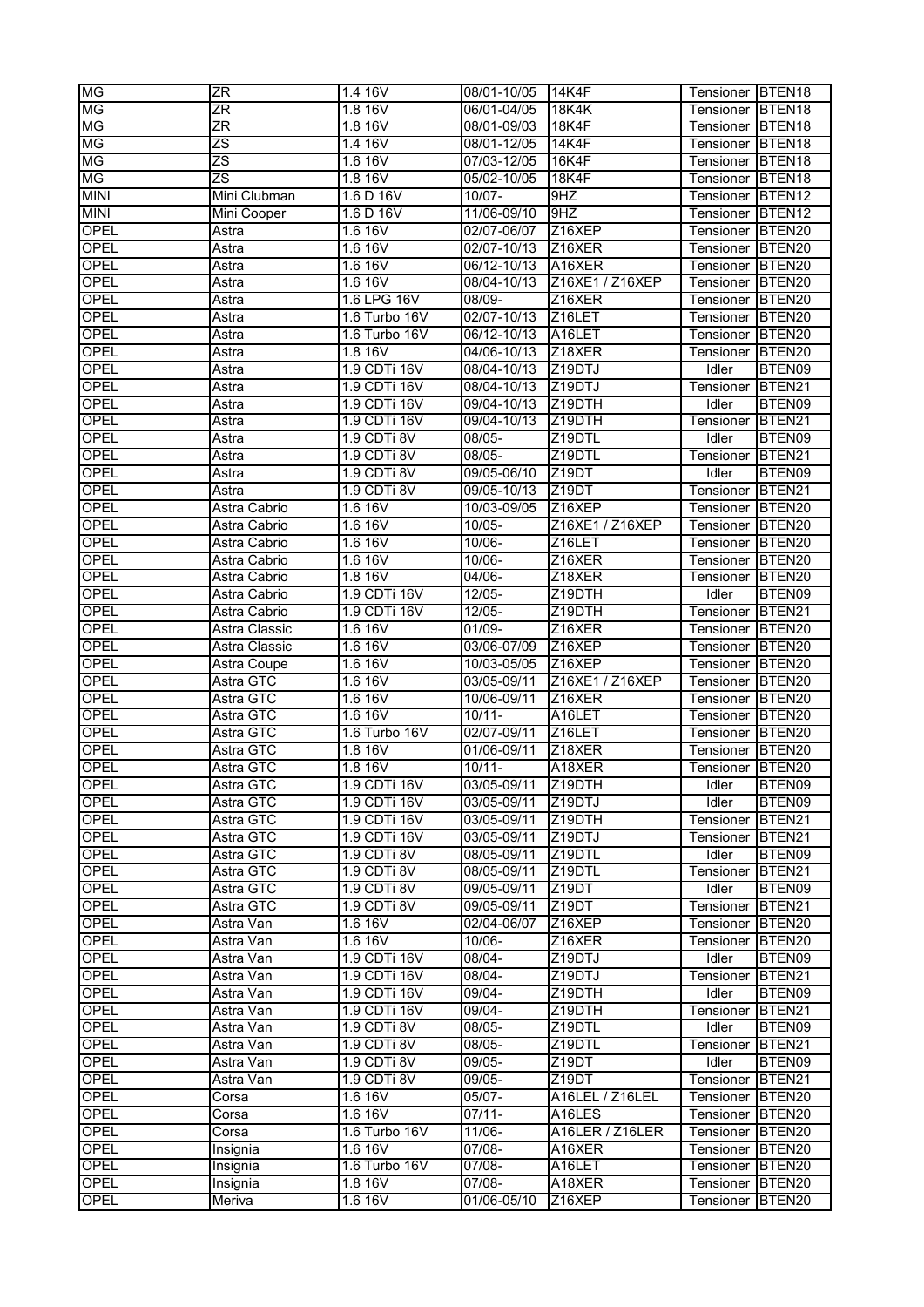| <b>OPEL</b>    | Meriva                        | 1.6 OPC 16V      | 08/05-05/10 | Z <sub>16</sub> LET | Tensioner BTEN20 |                    |
|----------------|-------------------------------|------------------|-------------|---------------------|------------------|--------------------|
| OPEL           | Signum                        | 1.8 16V          | 08/05-03/07 | Z18XER              | Tensioner        | BTEN <sub>20</sub> |
| <b>OPEL</b>    | Signum                        | 1.9 CDTi 16V     | 09/03-02/08 | Z19DTH              | Idler            | BTEN09             |
| OPEL           | Signum                        | 1.9 CDTi 16V     | 09/03-02/08 | Z <sub>19</sub> DTH | Tensioner        | BTEN21             |
| <b>OPEL</b>    | Signum                        | 1.9 CDTi 8V      | 08/05-02/08 | Z19DTL              | <b>Idler</b>     | BTEN09             |
| <b>OPEL</b>    | Signum                        | 1.9 CDTi 8V      | 08/05-02/08 | Z19DTL              | Tensioner        | BTEN21             |
| OPEL           | Signum                        | 1.9 CDTi 8V      | 09/03-02/08 | Z19DT               | Idler            | BTEN09             |
| OPEL           | Signum                        | 1.9 CDTi 8V      | 09/03-02/08 | Z19DT               | Tensioner        | BTEN21             |
| OPEL           | Vectra                        | 1.6 16V          | 10/06-08/08 | Z16XEP              | Tensioner        | BTEN20             |
| <b>OPEL</b>    | Vectra                        | 1.8 16V          | 08/05-08/08 | Z18XER              | Tensioner        | BTEN20             |
| OPEL           | $\overline{\mathsf{V}}$ ectra | 1.9 CDTi 16V     | 10/03-08/08 | Z19DTH              | Idler            | BTEN09             |
| OPEL           |                               |                  |             |                     | Tensioner        |                    |
|                | Vectra                        | 1.9 CDTi 16V     | 10/03-08/08 | Z19DTH              |                  | BTEN21             |
| <b>OPEL</b>    | Vectra                        | 1.9 CDTi 8V      | 10/03-08/08 | Z19DT               | <b>Idler</b>     | BTEN09             |
| OPEL           | Vectra                        | 1.9 CDTi 8V      | 10/03-08/08 | Z19DT               | Tensioner        | BTEN21             |
| OPEL           | $\overline{V}$ ectra          | 1.9 CDTi 8V      | 10/05-08/08 | Z19DTL              | Idler            | BTEN09             |
| OPEL           | $\overline{V}$ ectra          | 1.9 CDTi 8V      | 10/05-08/08 | Z19DTL              | Tensioner        | BTEN21             |
| OPEL           | Zafira                        | 1.616V           | 01/08-      | A16XER / Z16XER     | Tensioner        | BTEN <sub>20</sub> |
| OPEL           | Zafira                        | 1.616V           | $07/05 -$   | Z16XE1 / Z16XEP     | Tensioner        | BTEN20             |
| OPEL           | Zafira                        | 1.616V           | 10/03-06/05 | Z16XEP              | Tensioner        | BTEN20             |
| <b>OPEL</b>    | Zafira                        | 1.6 CNG 16V      | $02/09 -$   | A16XNT / Z16XNT     | Tensioner        | BTEN20             |
| OPEL           | Zafira                        | 1.6 FlexFuel 16V | $08/08 -$   | Z16XER              | Tensioner        | BTEN20             |
| <b>OPEL</b>    | Zafira                        | 1.8 16V          | $07/05 -$   | A18XER / Z18XER     | Tensioner        | BTEN20             |
| <b>OPEL</b>    | Zafira                        | 1.8 LPG 16V      | $10/11 -$   | Z18XER              | Tensioner        | BTEN20             |
| OPEL           | Zafira                        | 1.9 CDTi 16V     | 07/05-      | Z19DTH              | Idler            | BTEN09             |
| OPEL           | Zafira                        | 1.9 CDTi 16V     | $07/05 -$   | Z19DTH              | Tensioner        | BTEN21             |
| OPEL           | Zafira                        | 1.9 CDTi 8V      | $07/05 -$   | Z19DT               | Idler            | BTEN09             |
| OPEL           | Zafira                        | 1.9 CDTi 8V      | $07/05 -$   | Z19DTL              | <b>Idler</b>     | BTEN09             |
| <b>OPEL</b>    | Zafira                        | 1.9 CDTi 8V      | 07/05-      | Z19DT               | Tensioner        | BTEN21             |
| <b>OPEL</b>    | Zafira                        | 1.9 CDTi 8V      | $07/05 -$   | Z19DTL              | Tensioner        | BTEN21             |
| OPEL           | Zafira Tourer                 | 1.6 CNG 16V      | $12/11 -$   | A16XNT              | Tensioner        | BTEN20             |
|                |                               | 1.6 SIDI/SIDI    |             |                     |                  |                    |
| OPEL           | Zafira Tourer                 | EcoFlex 16V      | $12/12 -$   | A16XHT              | Tensioner        | BTEN20             |
| <b>OPEL</b>    | Zafira Tourer                 | 1.8 16V          | $10/11 -$   | A18XEL              | Tensioner        | BTEN <sub>20</sub> |
| OPEL           | Zafira Tourer                 | 1.8 16V          | $12/11 -$   | A18XER              | Tensioner        | BTEN20             |
| OPEL           | Zafira Van                    | 1.6 16V          | 07/05-      | Z16XER              |                  | BTEN20             |
|                |                               | 1.6 CNG Turbo    |             |                     | Tensioner        |                    |
|                |                               |                  |             |                     |                  |                    |
| OPEL           | Zafira Van                    | 16V              | 04/09-      | Z16XNT              | Tensioner        | BTEN20             |
| <b>OPEL</b>    | Zafira Van                    | 1.8 16V          | $07/05 -$   | Z18XER              | Tensioner        | BTEN20             |
| OPEL           | Zafira Van                    | 1.9 CDTi 16V     | $07/05 -$   | Z19DTH              | Idler            | BTEN09             |
| <b>OPEL</b>    | Zafira Van                    | 1.9 CDTi 16V     | $07/05 -$   | Z19DTH              | Tensioner        | BTEN <sub>21</sub> |
| <b>OPEL</b>    | Zafira Van                    | 1.9 CDTi 8V      | 07/05-      | Z <sub>19</sub> DT  | Idler            | BTEN09             |
| <b>OPEL</b>    | Zafira Van                    | 1.9 CDTi 8V      | 07/05-      | Z19DT               | Tensioner        | BTEN21             |
| <b>PEUGEOT</b> |                               | 107 1.4 HDi 8V   | $06/05 -$   | DV4TD               | Tensioner        | BTEN <sub>12</sub> |
| <b>PEUGEOT</b> |                               | 206 1.6 HDi 16V  | 11/03-02/07 | DV6TED4             | Tensioner        | BTEN <sub>12</sub> |
| <b>PEUGEOT</b> |                               | 206 1.9 D 8V     | 04/99-07/07 | DW8 / DW8B          | Tensioner        | BTEN <sub>13</sub> |
| <b>PEUGEOT</b> |                               | 206 2.0 HDi 8V   | 01/99-02/07 | DW10TD              | Tensioner        | BTEN <sub>10</sub> |
| <b>PEUGEOT</b> |                               | 306 1.9 D 8V     | 05/99-08/02 | DW8 / DW8B          | Tensioner        | BTEN <sub>13</sub> |
| <b>PEUGEOT</b> |                               | 306 2.0 HDi 8V   | 08/98-04/02 | DW10TD              | Tensioner        | BTEN10             |
| <b>PEUGEOT</b> |                               | 307 1.4 HDi 8V   | 09/01-06/05 | DV4TD               | Tensioner        | BTEN12             |
|                |                               |                  |             | DV6ATED4 /          |                  |                    |
| PEUGEOT        |                               | 307 1.6 HDi 16V  | 04/04-03/07 | DV6TED4             | Tensioner BTEN12 |                    |
| <b>PEUGEOT</b> |                               | 307 1.6 HDi 16V  | 04/04-11/07 | DV6TED4             | Tensioner BTEN12 |                    |
| <b>PEUGEOT</b> |                               | 307 2.0 HDi 8V   | 03/01-03/07 | DW10TD              | Tensioner BTEN13 |                    |
| <b>PEUGEOT</b> |                               | 307 2.0 HDi 8V   | 09/01-03/07 | DW10ATED            | Tensioner BTEN13 |                    |
| <b>PEUGEOT</b> |                               | 406 2.0 HDi 8V   | 04/99-10/04 | DW10TD              | Tensioner        | BTEN10             |
| <b>PEUGEOT</b> |                               | 406 2.0 HDi 8V   | 08/99-10/04 | DW10ATED            | Tensioner        | BTEN <sub>10</sub> |
| <b>PEUGEOT</b> |                               | 406 2.2 HDi 16V  | 09/00-10/04 | DW12TED4            | Tensioner        | BTEN <sub>10</sub> |
| <b>PEUGEOT</b> |                               | 607 2.0 HDi 8V   | 08/02-09/05 | DW10ATED            | Tensioner        | BTEN <sub>10</sub> |
| <b>PEUGEOT</b> |                               | 607 2.2 HDi 16V  | 12/99-02/06 | DW12TED4            | Tensioner        | BTEN <sub>10</sub> |
| <b>PEUGEOT</b> |                               | 806 2.0 HDi 16V  | 02/01-02/03 | DW10ATED4           | Tensioner        | BTEN <sub>10</sub> |
|                |                               |                  |             | DW10ATED /          |                  |                    |
|                |                               |                  |             |                     |                  |                    |
| <b>PEUGEOT</b> |                               | 806 2.0 HDi 8V   | 05/99-02/03 | DW10BTED            | Tensioner BTEN10 |                    |
| <b>PEUGEOT</b> |                               | 807 2.0 HDi 16V  | 04/04-05/06 | DW10ATED4           | Tensioner        | BTEN <sub>10</sub> |
| <b>PEUGEOT</b> |                               | 807 2.2 HDi 16V  | 08/02-05/06 | DW12TED4            | Tensioner        | BTEN <sub>10</sub> |
| <b>PEUGEOT</b> |                               | 1007 1.4 HDi 8V  | 11/04-12/10 | DV4TD               | Tensioner        | BTEN <sub>12</sub> |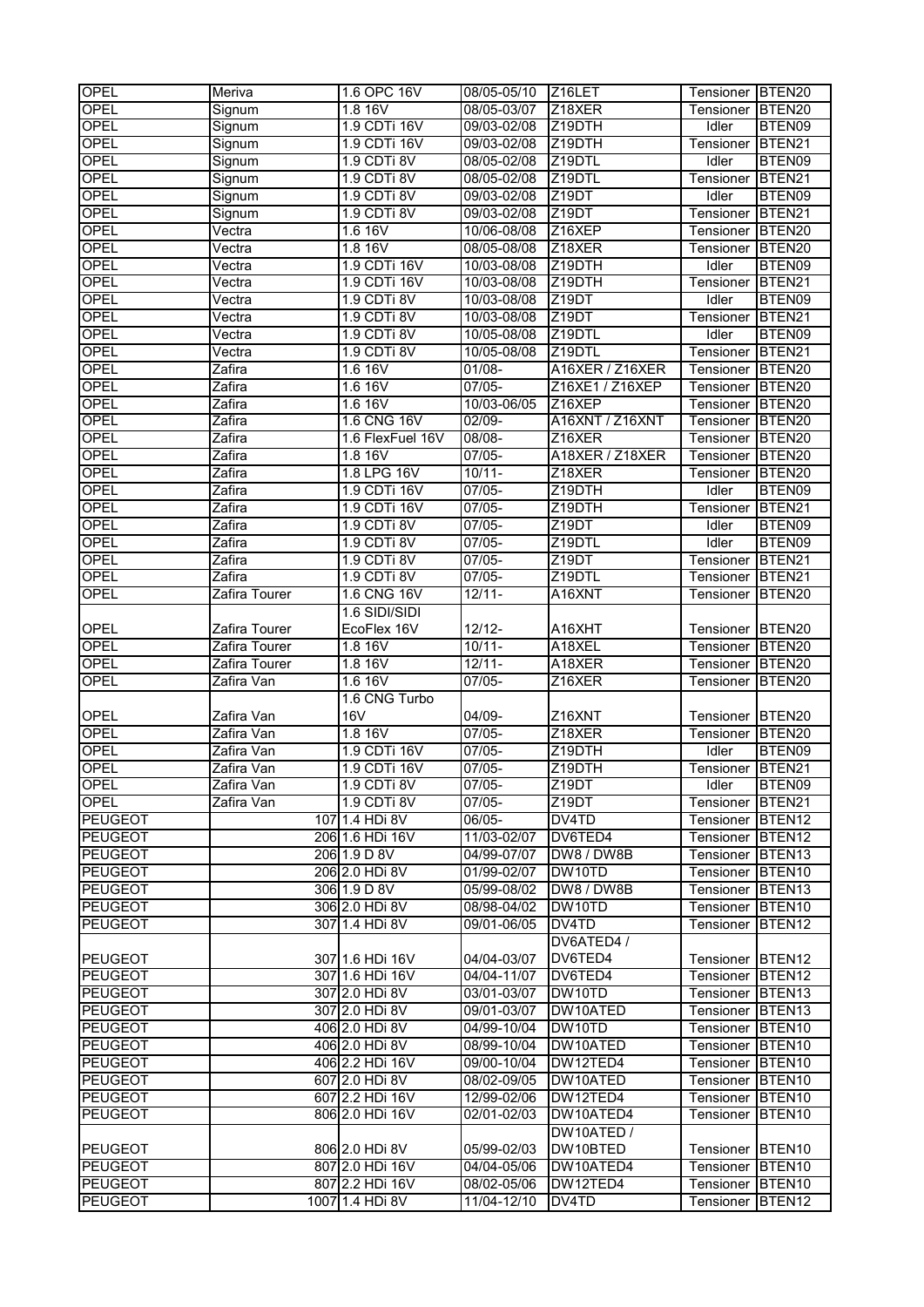| <b>PEUGEOT</b>              | 206 CC              | 1.6 HDi 16V                 | 02/05-02/07     | DV6TED4                | Tensioner BTEN12        |                              |
|-----------------------------|---------------------|-----------------------------|-----------------|------------------------|-------------------------|------------------------------|
| <b>PEUGEOT</b>              | 206 SW              | 1.6 HDi 16V                 | $02/04 - 02/07$ | DV6TED4                | Tensioner               | BTEN <sub>12</sub>           |
| <b>PEUGEOT</b>              | 206 SW              | 2.0 HDi 8V                  | 07/02-02/07     | DW10TD                 | Tensioner               | BTEN <sub>10</sub>           |
| <b>PEUGEOT</b>              | 307 SW              | 1.4 HDi 8V                  | 04/02-06/05     | DV4TD                  | Tensioner               | BTEN <sub>12</sub>           |
| <b>PEUGEOT</b>              | 307 SW              | 1.6 HDi 16V                 | 04/04-04/08     | DV6TED4                | Tensioner               | BTEN <sub>12</sub>           |
| <b>PEUGEOT</b>              | 307 SW              | 1.6 HDi 16V                 | 04/05-04/08     | DV6ATED4               | Tensioner               | BTEN <sub>12</sub>           |
| <b>PEUGEOT</b>              | 307 SW              | 2.0 HDi 8V                  | 04/02-03/07     | DW10ATED               | Tensioner               | BTEN <sub>13</sub>           |
| <b>PEUGEOT</b>              | 307 SW              | 2.0 HDi 8V                  | 04/03-04/08     | DW10TD                 | Tensioner               | BTEN <sub>13</sub>           |
| <b>PEUGEOT</b>              | 406 Coupe           | 2.2 HDi 16V                 | 09/00-12/04     | DW12TED4               | Tensioner               | BTEN <sub>10</sub>           |
| <b>PEUGEOT</b>              | <b>Boxer</b>        | 2.0 HDi 8V                  | 04/02-06/06     | DW10TD                 | Tensioner               | BTEN <sub>10</sub>           |
| <b>PEUGEOT</b>              | Boxer               | 2.0 HDi 8V                  | 04/02-06/06     | DW10TD                 | Tensioner               | BTEN <sub>13</sub>           |
| <b>PEUGEOT</b>              | <b>Boxer</b>        | 2.2 HDi 8V                  | 12/01-06/06     | DW12UTED               | Tensioner               | BTEN <sub>10</sub>           |
| <b>PEUGEOT</b>              | <b>Boxer</b>        | 2.2 HDi 8V                  | 12/01-06/06     | DW12UTED               | Tensioner               | BTEN <sub>13</sub>           |
| <b>PEUGEOT</b>              | Expert              | 1.9 D 8V                    | 06/98-10/06     | DW8 / DW8B             | Tensioner               | BTEN <sub>13</sub>           |
| <b>PEUGEOT</b>              | Expert              | 2.0 HDi 16V                 | 10/00-10/06     | DW10ATED4              | Tensioner               | BTEN <sub>10</sub>           |
| <b>PEUGEOT</b>              | Expert              | 2.0 HDi 8V                  | 07/00-10/06     | DW10ATED               | Tensioner               | BTEN <sub>10</sub>           |
| <b>PEUGEOT</b>              | Expert              | 2.0 HDi 8V                  | 07/00-10/06     | DW10CTED+              | Tensioner               | BTEN <sub>10</sub>           |
|                             |                     |                             |                 | DW10ATED /             |                         |                              |
| <b>PEUGEOT</b>              | Expert              | 2.0 HDi 8V                  | 10/00-10/06     | DW10CTED+              | Tensioner               | BTEN <sub>10</sub>           |
| <b>PEUGEOT</b>              | Expert              | 2.0 HDi 8V                  | 10/00-10/06     | DW10BTED               | Tensioner               | BTEN <sub>10</sub>           |
| <b>PEUGEOT</b>              | Partner             | 1.9 D 8V                    | 01/99-07/08     | DW8 / DW8B             | Tensioner               | BTEN <sub>13</sub>           |
| <b>PEUGEOT</b>              | Partner             | 1.9 D 8V                    | 04/04-07/08     | DW8B                   | Tensioner               | BTEN <sub>13</sub>           |
| <b>PEUGEOT</b>              | Partner             | 2.0 HDi 8V                  | 04/04-07/08     | DW10TD                 | Tensioner               | BTEN <sub>10</sub>           |
| <b>PEUGEOT</b>              | Partner MPV         | 1.9 D 8V                    | 01/99-07/08     | DW8 / DW8B             | Tensioner               | BTEN <sub>13</sub>           |
| <b>PEUGEOT</b>              | Partner MPV         | 1.9 D 8V                    | 11/02-07/08     | DW8B                   | Tensioner               | BTEN <sub>13</sub>           |
| <b>PEUGEOT</b>              | Partner MPV         | 2.0 HDi 8V                  | 04/04-07/08     | DW10TD                 | Tensioner               | BTEN <sub>10</sub>           |
| <b>PEUGEOT</b>              | Partner Origin      | 1.9 HDi 8V                  | 08/08-          | DW8B                   | Tensioner               | BTEN <sub>13</sub>           |
| <b>PEUGEOT</b>              | Ranch               | 1.9 D 8V                    | 06/96-08/05     | DW8 / DW8B             | Tensioner               | BTEN <sub>13</sub>           |
| <b>PEUGEOT</b>              | Ranch               | 2.0 HDi 8V                  | 04/00-08/05     | DW10TD                 | Tensioner               | BTEN <sub>10</sub>           |
| <b>PEUGEOT</b>              | Ranch MPV           | 1.9 D 8V                    | 01/99-07/08     | DW8 / DW8B             | Tensioner               | BTEN <sub>13</sub>           |
| <b>PEUGEOT</b>              | Ranch MPV           | 2.0 HDi 8V                  | 10/99-08/05     | DW10TD                 | Tensioner               | BTEN <sub>10</sub>           |
| PUCH (Steyr)                | G320                | 3.2 24V                     | 09/97-12/99     | 104996                 | Idler                   | BTEN04                       |
| <b>ROVER</b>                |                     | 25 1.1 16V                  | 11/99-05/05     | <b>11K4F</b>           | Tensioner               | BTEN <sub>18</sub>           |
| <b>ROVER</b>                |                     |                             |                 |                        |                         |                              |
|                             |                     | 25 1.1 8V                   | 07/01-05/04     | <b>11K2F</b>           | Tensioner               | BTEN <sub>18</sub>           |
| <b>ROVER</b>                |                     | 25 1.4 16V                  | 07/99-05/05     | 14K4F                  | Tensioner               | BTEN <sub>18</sub>           |
| <b>ROVER</b>                |                     | 25 1.4 16V                  | 07/99-05/05     | 14K4M                  | Tensioner               | BTEN <sub>18</sub>           |
| <b>ROVER</b>                |                     | 25 1.6 16V                  | 10/99-05/05     | <b>16K4F</b>           | Tensioner               | BTEN <sub>18</sub>           |
| <b>ROVER</b>                |                     | 25 1.8 16V                  | 07/99-05/05     | <b>18K4F</b>           | Tensioner               | BTEN <sub>18</sub>           |
| <b>ROVER</b>                |                     | 25 1.8 16V                  | 07/99-05/05     | <b>18K4K</b>           | Tensioner               | BTEN <sub>18</sub>           |
| <b>ROVER</b>                |                     | 45 1.4 16V                  | 01/00-05/04     | 14K4F                  | Tensioner               | <b>BTEN18</b>                |
| <b>ROVER</b>                |                     | 45 1.6 16V                  | 01/00-05/04     | 16K4F                  | Tensioner BTEN18        |                              |
| <b>ROVER</b>                |                     | 45 1.8 16 V                 | 01/00-05/04     | <b>18K4F</b>           | Tensioner               | BTEN <sub>18</sub>           |
| <b>ROVER</b>                |                     | 200 1.8 VVC 16V             | 03/96-06/99     | <b>18K4K</b>           | Tensioner BTEN18        |                              |
| <b>ROVER</b>                |                     | 211 1.1 8 V                 | 07/96-06/99     | 11K2D                  | Tensioner               | BTEN <sub>18</sub>           |
| <b>ROVER</b>                |                     | 214 1.4 16V                 | 01/96-12/97     | 14K4D                  | <b>Tensioner BTEN18</b> |                              |
| <b>ROVER</b>                |                     | 214 1.4 16V                 | 04/90-09/92     | 14K4C                  | Tensioner               | BTEN <sub>18</sub>           |
| <b>ROVER</b>                |                     | 214 1.4 16V                 | 11/95-11/99     | 14K4F                  | Tensioner               | BTEN <sub>18</sub>           |
| <b>ROVER</b>                |                     | 214 1.4 8 V                 | 01/90-12/95     | 14K2A                  | Tensioner               | BTEN <sub>18</sub>           |
| <b>ROVER</b>                |                     | 214 1.4 8V                  | 01/96-06/99     | 14K2F                  | Tensioner               | BTEN <sub>18</sub>           |
| <b>ROVER</b>                |                     | 214 1.4 Si 16V              | 01/90-09/92     | 14K4C                  | Tensioner               | BTEN <sub>18</sub>           |
| <b>ROVER</b>                |                     | 216 1.6 16V                 | 03/96-11/99     | 16K4F                  | Tensioner BTEN18        |                              |
| <b>ROVER</b>                |                     | 218 1.8 16V                 | 08/99-03/00     | <b>18K4K</b>           | <b>Tensioner BTEN18</b> |                              |
| <b>ROVER</b>                |                     | 414 1.4 16V                 | 01/90-09/92     | 14K4D                  | Tensioner BTEN18        |                              |
| <b>ROVER</b>                |                     | 414 1.4 16V                 | 01/93-04/95     | 14K4C                  | Tensioner BTEN18        |                              |
| <b>ROVER</b>                |                     | 414 1.4 16V                 | 05/95-09/99     | 14K4F                  | Tensioner               | BTEN <sub>18</sub>           |
| <b>ROVER</b>                |                     | 414 1.4 8V                  | 03/96-12/99     | 14K2F                  | Tensioner               | BTEN <sub>18</sub>           |
| <b>ROVER</b>                |                     | 416 1.6 16V                 | 05/95-03/00     | 16K4F                  | Tensioner               | BTEN <sub>18</sub>           |
| <b>ROVER</b>                | 400 Tourer          | 1.8 VVC 16V                 | 03/96-12/99     | 18K4K                  | Tensioner               | BTEN <sub>18</sub>           |
| <b>ROVER</b>                | 416 Tourer          | 1.6 16V                     | 10/94-05/01     | 16K4F                  | Tensioner               | BTEN <sub>18</sub>           |
| <b>ROVER</b>                | CDV                 | 1.4 16V                     | 03/03-04/05     | <b>14K4F</b>           | Tensioner BTEN18        |                              |
| <b>ROVER</b>                | Streetwise          | 1.4 16V                     | 06/03-05/05     | 14K4F                  | Tensioner BTEN18        |                              |
| <b>ROVER</b>                | Streetwise          | 1.4 16V                     | 06/03-05/05     | 14K4M                  | Tensioner               | BTEN <sub>18</sub>           |
| <b>ROVER</b>                | Streetwise          | 1.6 16V                     | 10/04-05/05     | 16K4F                  | Tensioner               | BTEN <sub>18</sub>           |
| <b>ROVER</b><br><b>SAAB</b> | Streetwise<br>$9-3$ | $1.8 \, 16V$<br>1.9 TiD 16V | 08/03-05/05     | <b>18K4F</b><br>Z19DTH | Tensioner               | BTEN <sub>18</sub><br>BTEN09 |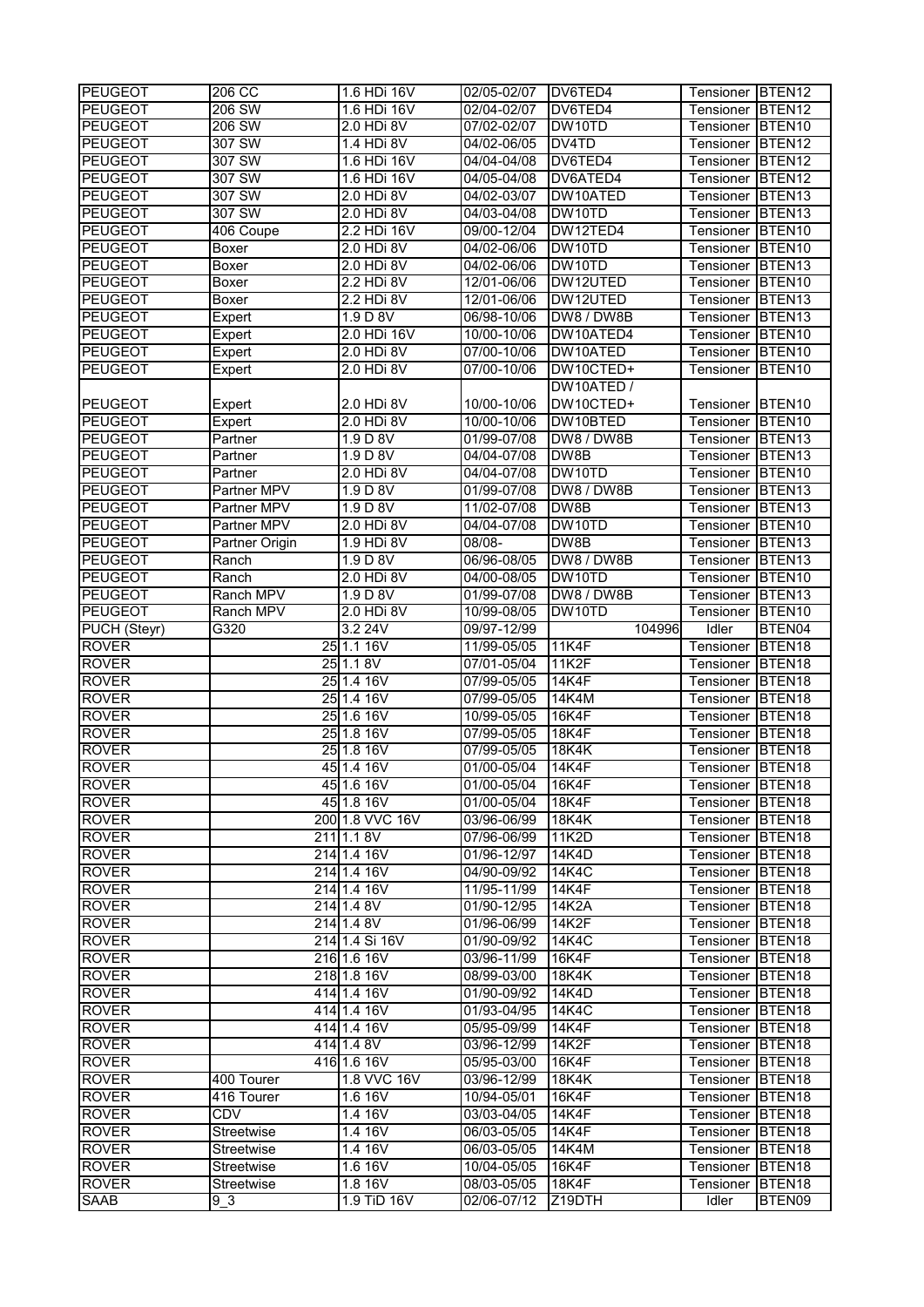| <b>SAAB</b>      | 9 <sub>3</sub>       | 1.9 TiD 16V                    | 02/06-07/12 | Z19DTH              | Tensioner BTEN21 |                    |
|------------------|----------------------|--------------------------------|-------------|---------------------|------------------|--------------------|
| <b>SAAB</b>      | 93                   | 1.9 TTiD 16V                   | 06/07-07/12 | Z19DTR              | Idler            | BTEN09             |
| <b>SAAB</b>      | 93                   | 1.9 TTiD 16V                   | 06/07-07/12 | Z19DTR              | Tensioner        | BTEN <sub>21</sub> |
| <b>SAAB</b>      | 9 <sub>3</sub>       | 1.9 TTiD 16V                   | 12/07-07/12 | A19DTR              | Idler            | BTEN09             |
| <b>SAAB</b>      | 93                   | 1.9 TTiD 16V                   | 12/07-07/12 | A19DTR              | Tensioner        | BTEN21             |
| <b>SAAB</b>      | 9_3 Sport            | 1.9 TDi 16V                    | 02/05-07/12 | Z19DTH              | Idler            | BTEN09             |
|                  |                      |                                |             |                     |                  |                    |
| <b>SAAB</b>      | 9_3 Sport            | 1.9 TDi 16V                    | 02/05-07/12 | Z19DTH              | Tensioner        | BTEN21             |
| <b>SAAB</b>      | 9_3 Sport            | 1.9 TDi 8V                     | 02/05-07/12 | Z <sub>19</sub> DT  | Idler            | BTEN09             |
| <b>SAAB</b>      | 9_3 Sport            | 1.9 TDi 8V                     | 02/05-07/12 | Z19DT               | Tensioner        | BTEN21             |
| <b>SAAB</b>      | 9_3 Sport            | 1.9 TTiD 16V                   | 01/11-07/12 | A19DTR              | Idler            | BTEN09             |
| <b>SAAB</b>      | 9_3 Sport            | 1.9 TTiD 16V                   | 02/08-07/12 | Z19DTR              | Idler            | BTEN09             |
| <b>SAAB</b>      | 9_3 Sport            | 1.9 TTiD 16V                   | 02/08-07/12 | Z <sub>19</sub> DTR | Tensioner        | BTEN21             |
| <b>SAAB</b>      | 9 3 X                | 1.9 TTiD 16V                   | 02/09-07/12 | Z <sub>19</sub> DTR | Idler            | BTEN09             |
| <b>SAAB</b>      | 9 <sub>5</sub>       | 1.6 Turbo 16V                  | 05/10-07/12 | A16LET              | Tensioner        | BTEN20             |
| <b>SAAB</b>      | 9 <sub>5</sub>       | 1.9 TiD 16V                    | 01/07-05/10 | Z19DTH              | Idler            | BTEN09             |
| <b>SAAB</b>      | 9 <sub>5</sub>       | 1.9 TiD 16V                    | 01/07-05/10 | Z19DTH              | Tensioner        | BTEN21             |
| <b>SEAT</b>      | Alhambra             | 1.9 TDi 8V                     | 03/96-03/10 | 1Z / AHU / ANU      | Tensioner        | BTEN <sub>11</sub> |
| <b>SEAT</b>      | Alhambra             | 1.9 TDi 8V                     | 06/00-03/10 | AUY / BVK           | Tensioner        | BTEN <sub>11</sub> |
| <b>SEAT</b>      | Alhambra             | 1.9 TDi 8V                     | 06/00-05/08 | <b>AUY</b>          | Tensioner        | BTEN <sub>11</sub> |
| <b>SEAT</b>      | Alhambra             | 1.9 TDi 8V                     | 06/05-05/07 | <b>BTB</b>          | Tensioner        | BTEN11             |
| <b>SEAT</b>      | Alhambra             | 1.9 TDi 8V                     | 11/02-11/08 | ASZ                 | Tensioner        | BTEN <sub>11</sub> |
| <b>SEAT</b>      | Alhambra Van         | 1.9 TDi 8V                     | 03/96-03/10 | 1Z / AHU / ANU      | Tensioner        | BTEN <sub>11</sub> |
| <b>SEAT</b>      | Alhambra Van         | 1.9 TDi 8V                     | 06/02-03/10 | <b>AUY</b>          | <b>Tensioner</b> | BTEN <sub>11</sub> |
| <b>SEAT</b>      | Alhambra Van         | 1.9 TDi 8V                     | 11/02-11/08 | <b>ASZ</b>          | Tensioner        | BTEN <sub>11</sub> |
| <b>SEAT</b>      | Ibiza                | 1.9 TDi Cupra 8V               | 11/03-07/06 | <b>ARL</b>          | Tensioner        | BTEN <sub>11</sub> |
| <b>SEAT</b>      | Leon                 | 1.9 TDi 8V                     | 05/03-06/06 | <b>ASZ</b>          | Tensioner        | BTEN <sub>11</sub> |
| <b>SEAT</b>      | Leon                 | 1.9 TDi 8V                     | 10/05-06/06 | <b>AXR</b>          | Tensioner        | BTEN11             |
|                  |                      |                                |             |                     |                  |                    |
| <b>SEAT</b>      | Leon                 | 1.9 TDi Cupra 4 8V 08/00-06/06 |             | ARL                 | Tensioner        | BTEN <sub>11</sub> |
| <b>SEAT</b>      |                      | 1.9 TDi Cupra 8V               | 09/00-06/06 | <b>ARL</b>          | Tensioner        | BTEN11             |
| <b>SEAT</b>      | Leon                 | 1.9 TDi 8V                     | 05/03-06/06 | <b>ASZ</b>          |                  | BTEN <sub>11</sub> |
|                  | Toledo               |                                |             |                     | Tensioner        |                    |
| <b>SEAT</b>      | Toledo               | 1.9 TDi 8V                     | 10/00-10/05 | <b>ARL</b>          | Tensioner        | BTEN <sub>11</sub> |
| <b>SKODA</b>     | Octavia              | 1.9 TDi 8V                     | 08/00-01/06 | <b>ATD</b>          | Tensioner        | BTEN <sub>11</sub> |
| <b>SKODA</b>     | Octavia              | 1.9 TDi 8V                     | 09/02-09/04 | <b>ASZ</b>          | Tensioner        | BTEN11             |
| <b>SKODA</b>     | Octavia              | 1.9 TDi 8V                     | 10/05-12/10 | <b>AXR</b>          | Tensioner        | BTEN11             |
| <b>SKODA</b>     | Superb               | 1.9 TDi 8V                     | 01/07-04/08 | <b>BPZ</b>          | Tensioner        | BTEN05             |
| <b>SKODA</b>     | Superb               | 1.9 TDi 8V                     | 05/02-10/05 | <b>AVB</b>          | Tensioner        | BTEN05             |
| <b>SKODA</b>     | Superb               | 1.9 TDi 8V                     | 10/05-04/08 | <b>BSV</b>          | Tensioner        | BTEN05             |
| <b>SKODA</b>     | Superb               | 1.9 TDi 8V                     | 12/01-04/08 | AVF / AWX           | Tensioner        | BTEN05             |
| <b>SKODA</b>     | Superb               | 2.0 TDi 8V                     | 10/05-04/08 | <b>BSS</b>          | Tensioner BTEN05 |                    |
| <b>SKODA</b>     | Superb               | 2.5 TDi 24V                    | 06/03-04/08 | <b>BDG</b>          | Idler            | BTEN04             |
| <b>SKODA</b>     | Superb               | 2.5 TDi 24V                    | 12/01-08/03 | <b>AYM</b>          | Idler            | BTEN04             |
| <b>SSANGYONG</b> | Actyon               | 2.0 D 16V                      | $01/11 -$   | D <sub>20</sub> DTR | Idler            | BTEN04             |
| <b>SSANGYONG</b> | Actyon               | 2.0 e-XDi 16V                  | $01/11 -$   | D20DTF              | Idler            | BTEN04             |
| <b>SSANGYONG</b> | Actyon               | 2.0 XDi 16V                    | $01/11 -$   | D20DTR              | Idler            | BTEN04             |
| <b>SSANGYONG</b> | Actyon               | 2.0 XDi 16V                    | $07/07 -$   | D <sub>20</sub> DT  | Idler            | BTEN04             |
| <b>SSANGYONG</b> | Actyon               | 2.0 XDi200 16V                 | 04/06-10/13 | D <sub>20</sub> DT  | Idler            | BTEN04             |
| <b>SSANGYONG</b> | <b>Actyon Sports</b> | 2.0 XDi 16V                    | $04/07 -$   | D <sub>20</sub> DT  | Idler            | BTEN04             |
| <b>SSANGYONG</b> | <b>Actyon Sports</b> | 2.0 XDi 16V                    | 09/11-      | D20DTR              | Idler            | BTEN04             |
| <b>SSANGYONG</b> | Chairman             | 3.2 24V                        | 06/07-      | M162E32             | Idler            | BTEN04             |
| SSANGYONG        | Chairman             | 5.0 24V 24V                    | $06/07 -$   | M162E50             | Idler            | BTEN04             |
|                  |                      |                                |             |                     |                  |                    |
| <b>SSANGYONG</b> | Chairman CM400S      | 2.3 16V                        | 08/99-08/08 | 111970              | Idler            | BTEN04             |
|                  |                      |                                |             |                     |                  |                    |
| <b>SSANGYONG</b> | Chairman CM500S      | 2.8 24V                        | 08/99-08/08 | 104945              | Idler            | BTEN04             |
|                  |                      |                                |             |                     |                  |                    |
| <b>SSANGYONG</b> | Chairman CM600L      | 3.2 24V                        | 07/97-08/08 | 104992              | Idler            | BTEN04             |
|                  |                      |                                |             |                     |                  |                    |
|                  | Chairman CM600S      |                                | 08/97-08/08 | 104992              | Idler            |                    |
| <b>SSANGYONG</b> |                      | 3.2 24V                        |             |                     |                  | BTEN04             |
| <b>SSANGYONG</b> | Korando              | 2.0 D 16V                      | $11/10 -$   | D20DTF              | Idler            | BTEN04             |
|                  |                      |                                |             |                     |                  |                    |
| <b>SSANGYONG</b> | Korando              | 2.0 16V                        | 06/97-10/02 | E20M160 / E20M161   | Idler            | BTEN04             |
| <b>SSANGYONG</b> | Korando              | 2.0 D 16V                      | $11/10 -$   | D20DTF              | Idler            | BTEN04             |
| <b>SSANGYONG</b> | Korando              | 2.3 16V                        | 12/02-11/06 | E23M161             | Idler            | BTEN04             |
| <b>SSANGYONG</b> | Korando              | 2.3 TDiC 8V                    | 03/00-11/06 | OM661LA             | Idler            | BTEN04             |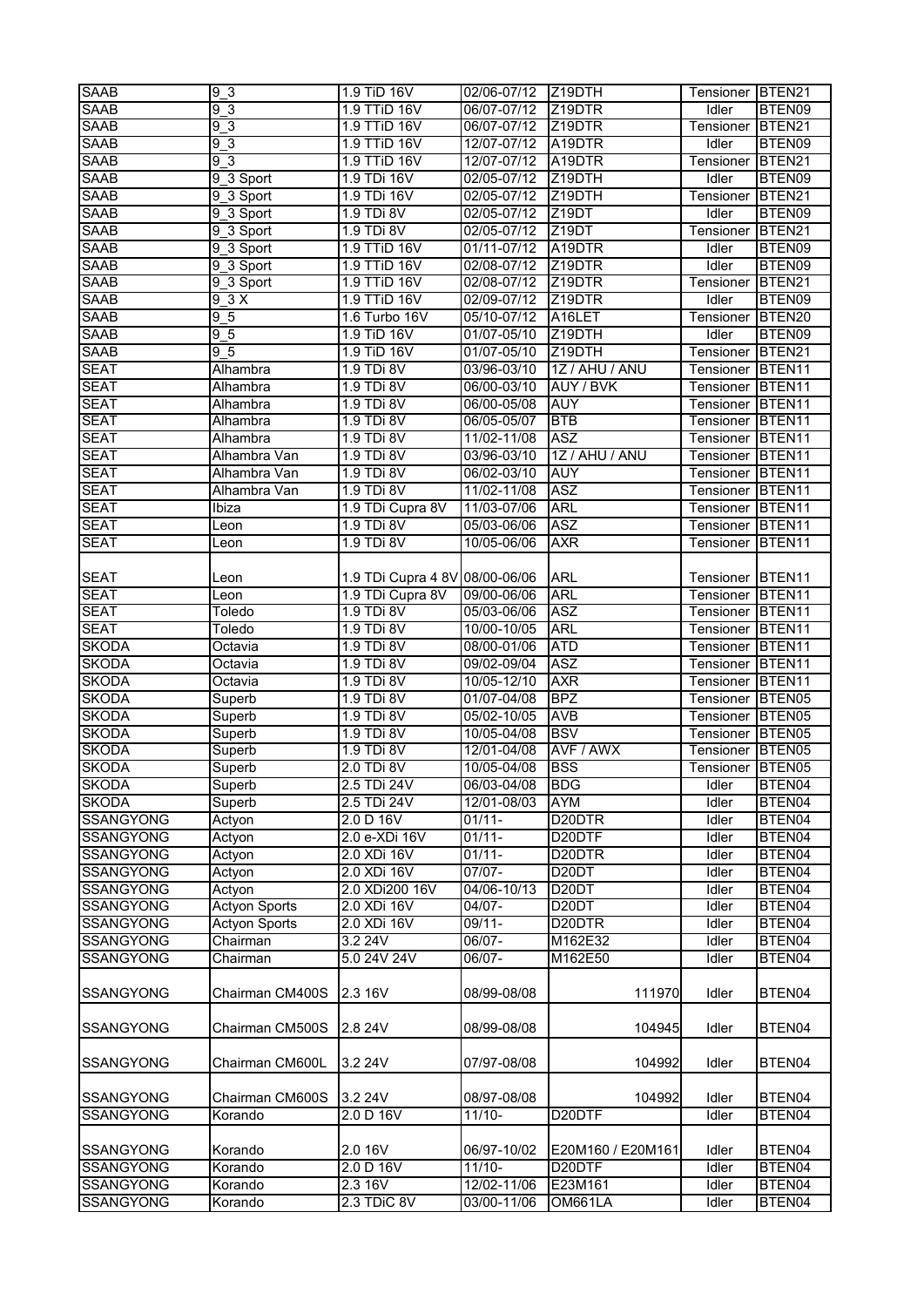| <b>SSANGYONG</b> | Korando                 | 2.9 D 10V                  | 12/96-10/00 | OM662               | Idler            | BTEN <sub>04</sub> |
|------------------|-------------------------|----------------------------|-------------|---------------------|------------------|--------------------|
| <b>SSANGYONG</b> | Korando                 | 2.9 TD 10V                 | 06/97-10/00 | OM662               | Idler            | BTEN04             |
| <b>SSANGYONG</b> | Korando                 | 2.9 TDiC 10V               | 07/98-11/06 | OM662LA             | Idler            | BTEN04             |
| <b>SSANGYONG</b> | Korando                 | 3.2 24V                    | 01/99-11/02 | M104995             | Idler            | BTEN04             |
| <b>SSANGYONG</b> | Korando                 | 3.2 24V                    | 12/02-11/06 | M162E32             | Idler            | BTEN04             |
| <b>SSANGYONG</b> | Kyron                   | 2.0 Xdi 16V                | 09/05-      | D <sub>20</sub> DT  | Idler            | BTEN04             |
| <b>SSANGYONG</b> | Kyron                   | 2.0 XDi 16V                | 09/05-      | D <sub>20</sub> DT  | Idler            | BTEN04             |
| SSANGYONG        | Kyron                   | 2.7 XDi 20V                | 03/06-      | D <sub>27</sub> DT  | Idler            | BTEN04             |
| <b>SSANGYONG</b> | Kyron                   | 2.7 Xdi 20V                | 05/05-      | D <sub>27</sub> DT  | Idler            | BTEN04             |
| <b>SSANGYONG</b> | Kyron                   | 3.224V                     | 05/06-      | M162E32             | Idler            | BTEN04             |
| <b>SSANGYONG</b> | Musso                   | 2.0 16V                    | 04/96-05/05 | E20M161             | Idler            | BTEN04             |
| <b>SSANGYONG</b> | Musso                   | 2.3 16V                    | 12/02-08/06 | E23M161             | Idler            | BTEN04             |
| <b>SSANGYONG</b> | Musso                   | 2.3 TDiC 8V                | 05/97-10/03 | OM661LA             | Idler            | BTEN04             |
| <b>SSANGYONG</b> | Musso                   | 2.9 TDiC 10V               | 08/03-08/06 | OM662LA             | Idler            | BTEN04             |
| <b>SSANGYONG</b> | Musso                   | 3.2 24V                    | 05/95-09/04 | M162E32             | Idler            | BTEN04             |
| <b>SSANGYONG</b> | Rexton                  | 2.3 16V                    | 05/02-08/06 | M161E23             | Idler            | BTEN04             |
| <b>SSANGYONG</b> | Rexton                  | 2.7 XDi 20V                | 05/06-08/06 | D <sub>27</sub> DT  | Idler            | BTEN04             |
| <b>SSANGYONG</b> | Rexton                  | 2.9 XDi 10V                | 04/02-08/06 | OM662LA             | Idler            | BTEN04             |
| <b>SSANGYONG</b> | Rexton                  | 3.2 RX320 24V              | 04/02-08/06 | M162E32             | Idler            | BTEN04             |
|                  |                         |                            | 02/08-      | D <sub>27</sub> DT  |                  | BTEN04             |
| <b>SSANGYONG</b> | Rexton II               | 2.7 Xdi 20V<br>2.7 XDi 20V |             |                     | Idler            |                    |
| <b>SSANGYONG</b> | Rexton II               |                            | 09/06-10/13 | D <sub>27</sub> DT  | Idler            | BTEN04             |
| SSANGYONG        | Rexton II               | 3.2 24V                    | 09/06-      | M162E32             | Idler            | BTEN04             |
| <b>SSANGYONG</b> | Rexton W                | 2.0 XDi 16V                | $01/10-$    | D20DTR              | Idler            | BTEN04             |
| <b>SSANGYONG</b> | Rodius                  | 2.7 XDi 20V                | 05/05-      | D <sub>27</sub> DT  | Idler            | BTEN04             |
| <b>SUZUKI</b>    | <b>Grand Vitara</b>     | 2.0 TDi 16V                | 06/03-10/05 | <b>RHW</b>          | Tensioner        | BTEN <sub>10</sub> |
| <b>SUZUKI</b>    | <b>Grand Vitara</b>     | 2.0 TDi 8V                 | 02/01-10/03 | <b>RHZ</b>          | Tensioner        | BTEN <sub>10</sub> |
| <b>SUZUKI</b>    | Grand Vitara XL 7       | 2.0 TDi 16V                | 01/04-02/06 | <b>RHW</b>          | Tensioner        | BTEN <sub>10</sub> |
| <b>SUZUKI</b>    | SX4                     | 1.9 JTD 8V                 | 06/06-      | D <sub>19</sub> AA  | Idler            | BTEN09             |
| <b>SUZUKI</b>    | SX4                     | 1.9 JTD 8V                 | 06/06-      | D <sub>19</sub> AA  | Tensioner        | BTEN21             |
| <b>SUZUKI</b>    | SX4                     | 2.0 DDiS 16V               | 07/09-      | D <sub>20</sub> AA  | Idler            | BTEN09             |
| <b>SUZUKI</b>    | $\overline{\text{SX4}}$ | 2.0 DDiS 16V               | 07/09-      | D <sub>20</sub> AA  | Tensioner        | BTEN <sub>21</sub> |
| <b>SUZUKI</b>    | XL7                     | 2.0 TDi 16V                | 06/03-08/06 | <b>RHW</b>          | Tensioner        | BTEN <sub>10</sub> |
| <b>TOYOTA</b>    | Aygo                    | 1.4 D4d 8V                 | 07/05-08/10 | 2WZTV               | Tensioner        | BTEN <sub>12</sub> |
| VAUXHALL         | Astra                   | 1.6 16V                    | 06/12-10/13 | A16XER              | Tensioner        | BTEN20             |
| VAUXHALL         | Astra                   | 1.6 16V                    | 08/04-05/09 | Z16XE1 / Z16XEP     | Tensioner        | BTEN20             |
| VAUXHALL         | Astra                   | 1.6 16V                    | 10/06-09/11 | Z16XER              | Tensioner        | BTEN20             |
| VAUXHALL         | Astra                   | 1.6 16V                    | 12/02-07/04 | Z16XEP              | Tensioner        | BTEN <sub>20</sub> |
| VAUXHALL         | Astra                   | 1.6 Turbo 16V              | 06/12-10/13 | A16LET              | Tensioner        | BTEN <sub>20</sub> |
| VAUXHALL         | Astra                   | 1.6 Turbo 16V              | 10/06-09/11 | Z16LET              | Tensioner        | BTEN <sub>20</sub> |
| VAUXHALL         | Astra                   | 1.8 16V                    | 01/04-09/11 | A18XER / Z18XER     | Tensioner BTEN20 |                    |
| <b>VAUXHALL</b>  | Astra                   | 1.8 16V                    | 04/06-09/10 | Z <sub>18</sub> XER | Tensioner BTEN20 |                    |
| VAUXHALL         | Astra                   | 1.9 CDTi 16V               | 01/04-05/09 | Z <sub>19</sub> DTJ | Idler            | BTEN09             |
| <b>VAUXHALL</b>  | Astra                   | 1.9 CDTi 16V               | 01/04-05/09 | Z <sub>19</sub> DTJ | Tensioner        | BTEN21             |
| VAUXHALL         | Astra                   | 1.9 CDTi 16V               | 08/04-05/09 | Z19DTH              | Idler            | BTEN09             |
| VAUXHALL         | Astra                   | 1.9 CDTi 16V               | 08/04-05/09 | Z19DTH              | Tensioner        | BTEN21             |
| VAUXHALL         | Astra                   | 1.9 CDTi 8V                | 08/04-05/09 | Z <sub>19</sub> DT  | Idler            | BTEN09             |
| VAUXHALL         | Astra                   | 1.9 CDTi 8V                | 08/04-05/09 | Z <sub>19</sub> DT  | Tensioner        | BTEN21             |
| VAUXHALL         | Astra                   | 1.9 CDTi 8V                | 08/05-09/11 | Z19DTL              | Idler            | BTEN09             |
| VAUXHALL         | Astra                   | 1.9 CDTi 8V                | 08/05-09/11 | Z19DTL              | Tensioner        | BTEN21             |
| VAUXHALL         | Astra Cabrio            | 1.6 16V                    | 02/06-06/07 | Z <sub>16</sub> XEP | Tensioner        | BTEN <sub>20</sub> |
| VAUXHALL         | Astra Cabrio            | 1.6 16V                    | 10/06-09/10 | Z <sub>16</sub> XER | Tensioner        | BTEN <sub>20</sub> |
| VAUXHALL         | Astra Cabrio            | 1.6 Turbo 16V              | 10/06-11/10 | Z16LET              | Tensioner        | BTEN <sub>20</sub> |
| VAUXHALL         | Astra Cabrio            | 1.8 16V                    | 04/06-11/11 | Z18XER              | Tensioner        | BTEN20             |
| VAUXHALL         | Astra Cabrio            | 1.9 CDTi 16V               | 02/06-11/10 | Z19DTH              | Idler            | BTEN09             |
| VAUXHALL         | Astra Cabrio            | 1.9 CDTi 16V               | 02/06-11/10 | Z19DTH              | Tensioner        | BTEN21             |
| VAUXHALL         | Astra Coupe             | 1.9 CDTi 16V               | 10/05-03/08 | Z19DTH              | Idler            | BTEN09             |
| VAUXHALL         | Astra Coupe             | 1.9 CDTi 16V               | 10/05-03/08 | Z19DTH              | Tensioner        | BTEN21             |
| VAUXHALL         | Astra GTC               | 1.6 16V                    | 02/05-03/08 | Z16XE1 / Z16XEP     | Tensioner        | BTEN <sub>20</sub> |
| VAUXHALL         | Astra GTC               | 1.6 16V                    | 12/06-09/11 | Z16XER              | Tensioner        | BTEN <sub>20</sub> |
| VAUXHALL         | Astra GTC               | 1.6 Turbo 16V              | 10/06-09/11 |                     |                  | BTEN20             |
|                  |                         |                            |             | Z16LET              | Tensioner        |                    |
| VAUXHALL         | Astra GTC               | 1.6 Turbo 16V              | $10/11 -$   | A16LET              | Tensioner        | BTEN <sub>20</sub> |
| VAUXHALL         | Astra GTC               | 1.8 16V                    | 04/06-09/11 | Z18XER              | Tensioner        | BTEN20             |
| VAUXHALL         | Astra GTC               | 1.9 CDTi 16V               | 02/05-05/09 | Z <sub>19</sub> DTH | Idler            | BTEN09             |
| VAUXHALL         | Astra GTC               | 1.9 CDTi 16V               | 02/05-05/09 | Z19DTH              | Tensioner        | BTEN21             |
| VAUXHALL         | Astra GTC               | 1.9 CDTi 8V                | 02/05-09/11 | Z <sub>19</sub> DT  | Idler            | BTEN09             |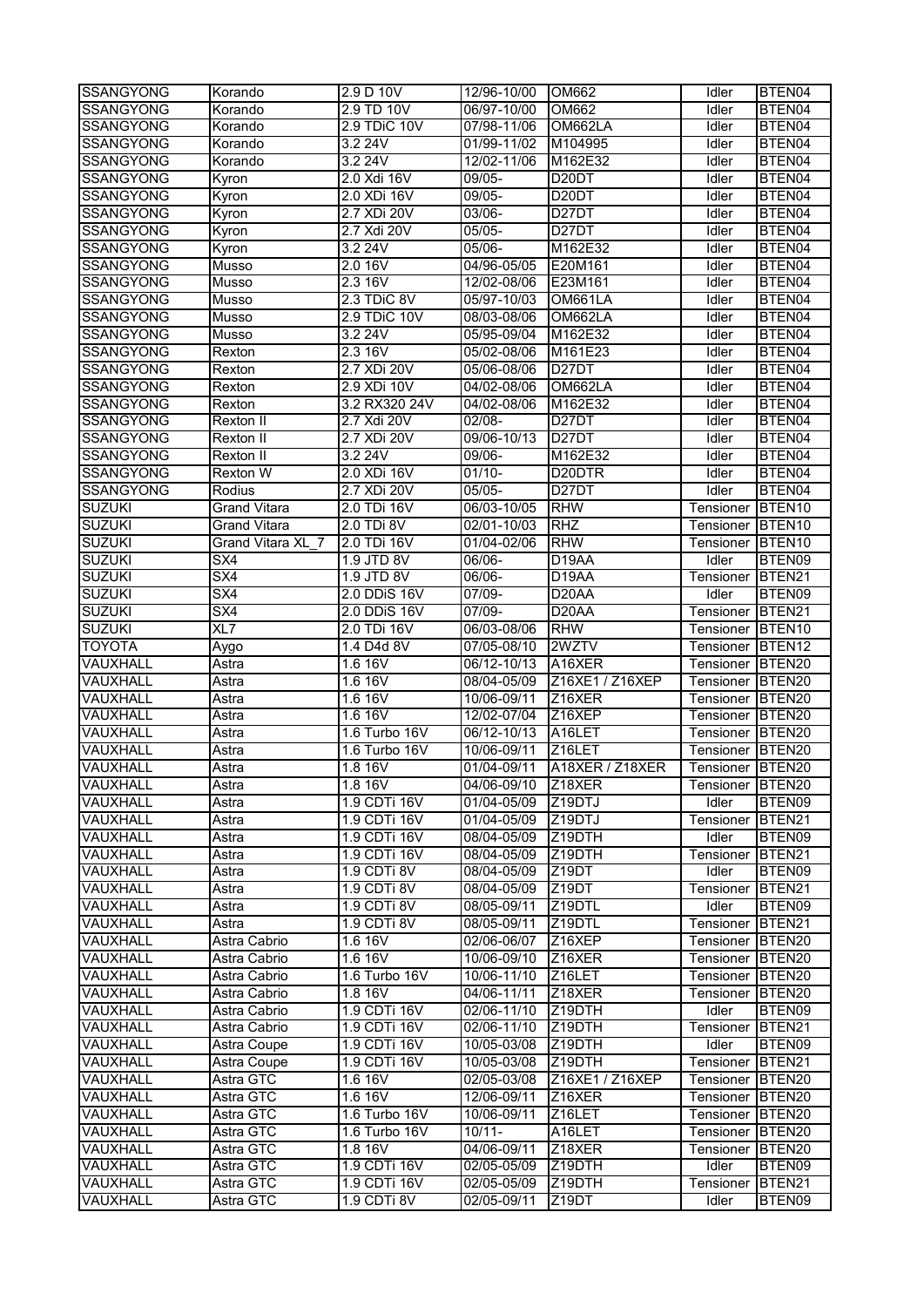| VAUXHALL             | Astra GTC                      | 1.9 CDTi 8V                  | 02/05-09/11                | Z <sub>19</sub> DT           | Tensioner BTEN21   |                    |
|----------------------|--------------------------------|------------------------------|----------------------------|------------------------------|--------------------|--------------------|
| VAUXHALL             | Astra GTC                      | 1.9 CDTi 8V                  | 08/05-09/11                | Z19DTL                       | Idler              | BTEN09             |
| VAUXHALL             | Astra GTC                      | 1.9 CDTi 8V                  | 08/05-09/11                | Z19DTL                       | Tensioner          | BTEN <sub>21</sub> |
| VAUXHALL             | Astra Van                      | 1.6 16V                      | 03/05-10/11                | Z16XE1 / Z16XEP              | Tensioner          | BTEN <sub>20</sub> |
| VAUXHALL             | Astra Van                      | 1.9 CDTi 16V                 | 03/05-11/11                | Z19DTH                       | Idler              | BTEN09             |
| VAUXHALL             | Astra Van                      | 1.9 CDTi 16V                 | 03/05-11/11                | Z19DTH                       | Tensioner          | BTEN21             |
| VAUXHALL             | Astra Van                      | 1.9 CDTi 8V                  | $03/05 - 11/11$            | Z <sub>19</sub> DT           | Idler              | BTEN09             |
| VAUXHALL             | Astra Van                      | 1.9 CDTi 8V                  | 03/05-11/11                | Z <sub>19</sub> DT           | Tensioner          | BTEN21             |
| VAUXHALL             | Corsa                          | 1.6 16V                      | 05/07-                     | Z16LEL                       | Tensioner          | BTEN <sub>20</sub> |
| VAUXHALL             | Corsa                          | 1.6 16V                      | 11/06-                     | Z16LER                       | Tensioner          | BTEN <sub>20</sub> |
| VAUXHALL             | Corsa                          | 1.6 Turbo 16V                | 06/11-03/12                | A16LES                       | Tensioner          | BTEN <sub>20</sub> |
| VAUXHALL             | Corsa                          | 1.6 VXR 16V                  | 06/11-12/11                | A16LES                       | Tensioner          | BTEN20             |
| VAUXHALL             | Insignia                       | 1.6 16V                      | $07/08 -$                  | A16XER                       | Tensioner          | BTEN20             |
| VAUXHALL             | Insignia                       | 1.6 Turbo 16V                | 07/08-                     | A16LET                       | Tensioner          | BTEN20             |
| VAUXHALL             | Insignia                       | 1.8 16V                      | 07/08-                     | A18XER                       | Tensioner          | BTEN20             |
| VAUXHALL             | Meriva                         | 1.6 16V                      | 01/03-10/09                | Z16XEP                       | Tensioner          | BTEN20             |
| VAUXHALL             | Meriva                         | 1.6 VXR 16V                  | 08/05-05/10                | Z16LET                       | Tensioner          | BTEN <sub>20</sub> |
| VAUXHALL             | Signum                         | 1.816V                       | 08/05-03/08                | Z18XER                       | Tensioner          | BTEN <sub>20</sub> |
| VAUXHALL             | Signum                         | 1.9 CDTi 16V                 | 05/04-03/08                | Z19DTH                       | Idler              | BTEN09             |
| VAUXHALL             | Signum                         | 1.9 CDTi 16V                 | 05/04-03/08                | Z19DTH                       | Tensioner          | BTEN21             |
| VAUXHALL             | Signum                         | 1.9 CDTi 8V                  | 01/05-05/08                | Z19DTL                       | Idler              | BTEN09             |
| VAUXHALL             | Signum                         | 1.9 CDTi 8V                  | 01/05-05/08                | Z <sub>19</sub> DTL          | Tensioner          | BTEN21             |
| VAUXHALL             | Signum                         | 1.9 CDTi 8V                  | 05/04-03/08                | Z19DT                        | Idler              | BTEN09             |
| VAUXHALL             | Signum                         | 1.9 CDTi 8V                  | 05/04-03/08                | Z <sub>19</sub> DT           | Tensioner          | BTEN21             |
| VAUXHALL             | Vectra                         | 1.6 16V                      | 10/06-08/08                | $Z$ <sub>16</sub> $XEP$      | Tensioner          | BTEN <sub>20</sub> |
| VAUXHALL             | Vectra                         | 1.8 16V                      | 08/05-08/08                | Z18XER                       | Tensioner          | BTEN <sub>20</sub> |
| VAUXHALL             | Vectra                         | 1.9 CDTi 16V<br>1.9 CDTi 16V | 04/04-08/08                | Z19DTH                       | Idler              | BTEN09             |
| VAUXHALL<br>VAUXHALL | Vectra<br>Vectra               | 1.9 CDTi 8V                  | 04/04-08/08<br>04/04-09/08 | Z19DTH<br>Z <sub>19</sub> DT | Tensioner<br>Idler | BTEN21<br>BTEN09   |
| VAUXHALL             | Vectra                         | 1.9 CDTi 8V                  | 04/04-09/08                | Z19DT                        | Tensioner          | BTEN21             |
| VAUXHALL             | Vectra                         | 1.9 CDTi 8V                  | 10/05-08/08                | Z19DTL                       | Idler              | BTEN09             |
| VAUXHALL             | Vectra                         | 1.9 CDTi 8V                  | 10/05-08/08                | Z19DTL                       | Tensioner          | BTEN21             |
| VAUXHALL             | Zafira                         | 1.6 16V                      | $07/05 -$                  | Z16XE1 / Z16XEP              | Tensioner          | BTEN <sub>20</sub> |
| VAUXHALL             | Zafira                         | 1.6 16V                      | 10/06-                     | Z16XER                       | Tensioner          | BTEN20             |
| VAUXHALL             | Zafira                         | 1.6 CNG 16V                  | 02/09-06/10                | Z16XNT                       | Tensioner          | BTEN20             |
| VAUXHALL             | Zafira                         | 1.8 16V                      | 04/05-                     | Z18XER                       | Tensioner          | BTEN20             |
| VAUXHALL             | Zafira                         | 1.9 CDTi 16V                 | 07/05-                     | Z19DTH                       | Idler              | BTEN09             |
| VAUXHALL             | Zafira                         | 1.9 CDTi 16V                 | 07/05-                     | Z19DTH                       | Tensioner          | BTEN21             |
| VAUXHALL             | Zafira                         | 1.9 CDTi 8V                  | 07/05-                     | Z19DT                        | Idler              | BTEN09             |
| VAUXHALL             | Zafira                         | $1.9$ CDTi 8V                | $07/05 -$                  | Z19DTL                       | Idler              | BTEN09             |
| <b>VAUXHALL</b>      | Zafira                         | 1.9 CDTi 8V                  | 07/05-                     | Z <sub>19</sub> DT           | Tensioner BTEN21   |                    |
| <b>VAUXHALL</b>      | Zafira                         | 1.9 CDTi 8V                  | 07/05-                     | Z19DTL                       | Tensioner          | BTEN21             |
| VAUXHALL             | Zafira Tourer                  | 1.6 CNG 16V                  | $10/11 -$                  | A16XNT                       | Tensioner          | BTEN20             |
| VAUXHALL             | Zafira Tourer                  | 1.8 16V                      | $10/11 -$                  | A18XEL                       | Tensioner          | BTEN20             |
| VAUXHALL             | Zafira Tourer                  | 1.8 Turbo 16V                | $10/11 -$                  | A18XER                       | Tensioner          | BTEN20             |
| <b>VOLKSWAGEN</b>    | <b>Bora</b>                    | 1.9 TDi 8V                   | 04/01-05/05                | ASZ                          | Tensioner          | BTEN <sub>11</sub> |
| <b>VOLKSWAGEN</b>    | Bora                           | 1.9 TDi 8V                   | 05/00-05/05                | <b>ATD</b>                   | Tensioner          | BTEN <sub>05</sub> |
| <b>VOLKSWAGEN</b>    | Bora                           | 1.9 TDi 8V                   | 05/00-05/05                | <b>ATD</b>                   | Tensioner          | BTEN <sub>11</sub> |
| <b>VOLKSWAGEN</b>    | <b>Bora</b>                    | 1.9 TDi 8V                   | 09/00-05/05                | ATD / AXR                    | Tensioner          | BTEN05             |
| <b>VOLKSWAGEN</b>    | Bora                           | 1.9 TDi 8V                   | 09/00-05/05                | <b>ARL</b>                   | Tensioner          | BTEN <sub>11</sub> |
| <b>VOLKSWAGEN</b>    | Bora                           | 1.9 TDi 8V                   | 09/00-05/05                | ATD / AXR                    | Tensioner          | BTEN11             |
| <b>VOLKSWAGEN</b>    | Bora                           | 1.9 TDi 8V                   | 11/98-07/01                | AJM / AUY                    | Tensioner          | BTEN05             |
| <b>VOLKSWAGEN</b>    | Bora                           | 1.9 TDi 8V                   | 11/98-07/01                | AJM / AUY                    | Tensioner          | BTEN <sub>11</sub> |
| <b>VOLKSWAGEN</b>    | Bora Estate Variant 1.9 TDi 8V |                              | 04/01-05/05                | <b>ASZ</b>                   | Tensioner          | BTEN <sub>11</sub> |
| <b>VOLKSWAGEN</b>    | Bora Estate Variant 1.9 TDi 8V |                              | 05/00-05/03                | <b>ATD</b>                   | Tensioner          | BTEN05             |
| <b>VOLKSWAGEN</b>    | Bora Estate Variant 1.9 TDi 8V |                              | 05/00-05/03                | <b>ATD</b>                   | Tensioner          | BTEN <sub>11</sub> |
| <b>VOLKSWAGEN</b>    | Bora Estate Variant 1.9 TDi 8V |                              | 05/00-05/05                | ATD / AXR                    | Tensioner          | BTEN05             |
| <b>VOLKSWAGEN</b>    | Bora Estate Variant 1.9 TDi 8V |                              | 05/00-05/05                | ATD / AXR                    | Tensioner          | BTEN11             |
| <b>VOLKSWAGEN</b>    | Bora Estate Variant 1.9 TDi 8V |                              | 05/01-05/05                | <b>ARL</b>                   | Tensioner BTEN11   |                    |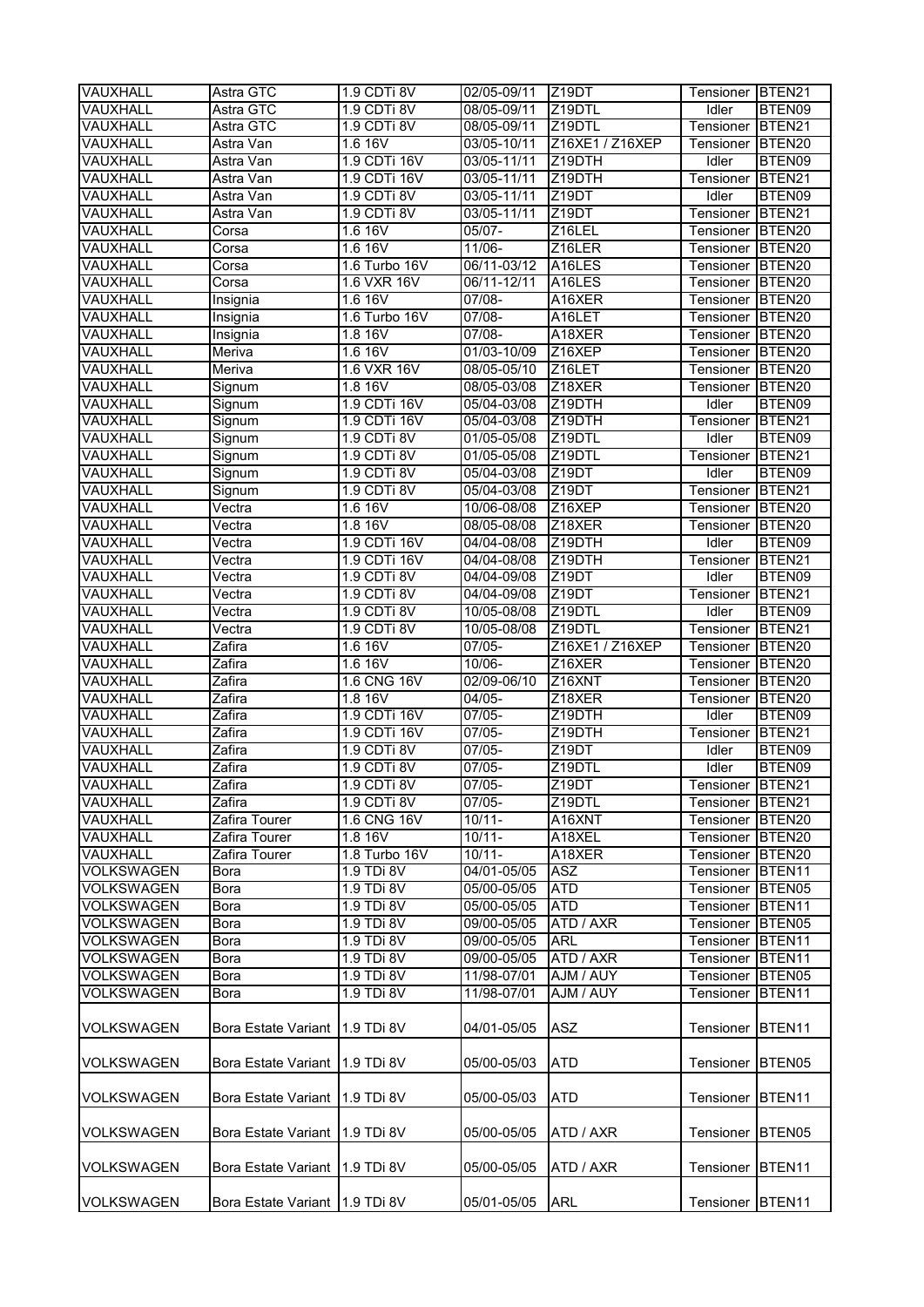| VOLKSWAGEN        | Bora Estate Variant           | 11.9 TDi 8V                    | 05/99-07/01 | AJM / AUY  | Tensioner        | BTEN05             |
|-------------------|-------------------------------|--------------------------------|-------------|------------|------------------|--------------------|
|                   |                               |                                |             |            |                  |                    |
| VOLKSWAGEN        | Bora Estate Variant           | <b>1.9 TDi 8V</b>              | 05/99-07/01 | AJM / AUY  | Tensioner        | BTEN <sub>11</sub> |
| <b>VOLKSWAGEN</b> | Caravelle                     | 1.9 TDi 8V                     | 01/06-11/09 | <b>BRR</b> | Tensioner        | BTEN <sub>11</sub> |
| <b>VOLKSWAGEN</b> | Caravelle                     | 1.9 TDi 8V                     | 01/06-11/09 | <b>BRS</b> | Tensioner        | BTEN <sub>11</sub> |
| <b>VOLKSWAGEN</b> | Caravelle                     | 1.9 TDi 8V                     | 04/03-11/09 | <b>AXC</b> | Tensioner        | BTEN <sub>11</sub> |
| <b>VOLKSWAGEN</b> | Golf                          | 1.9 TDi 8V                     | 01/00-04/01 | <b>AUY</b> | Tensioner        | BTEN <sub>05</sub> |
| <b>VOLKSWAGEN</b> | Golf                          | 1.9 TDi 8V                     | 01/00-04/01 | <b>AUY</b> | Tensioner        | BTEN <sub>11</sub> |
| <b>VOLKSWAGEN</b> | Golf                          | 1.9 TDi 8V                     | 02/00-06/05 | <b>ATD</b> | Tensioner        | BTEN <sub>05</sub> |
| <b>VOLKSWAGEN</b> | Golf                          | 1.9 TDi 8V                     | 02/00-06/05 | <b>ATD</b> | Tensioner        | BTEN <sub>11</sub> |
| <b>VOLKSWAGEN</b> | Golf                          | 1.9 TDi 8V                     | 02/00-12/05 | ATD / AXR  | Tensioner        | BTEN05             |
| <b>VOLKSWAGEN</b> | Golf                          | 1.9 TDi 8V                     | 02/00-12/05 | ATD / AXR  | Tensioner        | BTEN <sub>11</sub> |
| <b>VOLKSWAGEN</b> | Golf                          | 1.9 TDi 8V                     | 04/01-06/05 | <b>ASZ</b> | Tensioner        | BTEN <sub>11</sub> |
| <b>VOLKSWAGEN</b> | Golf                          | 1.9 TDi 8V                     | 05/99-07/01 | AJM / AUY  | Tensioner        | BTEN <sub>05</sub> |
| <b>VOLKSWAGEN</b> | Golf                          | 1.9 TDi 8V                     | 05/99-07/01 | AJM / AUY  | Tensioner        | BTEN <sub>11</sub> |
| <b>VOLKSWAGEN</b> | Golf                          | 1.9 TDi 8V                     | 09/00-06/05 | <b>ARL</b> | Tensioner        | BTEN <sub>11</sub> |
|                   |                               |                                |             |            |                  |                    |
| <b>VOLKSWAGEN</b> | <b>Golf Estate Variant</b>    | 1.9 TDi 8V                     | 02/00-06/05 | ATD        | Tensioner        | BTEN05             |
| <b>VOLKSWAGEN</b> | <b>Golf Estate Variant</b>    | 1.9 TDi 8V                     | 02/00-06/05 | <b>ATD</b> | Tensioner        | BTEN <sub>11</sub> |
| <b>VOLKSWAGEN</b> | Golf Estate Variant           | 1.9 TDi 8V                     | 02/00-06/06 | ATD / AXR  | Tensioner        | BTEN05             |
|                   |                               |                                |             |            |                  |                    |
| <b>VOLKSWAGEN</b> | <b>Golf Estate Variant</b>    | 1.9 TDi 8V                     | 02/00-06/06 | ATD / AXR  | Tensioner        | BTEN <sub>11</sub> |
|                   |                               |                                |             |            |                  |                    |
| VOLKSWAGEN        | Golf Estate Variant           | 1.9 TDi 8V                     | 04/01-05/06 | <b>ASZ</b> | Tensioner        | BTEN <sub>11</sub> |
|                   |                               |                                |             |            |                  |                    |
| VOLKSWAGEN        | <b>Golf Estate Variant</b>    | 1.9 TDi 8V                     | 05/99-07/01 | AJM / AUY  | Tensioner        | BTEN05             |
|                   |                               |                                |             |            |                  |                    |
| <b>VOLKSWAGEN</b> | Golf Estate Variant           | 1.9 TDi 8V                     | 05/99-07/01 | AJM / AUY  | Tensioner        | BTEN <sub>11</sub> |
|                   |                               |                                |             |            |                  |                    |
| <b>VOLKSWAGEN</b> | <b>Golf Estate Variant</b>    | 1.9 TDi 8V                     | 06/01-06/06 | ARL        | Tensioner        | BTEN <sub>11</sub> |
|                   |                               |                                |             |            |                  |                    |
| <b>VOLKSWAGEN</b> | <b>Golf Estate Variant</b>    | 1.9 TDi 8V                     | 10/00-04/01 | AUY        | Tensioner        | BTEN05             |
|                   |                               |                                |             |            |                  |                    |
| <b>VOLKSWAGEN</b> | <b>Golf Estate Variant</b>    | 1.9 TDi 8V                     | 10/00-04/01 | <b>AUY</b> | Tensioner        | BTEN <sub>11</sub> |
|                   |                               |                                |             |            |                  |                    |
| <b>VOLKSWAGEN</b> | Golf Van Hatchback 1.9 TDi 8V |                                | 01/00-04/01 | <b>AUY</b> | Tensioner        | BTEN05             |
|                   |                               |                                |             |            |                  |                    |
| <b>VOLKSWAGEN</b> | Golf Van Hatchback 1.9 TDi 8V |                                | 01/00-04/01 | <b>AUY</b> | Tensioner BTEN11 |                    |
|                   |                               |                                |             |            |                  |                    |
| <b>VOLKSWAGEN</b> | Golf Van Hatchback 1.9 TDi 8V |                                | 04/01-05/04 | <b>ASZ</b> | Tensioner        | BTEN <sub>11</sub> |
| <b>VOLKSWAGEN</b> | Golf Van Variant              | 1.9 TDi 8V                     | 02/00-06/06 | ATD / AXR  | Tensioner        | BTEN05             |
| <b>VOLKSWAGEN</b> | Golf Van Variant              | 1.9 TDi 8V                     | 02/00-06/06 | ATD / AXR  | Tensioner        | BTEN11             |
| <b>VOLKSWAGEN</b> | Golf Van Variant              | 1.9 TDi 8V                     | 04/01-05/06 | <b>ASZ</b> | Tensioner        | BTEN11             |
| <b>VOLKSWAGEN</b> | Golf Van Variant              | 1.9 TDi 8V                     | 05/99-04/02 | <b>AJM</b> | Tensioner        | BTEN <sub>11</sub> |
| <b>VOLKSWAGEN</b> | Multivan                      | 1.9 TDi 8V                     | 01/06-11/09 | <b>BRR</b> | Tensioner        | BTEN <sub>11</sub> |
| <b>VOLKSWAGEN</b> | Multivan                      | 1.9 TDi 8V                     | 01/06-11/09 | <b>BRS</b> | Tensioner        | BTEN <sub>11</sub> |
| <b>VOLKSWAGEN</b> | Multivan                      | 1.9 TDi 8V                     | 04/03-11/09 | <b>AXB</b> | Tensioner        | BTEN11             |
| <b>VOLKSWAGEN</b> | Multivan                      | 1.9 TDi 8V                     | 06/05-11/09 | <b>AXC</b> | Tensioner        | BTEN11             |
| <b>VOLKSWAGEN</b> | New Beetle                    | 1.9 TDi 8V                     | 06/03-12/05 | <b>AXR</b> | Tensioner        | BTEN11             |
| <b>VOLKSWAGEN</b> | New Beetle                    | 1.9 TDi 8V                     | 07/01-12/06 | ATD / BEW  | Tensioner        | BTEN <sub>11</sub> |
| <b>VOLKSWAGEN</b> | New Beetle                    | 1.9 TDi 8V                     | 07/05-09/10 | <b>BSW</b> | Tensioner BTEN11 |                    |
| <b>VOLKSWAGEN</b> | Passat                        | 1.9 TDi 8V                     | 01/00-05/05 | <b>AVB</b> | Tensioner        | BTEN <sub>05</sub> |
| <b>VOLKSWAGEN</b> | Passat                        | 1.9 TDi 8V                     | 01/99-08/00 | AJM / ATJ  | Tensioner        | BTEN <sub>05</sub> |
| <b>VOLKSWAGEN</b> | Passat                        | 1.9 TDi 8V                     | 10/00-05/05 | <b>AVF</b> | Tensioner        | BTEN05             |
| <b>VOLKSWAGEN</b> | Passat                        | 1.9 TDi 8V                     |             | AVF / AWX  |                  | BTEN05             |
|                   |                               |                                | 10/00-05/05 |            | Tensioner        |                    |
| <b>VOLKSWAGEN</b> | Passat                        | 2.0 TDi 8V                     | 11/03-05/05 | <b>BGW</b> | Tensioner        | BTEN05             |
| <b>VOLKSWAGEN</b> | Passat                        | 2.5 TDi 24V                    | 01/03-05/05 | BAU / BDH  | Idler            | BTEN04             |
| <b>VOLKSWAGEN</b> | Passat                        | 2.5 TDi 24V                    | 05/03-05/05 | <b>BDG</b> | <b>Idler</b>     | BTEN04             |
| <b>VOLKSWAGEN</b> | Passat                        | 2.5 TDi 24V                    | 08/99-05/03 | AFB / AKN  | Idler            | BTEN04             |
|                   | Passat Estate                 |                                |             |            |                  |                    |
| <b>VOLKSWAGEN</b> | Variant                       | 1.9 TDi 4motion 8V 10/00-05/05 |             | <b>AVF</b> | Tensioner        | BTEN <sub>05</sub> |